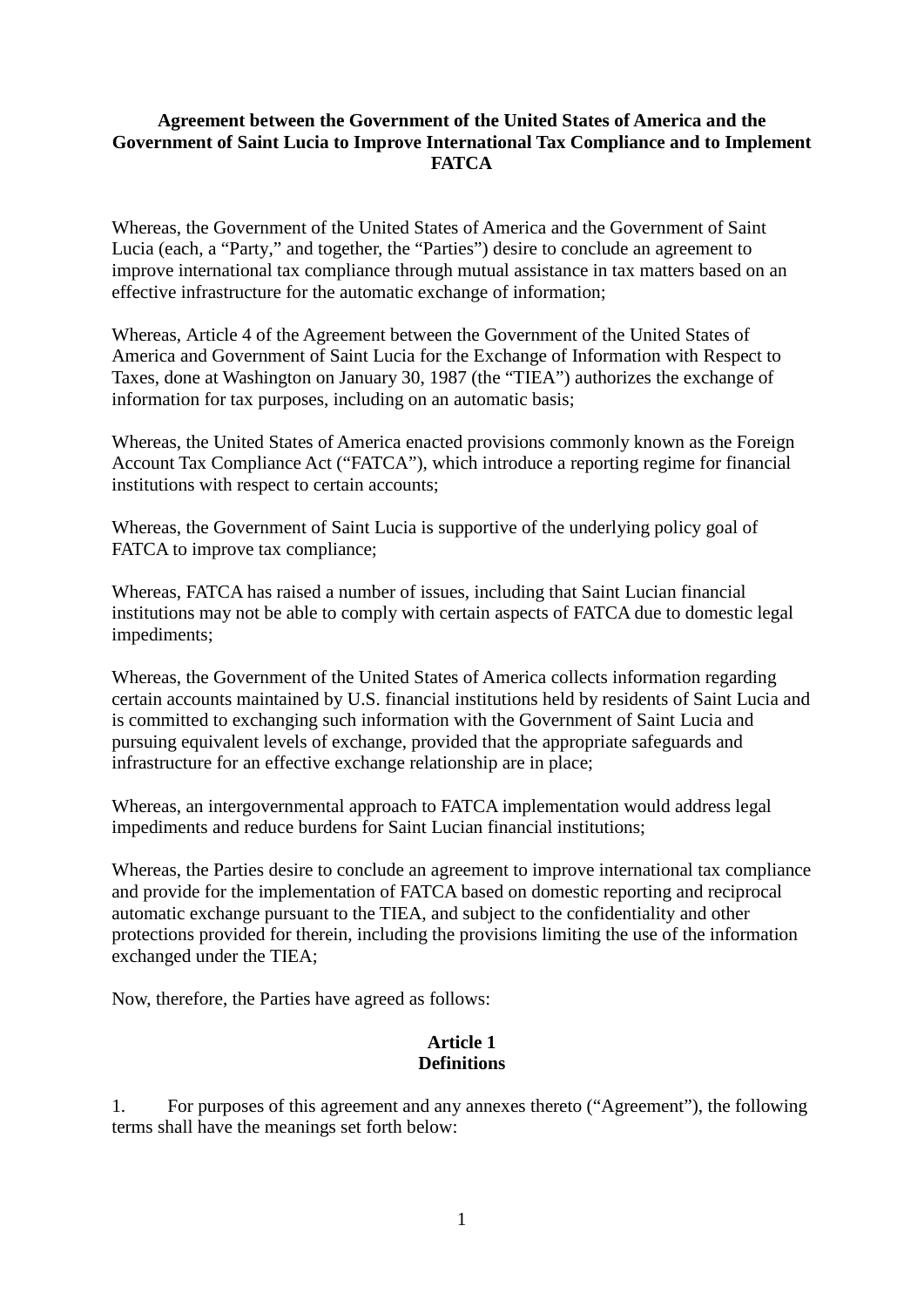- a) The term **"United States"** means the United States of America, including the States thereof, but does not include the U.S. Territories. Any reference to a "**State**" of the United States includes the District of Columbia.
- b) The term **"U.S. Territory"** means American Samoa, the Commonwealth of the Northern Mariana Islands, Guam, the Commonwealth of Puerto Rico, or the U.S. Virgin Islands.
- c) The term **"IRS"** means the U.S. Internal Revenue Service.
- d) The term "**Saint Lucia"** means Saint Lucia.
- e) The term **"Partner Jurisdiction"** means a jurisdiction that has in effect an agreement with the United States to facilitate the implementation of FATCA. The IRS shall publish a list identifying all Partner Jurisdictions.
- f) The term **"Competent Authority"** means:
	- (1) in the case of the United States, the Secretary of the Treasury or his delegate; and
	- (2) in the case of Saint Lucia, the Minister for Finance or the Minister's authorized representative.
- g) The term **"Financial Institution"** means a Custodial Institution, a Depository Institution, an Investment Entity, or a Specified Insurance Company.
- h) The term **"Custodial Institution"** means any Entity that holds, as a substantial portion of its business, financial assets for the account of others. An entity holds financial assets for the account of others as a substantial portion of its business if the entity's gross income attributable to the holding of financial assets and related financial services equals or exceeds 20 percent of the entity's gross income during the shorter of: (i) the three-year period that ends on December 31 (or the final day of a non-calendar year accounting period) prior to the year in which the determination is being made; or (ii) the period during which the entity has been in existence.
- i) The term **"Depository Institution"** means any Entity that accepts deposits in the ordinary course of a banking or similar business.
- j) The term **"Investment Entity"** means any Entity that conducts as a business (or is managed by an entity that conducts as a business) one or more of the following activities or operations for or on behalf of a customer:
	- (1) trading in money market instruments (cheques, bills, certificates of deposit, derivatives, etc.); foreign exchange; exchange, interest rate and index instruments; transferable securities; or commodity futures trading;
	- (2) individual and collective portfolio management; or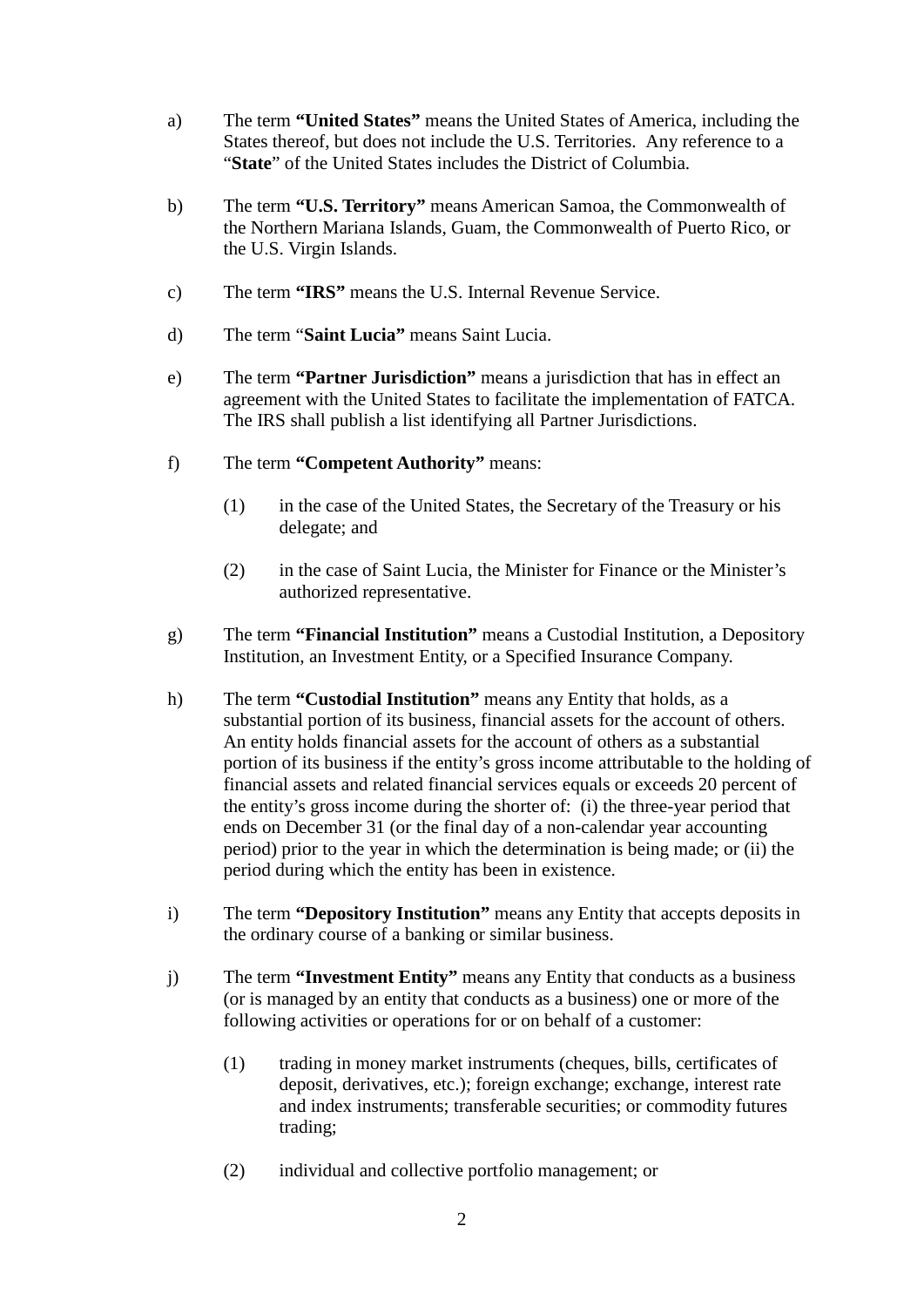(3) otherwise investing, administering, or managing funds or money on behalf of other persons.

This subparagraph 1(j) shall be interpreted in a manner consistent with similar language set forth in the definition of "financial institution" in the Financial Action Task Force Recommendations.

- k) The term **"Specified Insurance Company"** means any Entity that is an insurance company (or the holding company of an insurance company) that issues, or is obligated to make payments with respect to, a Cash Value Insurance Contract or an Annuity Contract.
- l) The term **"Saint Lucia Financial Institution"** means (i) any Financial Institution organized under the laws of Saint Lucia, but excluding any branch of such Financial Institution that is located outside Saint Lucia, and (ii) any branch of a Financial Institution not organized under the laws of Saint Lucia, if such branch is located in Saint Lucia.
- m) The term **"Partner Jurisdiction Financial Institution"** means (i) any Financial Institution established in a Partner Jurisdiction, but excluding any branch of such Financial Institution that is located outside the Partner Jurisdiction, and (ii) any branch of a Financial Institution not established in the Partner Jurisdiction, if such branch is located in the Partner Jurisdiction.
- n) The term **"Reporting Financial Institution"** means a Reporting Saint Lucia Financial Institution or a Reporting U.S. Financial Institution, as the context requires.
- o) The term **"Reporting Saint Lucia Financial Institution"** means any Saint Lucia Financial Institution that is not a Non-Reporting Saint Lucia Financial Institution.
- p) The term **"Reporting U.S. Financial Institution"** means (i) any Financial Institution that is resident in the United States, but excluding any branch of such Financial Institution that is located outside the United States, and (ii) any branch of a Financial Institution not resident in the United States, if such branch is located in the United States, provided that the Financial Institution or branch has control, receipt, or custody of income with respect to which information is required to be exchanged under subparagraph (2)(b) of Article 2 of this Agreement.
- q) The term **"Non-Reporting Saint Lucia Financial Institution"** means any Saint Lucia Financial Institution, or other Entity resident in Saint Lucia, that is described in Annex II as a Non-Reporting Saint Lucia Financial Institution or that otherwise qualifies as a deemed-compliant FFI or an exempt beneficial owner under relevant U.S. Treasury Regulations.
- r) The term **"Nonparticipating Financial Institution"** means a nonparticipating FFI, as that term is defined in relevant U.S. Treasury Regulations, but does not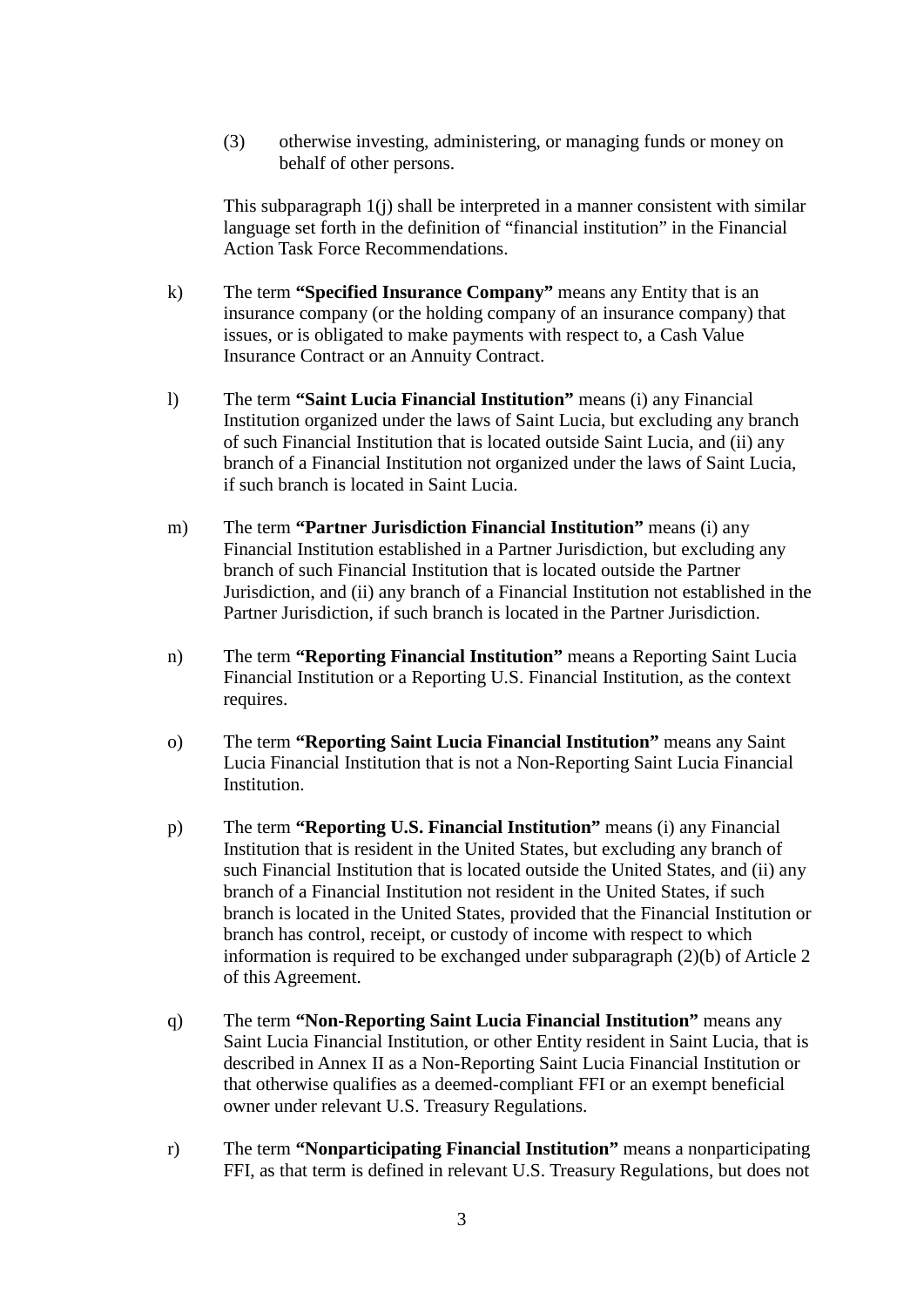include a Saint Lucia Financial Institution or other Partner Jurisdiction Financial Institution other than a Financial Institution treated as a Nonparticipating Financial Institution pursuant to subparagraph 2(b) of Article 5 of this Agreement or the corresponding provision in an agreement between the United States and a Partner Jurisdiction.

- s) The term **"Financial Account"** means an account maintained by a Financial Institution, and includes:
	- (1) in the case of an Entity that is a Financial Institution solely because it is an Investment Entity, any equity or debt interest (other than interests that are regularly traded on an established securities market) in the Financial Institution;
	- (2) in the case of a Financial Institution not described in subparagraph  $1(s)(1)$  of this Article, any equity or debt interest in the Financial Institution (other than interests that are regularly traded on an established securities market), if (i) the value of the debt or equity interest is determined, directly or indirectly, primarily by reference to assets that give rise to U.S. Source Withholdable Payments, and (ii) the class of interests was established with a purpose of avoiding reporting in accordance with this Agreement; and
	- (3) any Cash Value Insurance Contract and any Annuity Contract issued or maintained by a Financial Institution, other than a noninvestmentlinked, nontransferable immediate life annuity that is issued to an individual and monetizes a pension or disability benefit provided under an account that is excluded from the definition of Financial Account in Annex II.

Notwithstanding the foregoing, the term "Financial Account" does not include any account that is excluded from the definition of Financial Account in Annex II. For purposes of this Agreement, interests are "regularly traded" if there is a meaningful volume of trading with respect to the interests on an ongoing basis, and an "established securities market" means an exchange that is officially recognized and supervised by a governmental authority in which the market is located and that has a meaningful annual value of shares traded on the exchange. For purposes of this subparagraph 1(s), an interest in a Financial Institution is not "regularly traded" and shall be treated as a Financial Account if the holder of the interest (other than a Financial Institution acting as an intermediary) is registered on the books of such Financial Institution. The preceding sentence will not apply to interests first registered on the books of such Financial Institution prior to July 1, 2014, and with respect to interests first registered on the books of such Financial Institution on or after July 1, 2014, a Financial Institution is not required to apply the preceding sentence prior to January 1, 2016.

t) The term **"Depository Account"** includes any commercial, checking, savings, time, or thrift account, or an account that is evidenced by a certificate of deposit, thrift certificate, investment certificate, certificate of indebtedness, or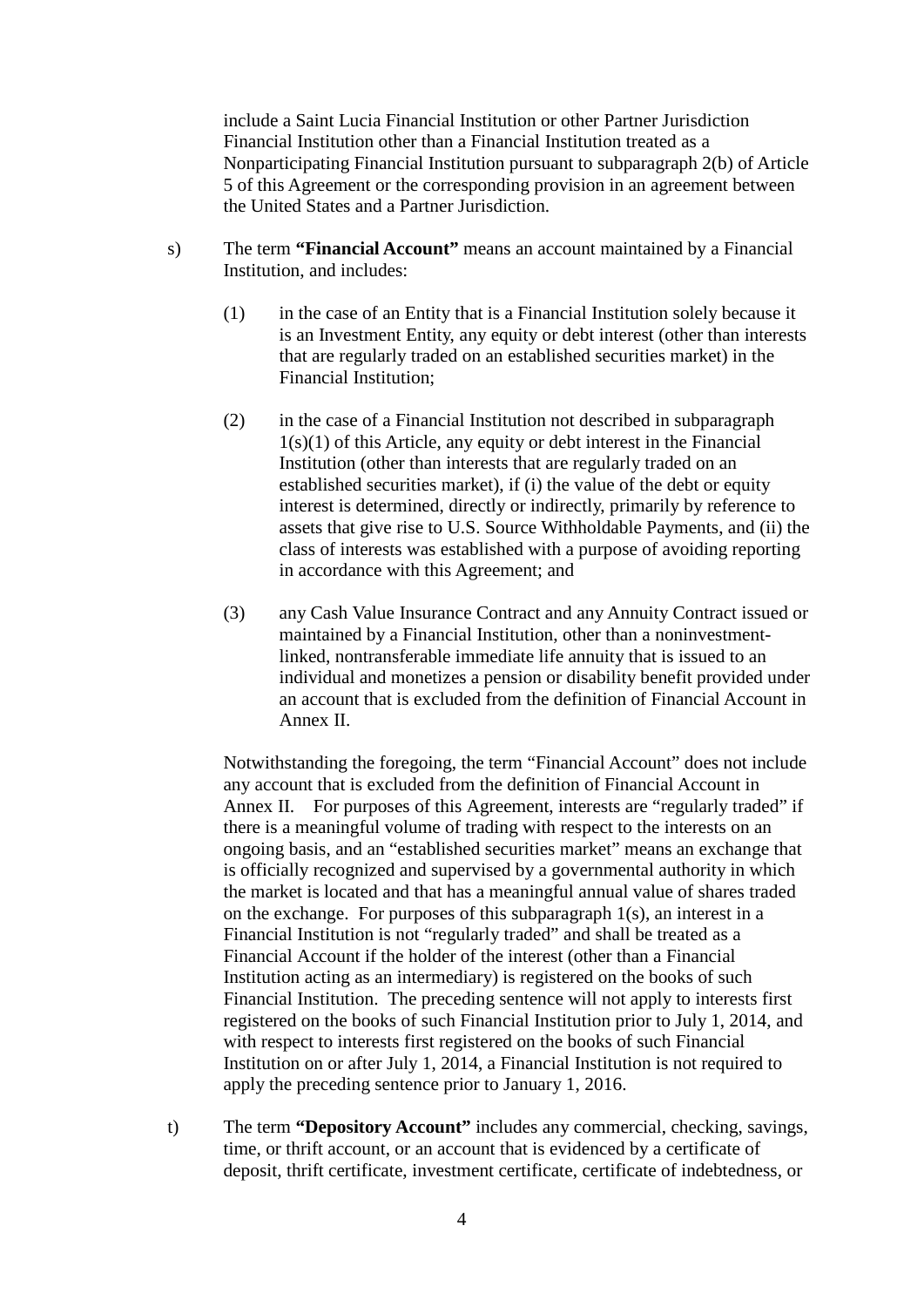other similar instrument maintained by a Financial Institution in the ordinary course of a banking or similar business. A Depository Account also includes an amount held by an insurance company pursuant to a guaranteed investment contract or similar agreement to pay or credit interest thereon.

- u) The term **"Custodial Account"** means an account (other than an Insurance Contract or Annuity Contract) for the benefit of another person that holds any financial instrument or contract held for investment (including, but not limited to, a share or stock in a corporation, a note, bond, debenture, or other evidence of indebtedness, a currency or commodity transaction, a credit default swap, a swap based upon a nonfinancial index, a notional principal contract, an Insurance Contract or Annuity Contract, and any option or other derivative instrument).
- v) The term **"Equity Interest"** means, in the case of a partnership that is a Financial Institution, either a capital or profits interest in the partnership. In the case of a trust that is a Financial Institution, an Equity Interest is considered to be held by any person treated as a settlor or beneficiary of all or a portion of the trust, or any other natural person exercising ultimate effective control over the trust. A Specified U.S. Person shall be treated as being a beneficiary of a foreign trust if such Specified U.S. Person has the right to receive directly or indirectly (for example, through a nominee) a mandatory distribution or may receive, directly or indirectly, a discretionary distribution from the trust.
- w) The term **"Insurance Contract"** means a contract (other than an Annuity Contract) under which the issuer agrees to pay an amount upon the occurrence of a specified contingency involving mortality, morbidity, accident, liability, or property risk.
- x) The term **"Annuity Contract"** means a contract under which the issuer agrees to make payments for a period of time determined in whole or in part by reference to the life expectancy of one or more individuals. The term also includes a contract that is considered to be an Annuity Contract in accordance with the law, regulation, or practice of the jurisdiction in which the contract was issued, and under which the issuer agrees to make payments for a term of years.
- y) The term **"Cash Value Insurance Contract"** means an Insurance Contract (other than an indemnity reinsurance contract between two insurance companies) that has a Cash Value greater than \$50,000.
- z) The term **"Cash Value"** means the greater of (i) the amount that the policyholder is entitled to receive upon surrender or termination of the contract (determined without reduction for any surrender charge or policy loan), and (ii) the amount the policyholder can borrow under or with regard to the contract. Notwithstanding the foregoing, the term "Cash Value" does not include an amount payable under an Insurance Contract as: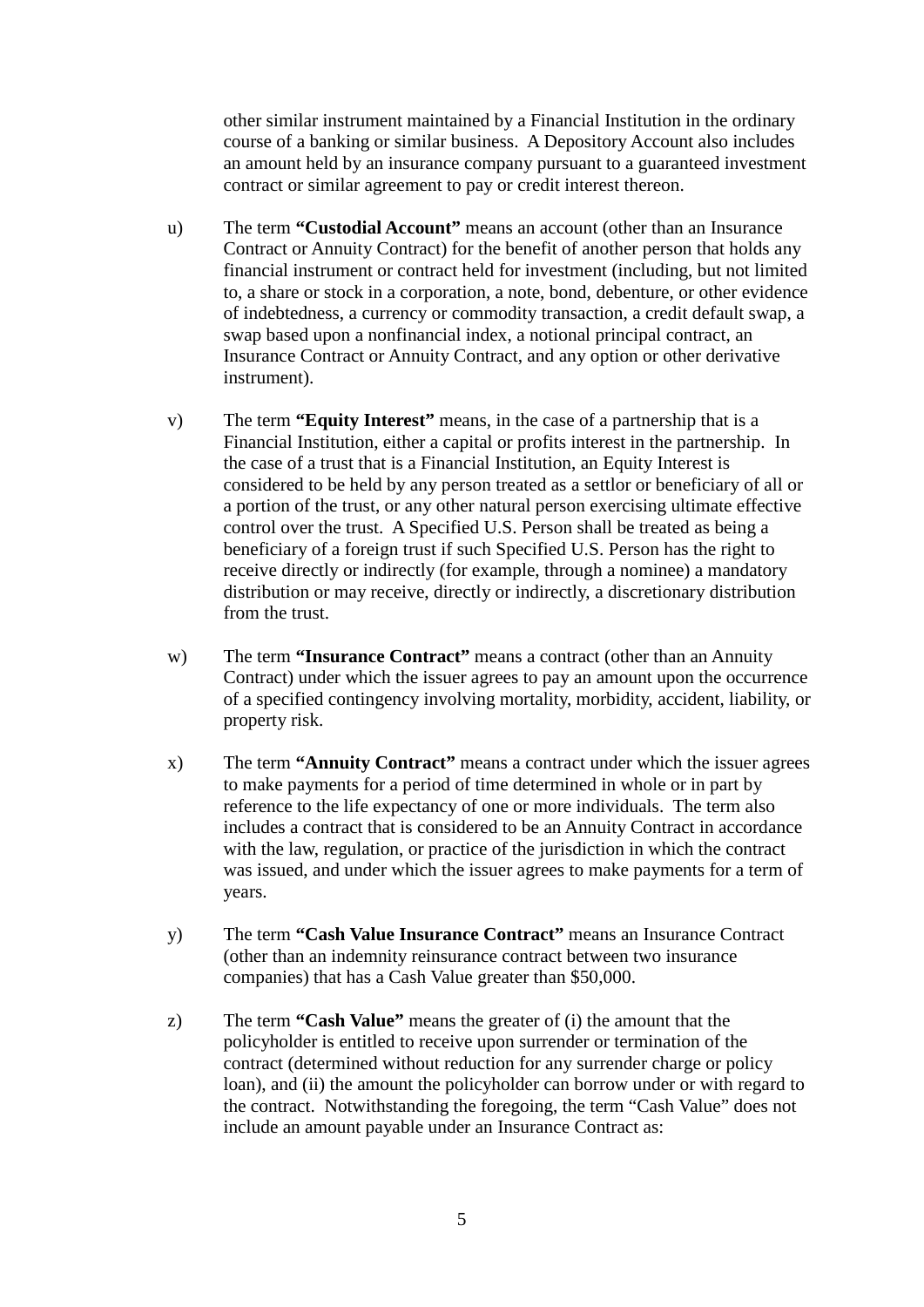- (1) a personal injury or sickness benefit or other benefit providing indemnification of an economic loss incurred upon the occurrence of the event insured against;
- (2) a refund to the policyholder of a previously paid premium under an Insurance Contract (other than under a life insurance contract) due to policy cancellation or termination, decrease in risk exposure during the effective period of the Insurance Contract, or arising from a redetermination of the premium due to correction of posting or other similar error; or
- (3) a policyholder dividend based upon the underwriting experience of the contract or group involved.
- aa) The term **"Reportable Account"** means a U.S. Reportable Account or a Saint Lucia Reportable Account, as the context requires.
- bb) The term **"Saint Lucia Reportable Account"** means a Financial Account maintained by a Reporting U.S. Financial Institution if: (i) in the case of a Depository Account, the account is held by an individual resident in Saint Lucia and more than \$10 of interest is paid to such account in any given calendar year; or (ii) in the case of a Financial Account other than a Depository Account, the Account Holder is a resident of Saint Lucia, including an Entity that certifies that it is resident in Saint Lucia for tax purposes, with respect to which U.S. source income that is subject to reporting under chapter 3 of subtitle A or chapter 61 of subtitle F of the U.S. Internal Revenue Code is paid or credited.
- cc) The term **"U.S. Reportable Account"** means a Financial Account maintained by a Reporting Saint Lucia Financial Institution and held by one or more Specified U.S. Persons or by a Non-U.S. Entity with one or more Controlling Persons that is a Specified U.S. Person. Notwithstanding the foregoing, an account shall not be treated as a U.S. Reportable Account if such account is not identified as a U.S. Reportable Account after application of the due diligence procedures in Annex I.
- dd) The term **"Account Holder**" means the person listed or identified as the holder of a Financial Account by the Financial Institution that maintains the account. A person, other than a Financial Institution, holding a Financial Account for the benefit or account of another person as agent, custodian, nominee, signatory, investment advisor, or intermediary, is not treated as holding the account for purposes of this Agreement, and such other person is treated as holding the account. For purposes of the immediately preceding sentence, the term "Financial Institution" does not include a Financial Institution organized or incorporated in a U.S. Territory. In the case of a Cash Value Insurance Contract or an Annuity Contract, the Account Holder is any person entitled to access the Cash Value or change the beneficiary of the contract. If no person can access the Cash Value or change the beneficiary, the Account Holder is any person named as the owner in the contract and any person with a vested entitlement to payment under the terms of the contract.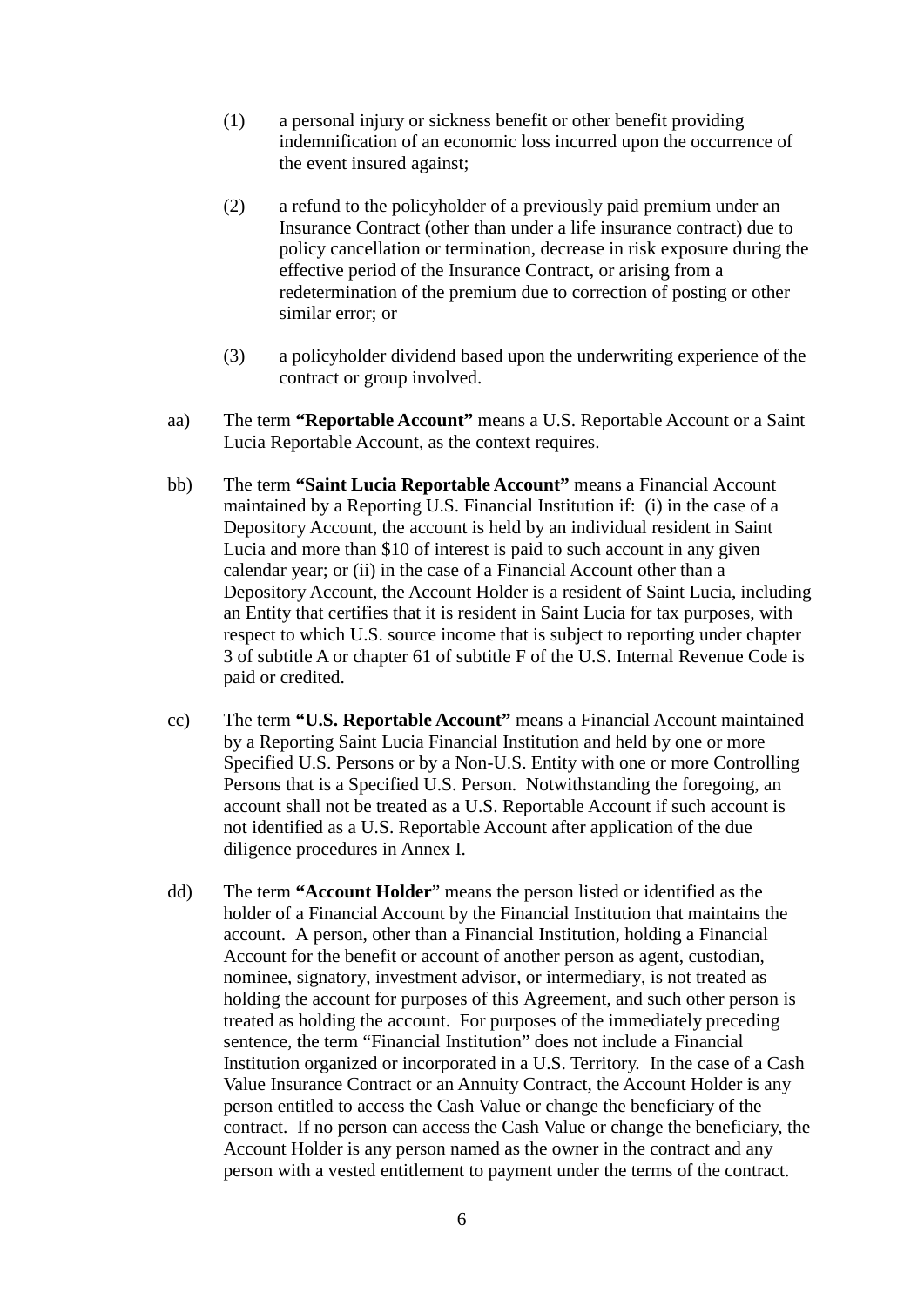Upon the maturity of a Cash Value Insurance Contract or an Annuity Contract, each person entitled to receive a payment under the contract is treated as an Account Holder.

- ee) The term **"U.S. Person"** means a U.S. citizen or resident individual, a partnership or corporation organized in the United States or under the laws of the United States or any State thereof, a trust if (i) a court within the United States would have authority under applicable law to render orders or judgments concerning substantially all issues regarding administration of the trust, and (ii) one or more U.S. persons have the authority to control all substantial decisions of the trust, or an estate of a decedent that is a citizen or resident of the United States. This subparagraph 1(ee) shall be interpreted in accordance with the U.S. Internal Revenue Code.
- ff) The term **"Specified U.S. Person"** means a U.S. Person, other than: (i) a corporation the stock of which is regularly traded on one or more established securities markets; (ii) any corporation that is a member of the same expanded affiliated group, as defined in section  $1471(e)(2)$  of the U.S. Internal Revenue Code, as a corporation described in clause (i); (iii) the United States or any wholly owned agency or instrumentality thereof; (iv) any State of the United States, any U.S. Territory, any political subdivision of any of the foregoing, or any wholly owned agency or instrumentality of any one or more of the foregoing; (v) any organization exempt from taxation under section 501(a) of the U.S. Internal Revenue Code or an individual retirement plan as defined in section 7701(a)(37) of the U.S. Internal Revenue Code; (vi) any bank as defined in section 581 of the U.S. Internal Revenue Code; (vii) any real estate investment trust as defined in section 856 of the U.S. Internal Revenue Code; (viii) any regulated investment company as defined in section 851 of the U.S. Internal Revenue Code or any entity registered with the U.S. Securities and Exchange Commission under the Investment Company Act of 1940 (15 U.S.C. 80a-64); (ix) any common trust fund as defined in section 584(a) of the U.S. Internal Revenue Code; (x) any trust that is exempt from tax under section 664(c) of the U.S. Internal Revenue Code or that is described in section  $4947(a)(1)$  of the U.S. Internal Revenue Code; (xi) a dealer in securities, commodities, or derivative financial instruments (including notional principal contracts, futures, forwards, and options) that is registered as such under the laws of the United States or any State; (xii) a broker as defined in section  $6045(c)$  of the U.S. Internal Revenue Code; or (xiii) any tax-exempt trust under a plan that is described in section  $403(b)$  or section  $457(g)$  of the U.S. Internal Revenue Code.
- gg) The term **"Entity"** means a legal person or a legal arrangement such as a trust.
- hh) The term **"Non-U.S. Entity"** means an Entity that is not a U.S. Person.
- ii) The term **"U.S. Source Withholdable Payment"** means any payment of interest (including any original issue discount), dividends, rents, salaries, wages, premiums, annuities, compensations, remunerations, emoluments, and other fixed or determinable annual or periodical gains, profits, and income, if such payment is from sources within the United States. Notwithstanding the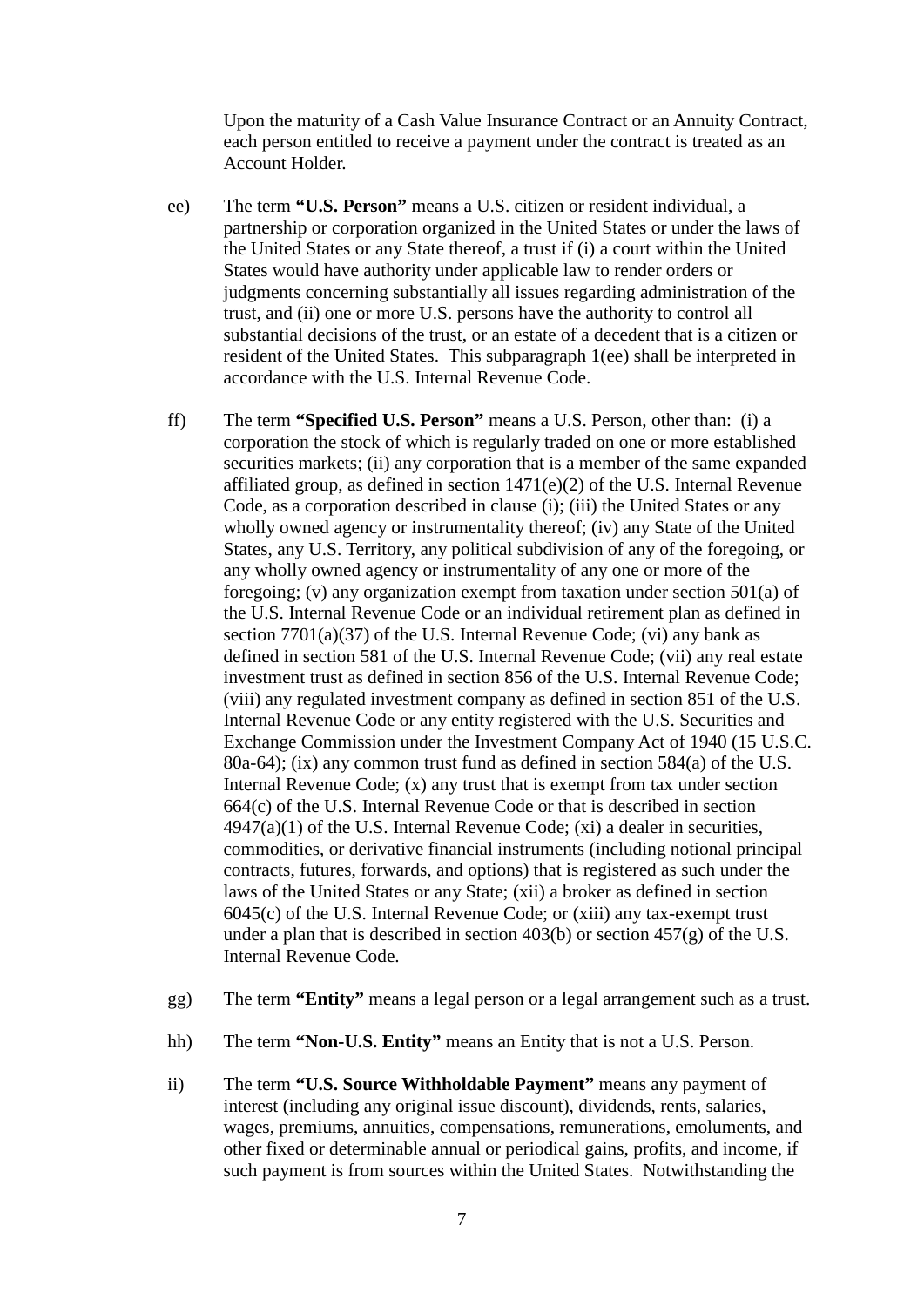foregoing, a U.S. Source Withholdable Payment does not include any payment that is not treated as a withholdable payment in relevant U.S. Treasury Regulations.

- jj) An Entity is a **"Related Entity"** of another Entity if either Entity controls the other Entity, or the two Entities are under common control. For this purpose control includes direct or indirect ownership of more than 50 percent of the vote or value in an Entity. Notwithstanding the foregoing, Saint Lucia may treat an Entity as not a Related Entity of another Entity if the two Entities are not members of the same expanded affiliated group as defined in section 1471(e)(2) of the U.S. Internal Revenue Code.
- kk) The term **"U.S. TIN"** means a U.S. federal taxpayer identifying number.
- ll) The term **"Saint Lucia TIN"** means a Saint Lucia taxpayer identifying number.
- mm) The term **"Controlling Persons"** means the natural persons who exercise control over an Entity. In the case of a trust, such term means the settlor, the trustees, the protector (if any), the beneficiaries or class of beneficiaries, and any other natural person exercising ultimate effective control over the trust, and in the case of a legal arrangement other than a trust, such term means persons in equivalent or similar positions. The term "Controlling Persons" shall be interpreted in a manner consistent with the Financial Action Task Force Recommendations.

2. Any term not otherwise defined in this Agreement shall, unless the context otherwise requires or the Competent Authorities agree to a common meaning (as permitted by domestic law), have the meaning that it has at that time under the law of the Party applying this Agreement, any meaning under the applicable tax laws of that Party prevailing over a meaning given to the term under other laws of that Party.

#### **Article 2**

#### **Obligations to Obtain and Exchange Information with Respect to Reportable Accounts**

1. Subject to the provisions of Article 3 of this Agreement, each Party shall obtain the information specified in paragraph 2 of this Article with respect to all Reportable Accounts and shall annually exchange this information with the other Party on an automatic basis pursuant to the provisions of Article 4 of the TIEA.

- 2. The information to be obtained and exchanged is:
	- a) In the case of Saint Lucia with respect to each U.S. Reportable Account of each Reporting Saint Lucia Financial Institution:
		- (1) the name, address, and U.S. TIN of each Specified U.S. Person that is an Account Holder of such account and, in the case of a Non-U.S. Entity that, after application of the due diligence procedures set forth in Annex I, is identified as having one or more Controlling Persons that is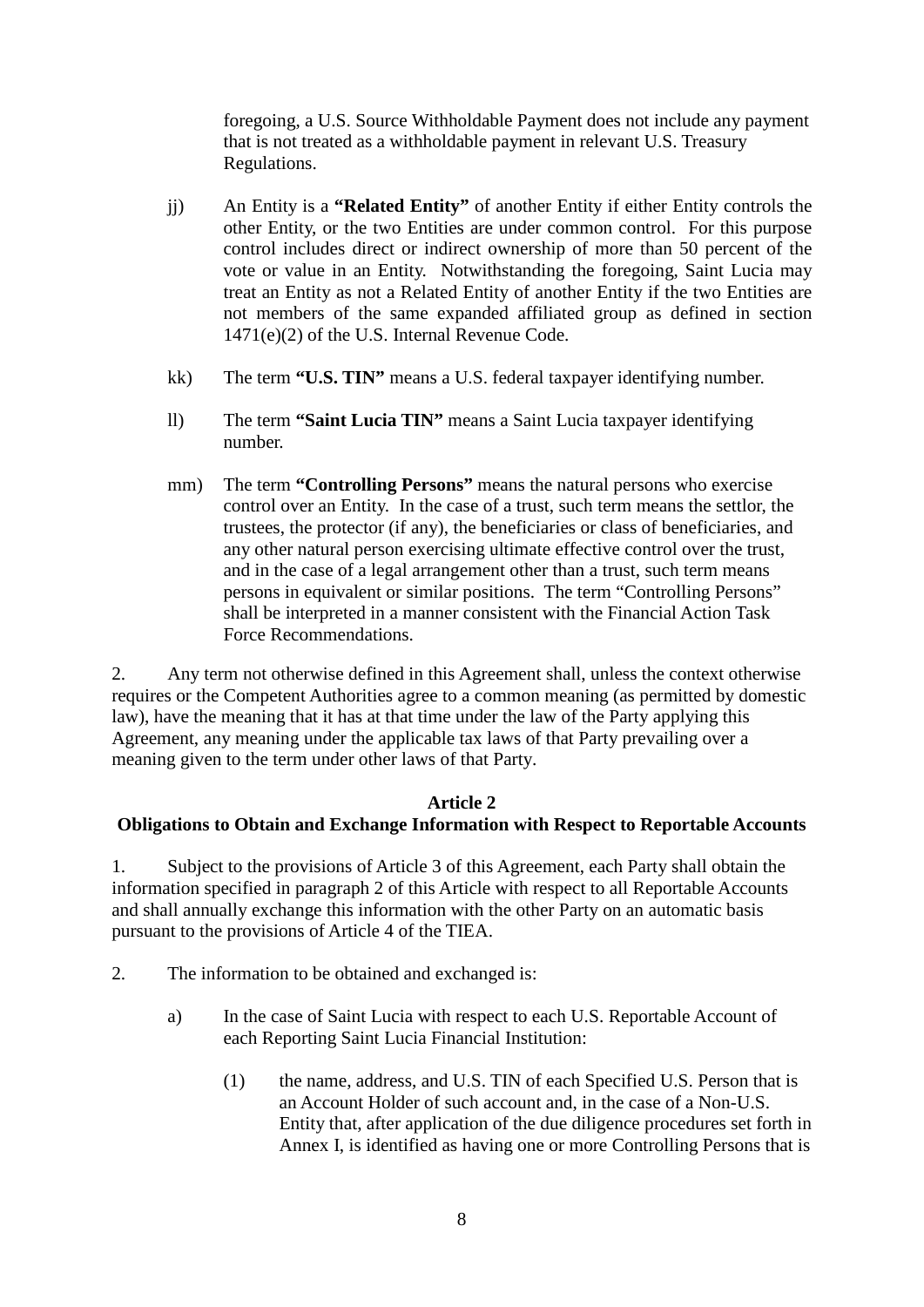a Specified U.S. Person, the name, address, and U.S. TIN (if any) of such entity and each such Specified U.S. Person;

- (2) the account number (or functional equivalent in the absence of an account number);
- (3) the name and identifying number of the Reporting Saint Lucia Financial Institution;
- (4) the account balance or value (including, in the case of a Cash Value Insurance Contract or Annuity Contract, the Cash Value or surrender value) as of the end of the relevant calendar year or other appropriate reporting period or, if the account was closed during such year, immediately before closure;
- (5) in the case of any Custodial Account:
	- (A) the total gross amount of interest, the total gross amount of dividends, and the total gross amount of other income generated with respect to the assets held in the account, in each case paid or credited to the account (or with respect to the account) during the calendar year or other appropriate reporting period; and
	- (B) the total gross proceeds from the sale or redemption of property paid or credited to the account during the calendar year or other appropriate reporting period with respect to which the Reporting Saint Lucia Financial Institution acted as a custodian, broker, nominee, or otherwise as an agent for the Account Holder;
- (6) in the case of any Depository Account, the total gross amount of interest paid or credited to the account during the calendar year or other appropriate reporting period; and
- (7) in the case of any account not described in subparagraph  $2(a)(5)$  or  $2(a)(6)$  of this Article, the total gross amount paid or credited to the Account Holder with respect to the account during the calendar year or other appropriate reporting period with respect to which the Reporting Saint Lucia Financial Institution is the obligor or debtor, including the aggregate amount of any redemption payments made to the Account Holder during the calendar year or other appropriate reporting period.
- b) In the case of the United States, with respect to each Saint Lucia Reportable Account of each Reporting U.S. Financial Institution:
	- (1) the name, address, and Saint Lucia TIN of any person that is a resident of Saint Lucia and is an Account Holder of the account;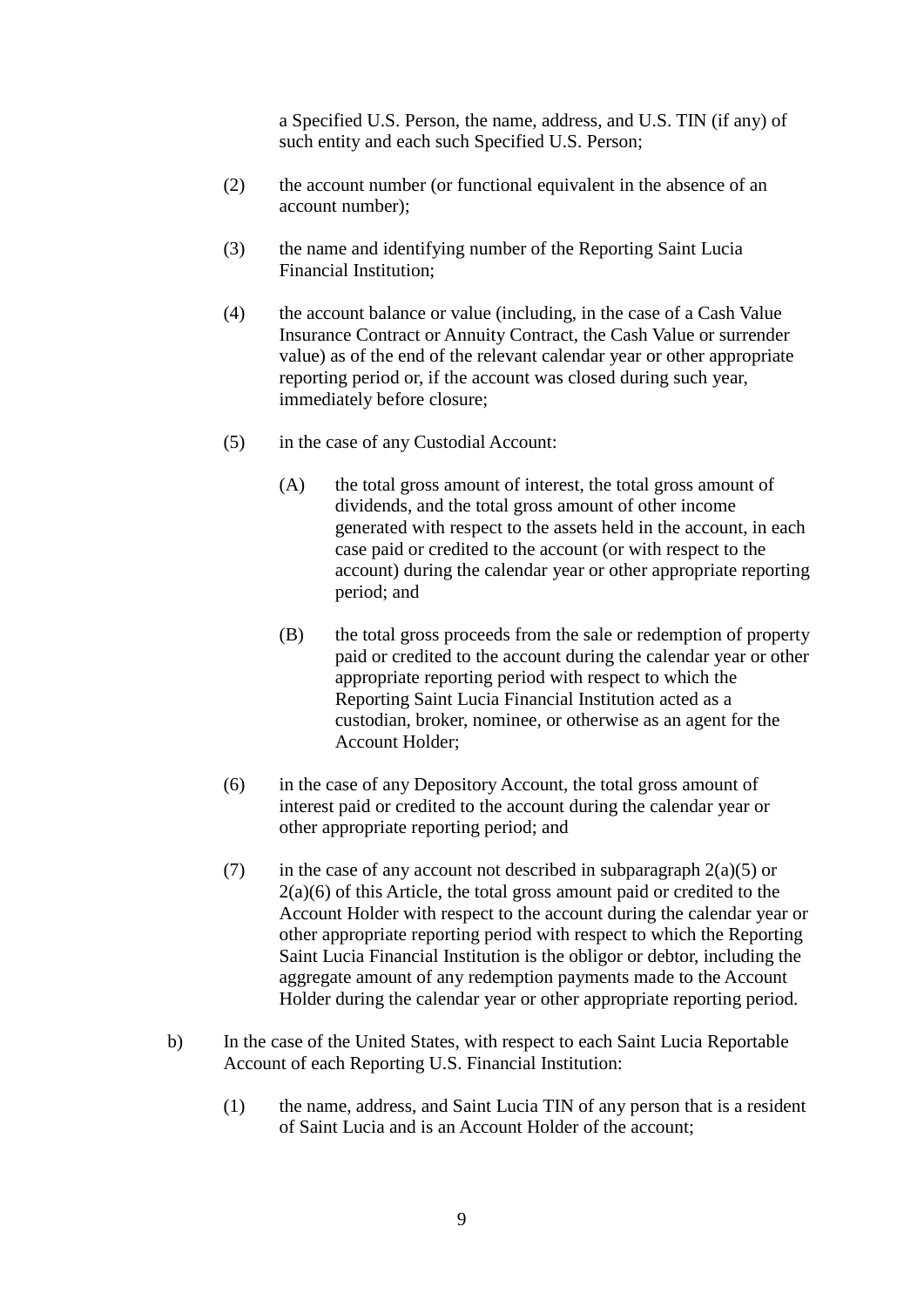- (2) the account number (or the functional equivalent in the absence of an account number);
- (3) the name and identifying number of the Reporting U.S. Financial Institution;
- (4) the gross amount of interest paid on a Depository Account;
- (5) the gross amount of U.S. source dividends paid or credited to the account; and
- (6) the gross amount of other U.S. source income paid or credited to the account, to the extent subject to reporting under chapter 3 of subtitle A or chapter 61 of subtitle F of the U.S. Internal Revenue Code.

#### **Article 3 Time and Manner of Exchange of Information**

1. For purposes of the exchange obligation in Article 2 of this Agreement, the amount and characterization of payments made with respect to a U.S. Reportable Account may be determined in accordance with the principles of the tax laws of Saint Lucia, and the amount and characterization of payments made with respect to a Saint Lucia Reportable Account may be determined in accordance with principles of U.S. federal income tax law.

2. For purposes of the exchange obligation in Article 2 of this Agreement, the information exchanged shall identify the currency in which each relevant amount is denominated.

3. With respect to paragraph 2 of Article 2 of this Agreement, information is to be obtained and exchanged with respect to 2014 and all subsequent years, except that:

- a) In the case of Saint Lucia:
	- (1) the information to be obtained and exchanged with respect to 2014 is only the information described in subparagraphs  $2(a)(1)$  through 2(a)(4) of Article 2 of this Agreement;
	- (2) the information to be obtained and exchanged with respect to 2015 is the information described in subparagraphs  $2(a)(1)$  through  $2(a)(7)$  of Article 2 of this Agreement, except for gross proceeds described in subparagraph 2(a)(5)(B) of Article 2 of this Agreement; and
	- (3) the information to be obtained and exchanged with respect to 2016 and subsequent years is the information described in subparagraphs  $2(a)(1)$ through 2(a)(7) of Article 2 of this Agreement;
- b) In the case of the United States, the information to be obtained and exchanged with respect to 2014 and subsequent years is all of the information identified in subparagraph 2(b) of Article 2 of this Agreement.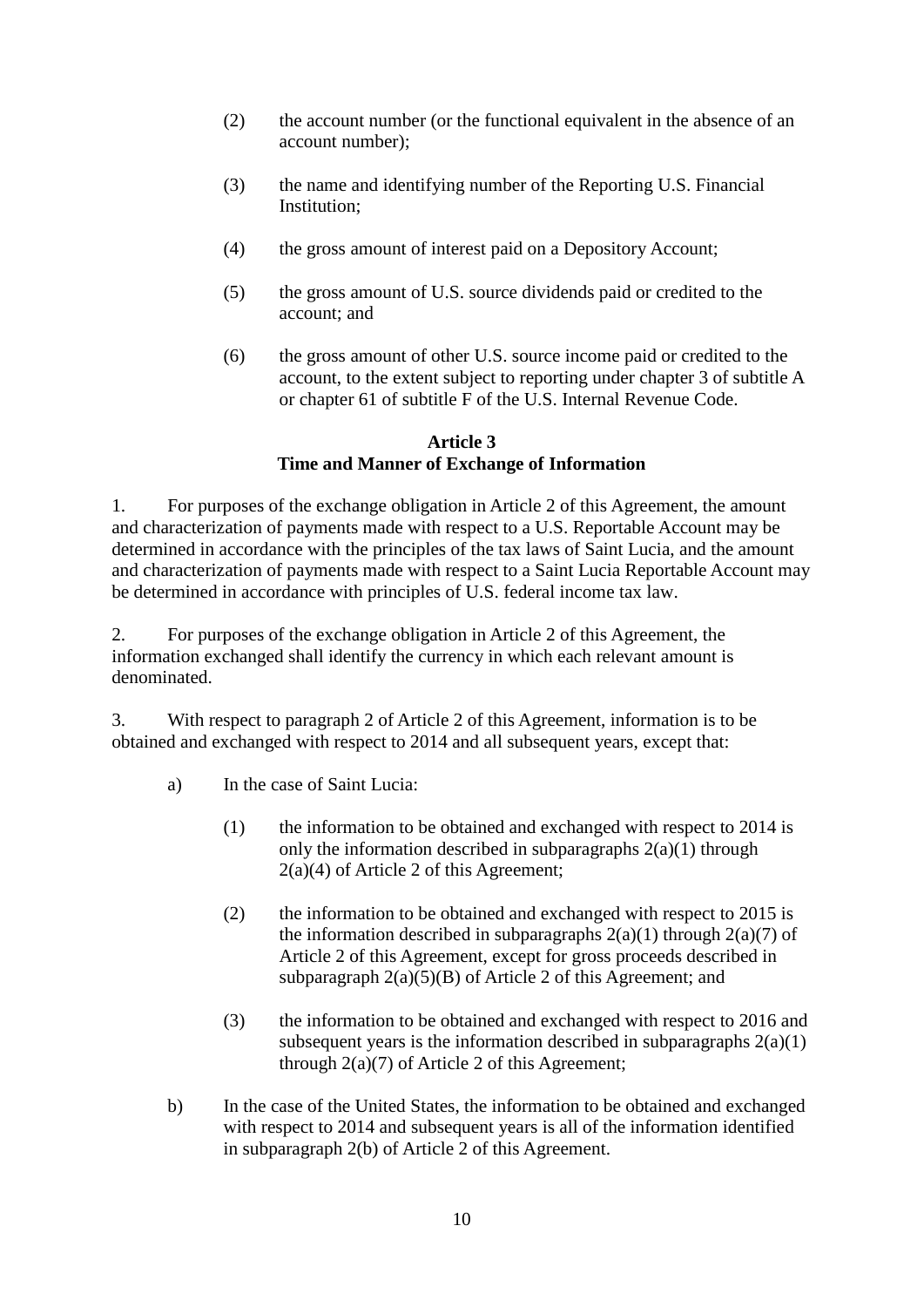4. Notwithstanding paragraph 3 of this Article, with respect to each Reportable Account that is maintained by a Reporting Financial Institution as of June 30, 2014, and subject to paragraph 3 of Article 6 of this Agreement, the Parties are not required to obtain and include in the exchanged information the Saint Lucia TIN or the U.S. TIN, as applicable, of any relevant person if such taxpayer identifying number is not in the records of the Reporting Financial Institution. In such a case, the Parties shall obtain and include in the exchanged information the date of birth of the relevant person, if the Reporting Financial Institution has such date of birth in its records.

5. Subject to paragraphs 3 and 4 of this Article, the information described in Article 2 of this Agreement shall be exchanged within nine months after the end of the calendar year to which the information relates.

6. The Competent Authorities of Saint Lucia and the United States shall enter into an agreement or arrangement under the mutual agreement procedure provided for in Article 5 of the TIEA, which shall:

- a) establish the procedures for the automatic exchange obligations described in Article 2 of this Agreement;
- b) prescribe rules and procedures as may be necessary to implement Article 5 of this Agreement; and
- c) establish as necessary procedures for the exchange of the information reported under subparagraph 1(b) of Article 4 of this Agreement.

7. All information exchanged shall be subject to the confidentiality and other protections provided for in the TIEA, including the provisions limiting the use of the information exchanged.

8. Following entry into force of this Agreement, each Competent Authority shall provide written notification to the other Competent Authority when it is satisfied that the jurisdiction of the other Competent Authority has in place (i) appropriate safeguards to ensure that the information received pursuant to this Agreement shall remain confidential and be used solely for tax purposes, and (ii) the infrastructure for an effective exchange relationship (including established processes for ensuring timely, accurate, and confidential information exchanges, effective and reliable communications, and demonstrated capabilities to promptly resolve questions and concerns about exchanges or requests for exchanges and to administer the provisions of Article 5 of this Agreement). The Competent Authorities shall endeavor in good faith to meet, prior to September 2015, to establish that each jurisdiction has such safeguards and infrastructure in place.

9. The obligations of the Parties to obtain and exchange information under Article 2 of this Agreement shall take effect on the date of the later of the written notifications described in paragraph 8 of this Article. Notwithstanding the foregoing, if the Saint Lucia Competent Authority is satisfied that the United States has the safeguards and infrastructure described in paragraph 8 of this Article in place, but additional time is necessary for the U.S. Competent Authority to establish that Saint Lucia has such safeguards and infrastructure in place, the obligation of Saint Lucia to obtain and exchange information under Article 2 of this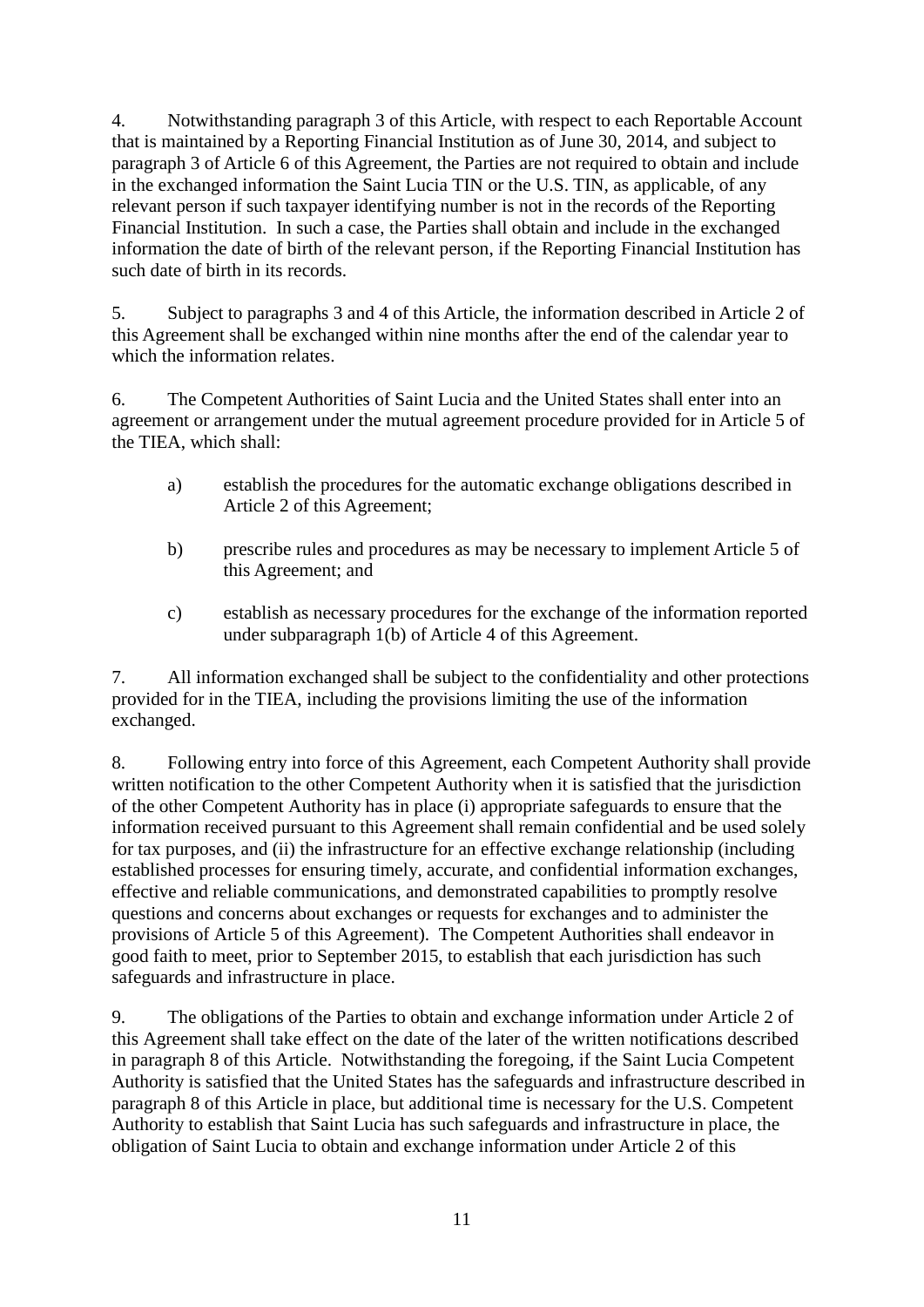Agreement shall take effect on the date of the written notification provided by the Saint Lucia Competent Authority to the U.S. Competent Authority pursuant to paragraph 8 of this Article.

10. This Agreement shall terminate 12 months following entry into force if Article 2 of this Agreement is not in effect for either Party pursuant to paragraph 9 of this Article by that date.

# **Article 4 Application of FATCA to Saint Lucia Financial Institutions**

1. **Treatment of Reporting Saint Lucia Financial Institutions.** Each Reporting Saint Lucia Financial Institution shall be treated as complying with, and not subject to withholding under, section 1471 of the U.S. Internal Revenue Code if Saint Lucia complies with its obligations under Articles 2 and 3 of this Agreement with respect to such Reporting Saint Lucia Financial Institution, and the Reporting Saint Lucia Financial Institution:

- a) identifies U.S. Reportable Accounts and reports annually to the Saint Lucia Competent Authority the information required to be reported in subparagraph 2(a) of Article 2 of this Agreement in the time and manner described in Article 3 of this Agreement;
- b) for each of 2015 and 2016, reports annually to the Saint Lucia Competent Authority the name of each Nonparticipating Financial Institution to which it has made payments and the aggregate amount of such payments;
- c) complies with the applicable registration requirements on the IRS FATCA registration website;
- d) to the extent that a Reporting Saint Lucia Financial Institution is (i) acting as a qualified intermediary (for purposes of section 1441 of the U.S. Internal Revenue Code) that has elected to assume primary withholding responsibility under chapter 3 of subtitle A of the U.S. Internal Revenue Code, (ii) a foreign partnership that has elected to act as a withholding foreign partnership (for purposes of both sections 1441 and 1471 of the U.S. Internal Revenue Code), or (iii) a foreign trust that has elected to act as a withholding foreign trust (for purposes of both sections 1441 and 1471 of the U.S. Internal Revenue Code), withholds 30 percent of any U.S. Source Withholdable Payment to any Nonparticipating Financial Institution; and
- e) in the case of a Reporting Saint Lucia Financial Institution that is not described in subparagraph 1(d) of this Article and that makes a payment of, or acts as an intermediary with respect to, a U.S. Source Withholdable Payment to any Nonparticipating Financial Institution, the Reporting Saint Lucia Financial Institution provides to any immediate payor of such U.S. Source Withholdable Payment the information required for withholding and reporting to occur with respect to such payment.

Notwithstanding the foregoing, a Reporting Saint Lucia Financial Institution with respect to which the conditions of this paragraph 1 are not satisfied shall not be subject to withholding under section 1471 of the U.S. Internal Revenue Code unless such Reporting Saint Lucia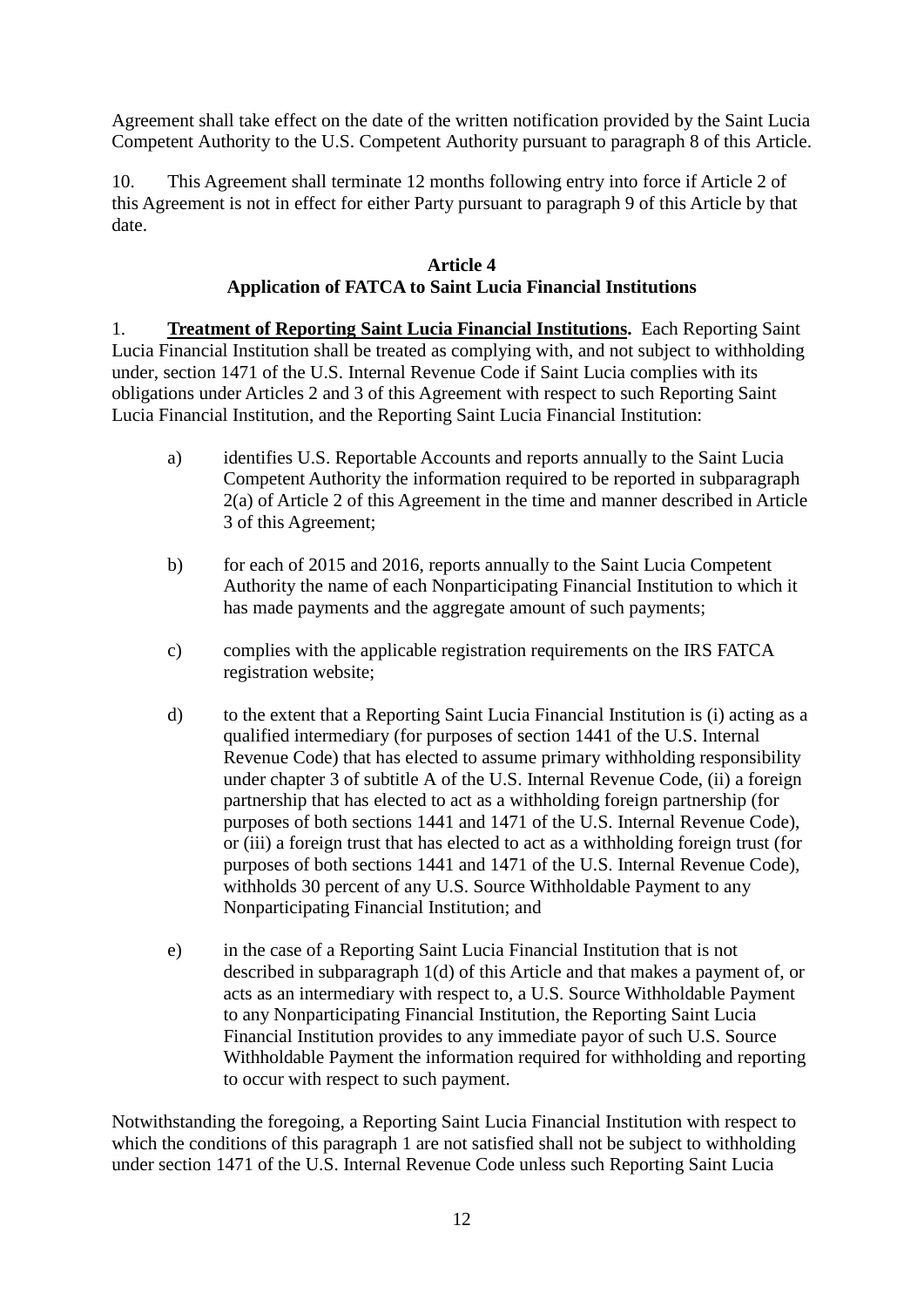Financial Institution is treated by the IRS as a Nonparticipating Financial Institution pursuant to subparagraph 2(b) of Article 5 of this Agreement.

2. **Suspension of Rules Relating to Recalcitrant Accounts.** The United States shall not require a Reporting Saint Lucia Financial Institution to withhold tax under section 1471 or 1472 of the U.S. Internal Revenue Code with respect to an account held by a recalcitrant account holder (as defined in section 1471(d)(6) of the U.S. Internal Revenue Code), or to close such account, if the U.S. Competent Authority receives the information set forth in subparagraph 2(a) of Article 2 of this Agreement, subject to the provisions of Article 3 of this Agreement, with respect to such account.

3. **Specific Treatment of Saint Lucia Retirement Plans.** The United States shall treat as deemed-compliant FFIs or exempt beneficial owners, as appropriate, for purposes of sections 1471 and 1472 of the U.S. Internal Revenue Code, Saint Lucia retirement plans described in Annex II. For this purpose, a Saint Lucia retirement plan includes an Entity established or located in, and regulated by, Saint Lucia, or a predetermined contractual or legal arrangement, operated to provide pension or retirement benefits or earn income for providing such benefits under the laws of Saint Lucia and regulated with respect to contributions, distributions, reporting, sponsorship, and taxation.

# 4. **Identification and Treatment of Other Deemed-Compliant FFIs and Exempt**

**Beneficial Owners.** The United States shall treat each Non-Reporting Saint Lucia Financial Institution as a deemed-compliant FFI or as an exempt beneficial owner, as appropriate, for purposes of section 1471 of the U.S. Internal Revenue Code.

# 5. **Special Rules Regarding Related Entities and Branches That Are**

**Nonparticipating Financial Institutions.** If a Saint Lucia Financial Institution, that otherwise meets the requirements described in paragraph 1 of this Article or is described in paragraph 3 or 4 of this Article, has a Related Entity or branch that operates in a jurisdiction that prevents such Related Entity or branch from fulfilling the requirements of a participating FFI or deemed-compliant FFI for purposes of section 1471 of the U.S. Internal Revenue Code or has a Related Entity or branch that is treated as a Nonparticipating Financial Institution solely due to the expiration of the transitional rule for limited FFIs and limited branches under relevant U.S. Treasury Regulations, such Saint Lucia Financial Institution shall continue to be in compliance with the terms of this Agreement and shall continue to be treated as a deemed-compliant FFI or exempt beneficial owner, as appropriate, for purposes of section 1471 of the U.S. Internal Revenue Code, provided that:

- a) the Saint Lucia Financial Institution treats each such Related Entity or branch as a separate Nonparticipating Financial Institution for purposes of all the reporting and withholding requirements of this Agreement and each such Related Entity or branch identifies itself to withholding agents as a Nonparticipating Financial Institution;
- b) each such Related Entity or branch identifies its U.S. accounts and reports the information with respect to those accounts as required under section 1471 of the U.S. Internal Revenue Code to the extent permitted under the relevant laws pertaining to the Related Entity or branch; and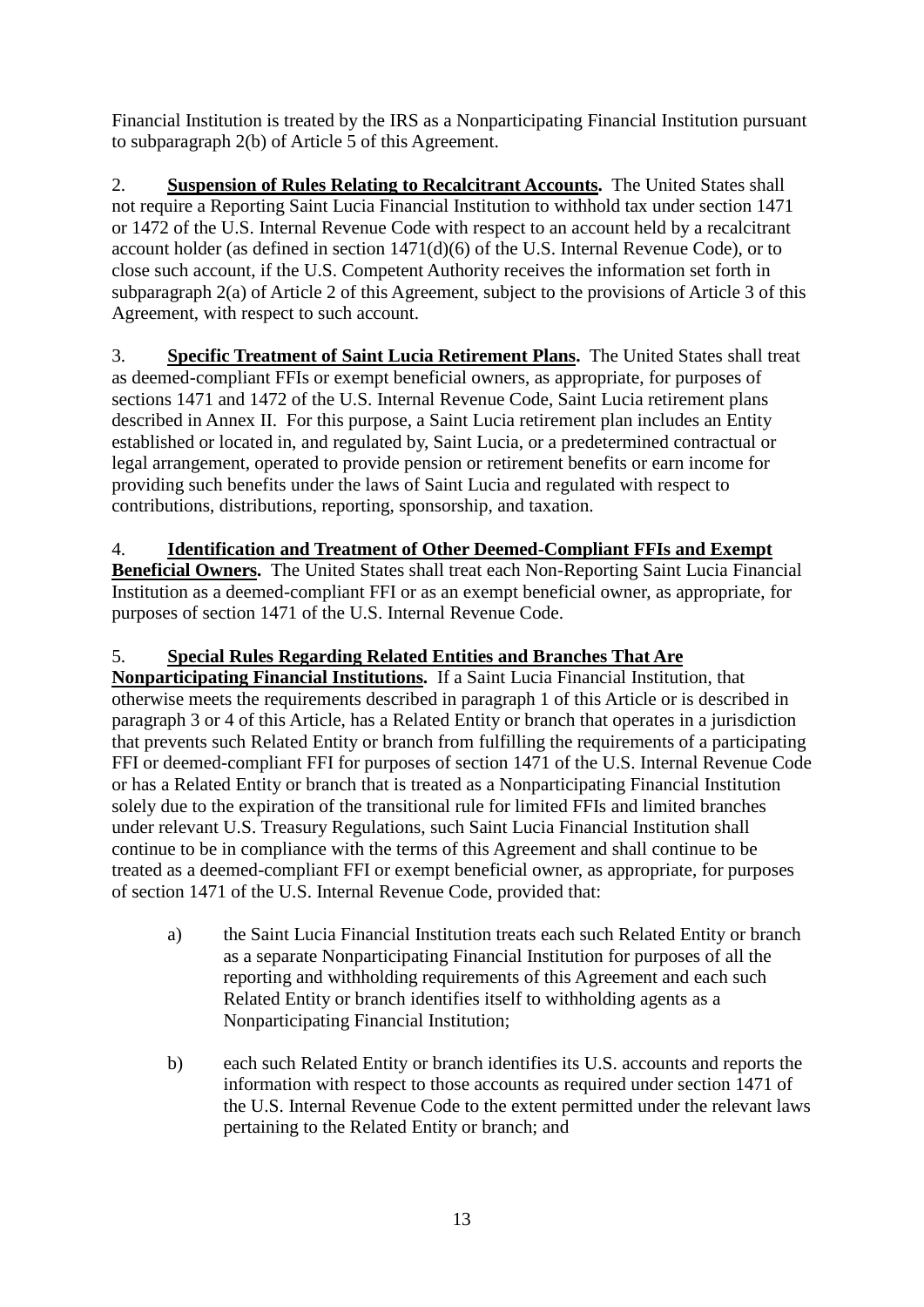c) such Related Entity or branch does not specifically solicit U.S. accounts held by persons that are not resident in the jurisdiction where such Related Entity or branch is located or accounts held by Nonparticipating Financial Institutions that are not established in the jurisdiction where such Related Entity or branch is located, and such Related Entity or branch is not used by the Saint Lucia Financial Institution or any other Related Entity to circumvent the obligations under this Agreement or under section 1471 of the U.S. Internal Revenue Code, as appropriate.

6. **Coordination of Timing.** Notwithstanding paragraphs 3 and 5 of Article 3 of this Agreement:

- a) Saint Lucia shall not be obligated to obtain and exchange information with respect to a calendar year that is prior to the calendar year with respect to which similar information is required to be reported to the IRS by participating FFIs pursuant to relevant U.S. Treasury Regulations;
- b) Saint Lucia shall not be obligated to begin exchanging information prior to the date by which participating FFIs are required to report similar information to the IRS under relevant U.S. Treasury Regulations;
- c) the United States shall not be obligated to obtain and exchange information with respect to a calendar year that is prior to the first calendar year with respect to which Saint Lucia is required to obtain and exchange information; and
- d) the United States shall not be obligated to begin exchanging information prior to the date by which Saint Lucia is required to begin exchanging information.

7. **Coordination of Definitions with U.S. Treasury Regulations.** Notwithstanding Article 1 of this Agreement and the definitions provided in the Annexes to this Agreement, in implementing this Agreement, Saint Lucia may use, and may permit Saint Lucia Financial Institutions to use, a definition in relevant U.S. Treasury Regulations in lieu of a corresponding definition in this Agreement, provided that such application would not frustrate the purposes of this Agreement.

# **Article 5 Collaboration on Compliance and Enforcement**

1. **Minor and Administrative Errors.** A Competent Authority shall notify the Competent Authority of the other Party when the first-mentioned Competent Authority has reason to believe that administrative errors or other minor errors may have led to incorrect or incomplete information reporting or resulted in other infringements of this Agreement. The Competent Authority of such other Party shall apply its domestic law (including applicable penalties) to obtain corrected and/or complete information or to resolve other infringements of this Agreement.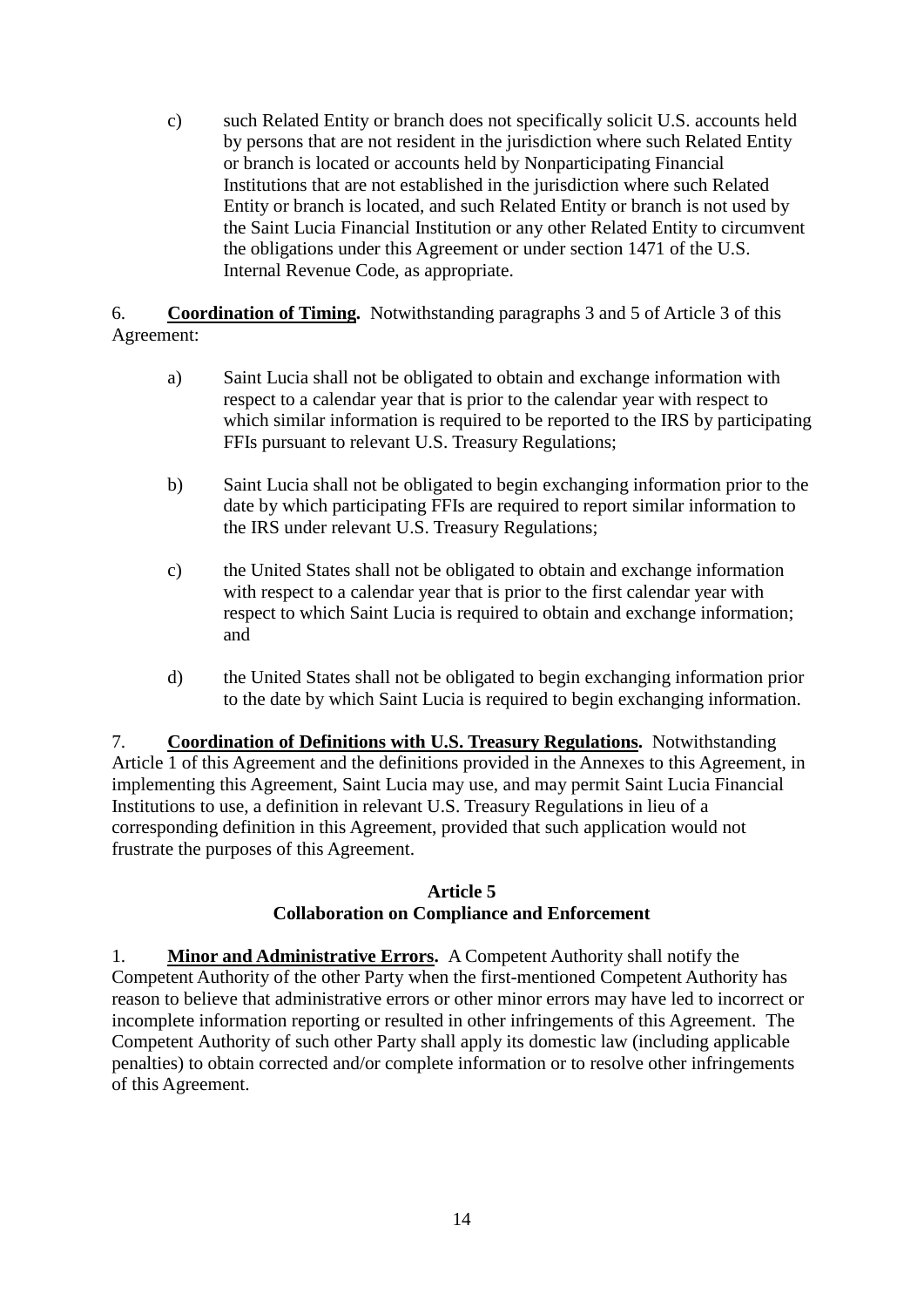# 2. **Significant Non-Compliance.**

- a) A Competent Authority shall notify the Competent Authority of the other Party when the first-mentioned Competent Authority has determined that there is significant non-compliance with the obligations under this Agreement with respect to a Reporting Financial Institution in the other jurisdiction. The Competent Authority of such other Party shall apply its domestic law (including applicable penalties) to address the significant non-compliance described in the notice.
- b) If, in the case of a Reporting Saint Lucia Financial Institution, such enforcement actions do not resolve the non-compliance within a period of 18 months after notification of significant non-compliance is first provided, the United States shall treat the Reporting Saint Lucia Financial Institution as a Nonparticipating Financial Institution pursuant to this subparagraph 2(b).

3. **Reliance on Third Party Service Providers.** Each Party may allow Reporting Financial Institutions to use third party service providers to fulfill the obligations imposed on such Reporting Financial Institutions by a Party, as contemplated in this Agreement, but these obligations shall remain the responsibility of the Reporting Financial Institutions.

4. **Prevention of Avoidance.** The Parties shall implement as necessary requirements to prevent Financial Institutions from adopting practices intended to circumvent the reporting required under this Agreement.

# **Article 6**

# **Mutual Commitment to Continue to Enhance the Effectiveness of Information Exchange and Transparency**

1. **Reciprocity.** The Government of the United States acknowledges the need to achieve equivalent levels of reciprocal automatic information exchange with Saint Lucia. The Government of the United States is committed to further improve transparency and enhance the exchange relationship with Saint Lucia by pursuing the adoption of regulations and advocating and supporting relevant legislation to achieve such equivalent levels of reciprocal automatic information exchange.

2. **Treatment of Passthru Payments and Gross Proceeds.** The Parties are committed to work together, along with Partner Jurisdictions, to develop a practical and effective alternative approach to achieve the policy objectives of foreign passthru payment and gross proceeds withholding that minimizes burden.

3. **Documentation of Accounts Maintained as of June 30, 2014.** With respect to Reportable Accounts maintained by a Reporting Financial Institution as of June 30, 2014:

a) The United States commits to establish, by January 1, 2017, for reporting with respect to 2017 and subsequent years, rules requiring Reporting U.S. Financial Institutions to obtain and report the Saint Lucia TIN of each Account Holder of a Saint Lucia Reportable Account as required pursuant to subparagraph 2(b)(1) of Article 2 of this Agreement; and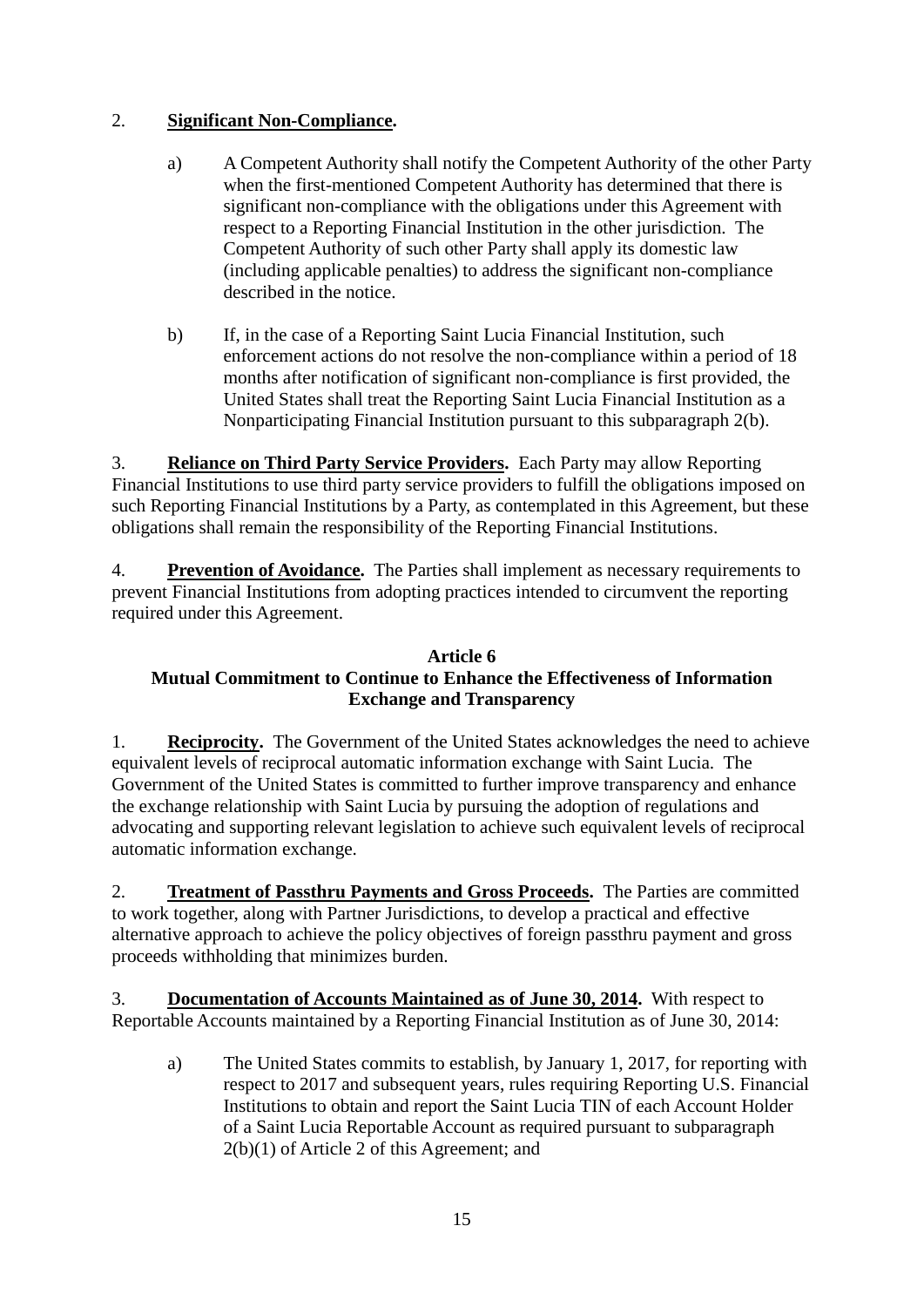b) Saint Lucia commits to establish, by January 1, 2017, for reporting with respect to 2017 and subsequent years, rules requiring Reporting Saint Lucia Financial Institutions to obtain the U.S. TIN of each Specified U.S. Person as required pursuant to subparagraph 2(a)(1) of Article 2 of this Agreement.

#### **Article 7**

# **Consistency in the Application of FATCA to Partner Jurisdictions**

1. Saint Lucia shall be granted the benefit of any more favorable terms under Article 4 or Annex I of this Agreement relating to the application of FATCA to Saint Lucia Financial Institutions afforded to another Partner Jurisdiction under a signed bilateral agreement pursuant to which the other Partner Jurisdiction commits to undertake the same obligations as Saint Lucia described in Articles 2 and 3 of this Agreement, and subject to the same terms and conditions as described therein and in Articles 5 through 9 of this Agreement.

2. The United States shall notify Saint Lucia of any such more favorable terms, and such more favorable terms shall apply automatically under this Agreement as if such terms were specified in this Agreement and effective as of the date of signing of the agreement incorporating the more favorable terms, unless Saint Lucia declines in writing the application thereof.

#### **Article 8 Consultations and Amendments**

1. In case any difficulties in the implementation of this Agreement arise, either Party may request consultations to develop appropriate measures to ensure the fulfillment of this Agreement.

2. This Agreement may be amended by written mutual agreement of the Parties. Unless otherwise agreed upon, such an amendment shall enter into force through the same procedures as set forth in paragraph 1 of Article 10 of this Agreement.

#### **Article 9 Annexes**

The Annexes form an integral part of this Agreement.

#### **Article 10 Term of Agreement**

1. This Agreement shall enter into force on the date of Saint Lucia's written notification to the United States that Saint Lucia has completed its necessary internal procedures for entry into force of this Agreement.

2. Either Party may terminate this Agreement by giving notice of termination in writing to the other Party. Such termination shall become effective on the first day of the month following the expiration of a period of 12 months after the date of the notice of termination.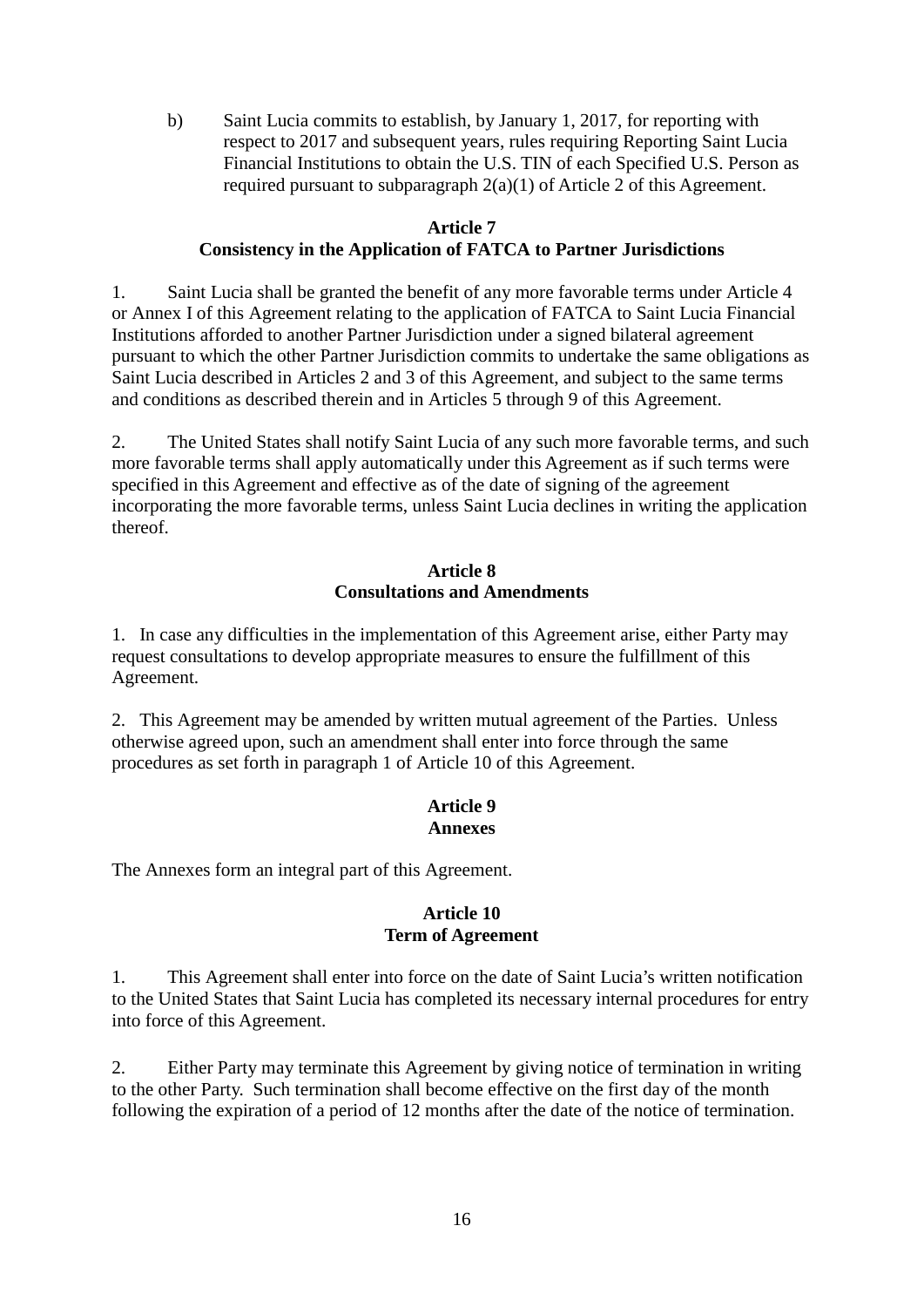3. The Parties shall, prior to December 31, 2016, consult in good faith to amend this Agreement as necessary to reflect progress on the commitments set forth in Article 6 of this Agreement.

In witness whereof, the undersigned, being duly authorized thereto by their respective Governments, have signed this Agreement.

Done at \_\_\_\_\_\_\_, in duplicate, in the English language, this \_\_ day of \_\_\_\_, 20\_.

FOR THE GOVERNMENT OF THE UNITED STATES OF AMERICA:

FOR THE GOVERNMENT OF SAINT LUCIA: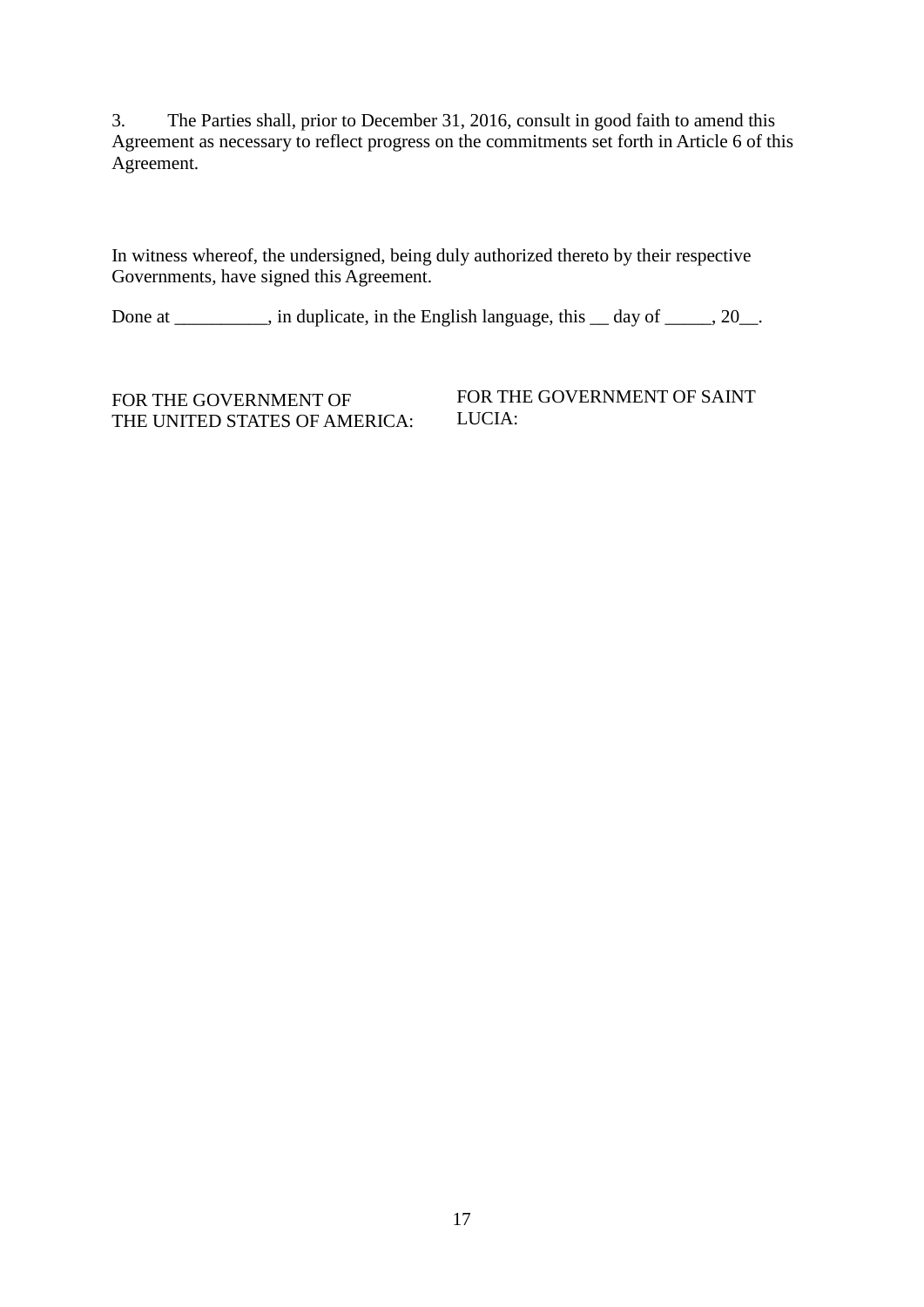## **ANNEX I**

# **DUE DILIGENCE OBLIGATIONS FOR IDENTIFYING AND REPORTING ON U.S. REPORTABLE ACCOUNTS AND ON PAYMENTS TO CERTAIN NONPARTICIPATING FINANCIAL INSTITUTIONS**

#### I. **General.**

A. Saint Lucia shall require that Reporting Saint Lucia Financial Institutions apply the due diligence procedures contained in this Annex I to identify U.S. Reportable Accounts and accounts held by Nonparticipating Financial Institutions.

#### B. For purposes of the Agreement,

1. All dollar amounts are in U.S. dollars and shall be read to include the equivalent in other currencies.

2. Except as otherwise provided herein, the balance or value of an account shall be determined as of the last day of the calendar year or other appropriate reporting period.

3. Where a balance or value threshold is to be determined as of June 30, 2014 under this Annex I, the relevant balance or value shall be determined as of that day or the last day of the reporting period ending immediately before June 30, 2014, and where a balance or value threshold is to be determined as of the last day of a calendar year under this Annex I, the relevant balance or value shall be determined as of the last day of the calendar year or other appropriate reporting period.

4. Subject to subparagraph E(1) of section II of this Annex I, an account shall be treated as a U.S. Reportable Account beginning as of the date it is identified as such pursuant to the due diligence procedures in this Annex I.

5. Unless otherwise provided, information with respect to a U.S. Reportable Account shall be reported annually in the calendar year following the year to which the information relates.

C. As an alternative to the procedures described in each section of this Annex I, Saint Lucia may permit Reporting Saint Lucia Financial Institutions to rely on the procedures described in relevant U.S. Treasury Regulations to establish whether an account is a U.S. Reportable Account or an account held by a Nonparticipating Financial Institution. Saint Lucia may permit Reporting Saint Lucia Financial Institutions to make such election separately for each section of this Annex I either with respect to all relevant Financial Accounts or, separately, with respect to any clearly identified group of such accounts (such as by line of business or the location of where the account is maintained).

II. **Preexisting Individual Accounts.** The following rules and procedures apply for purposes of identifying U.S. Reportable Accounts among Preexisting Accounts held by individuals ("Preexisting Individual Accounts").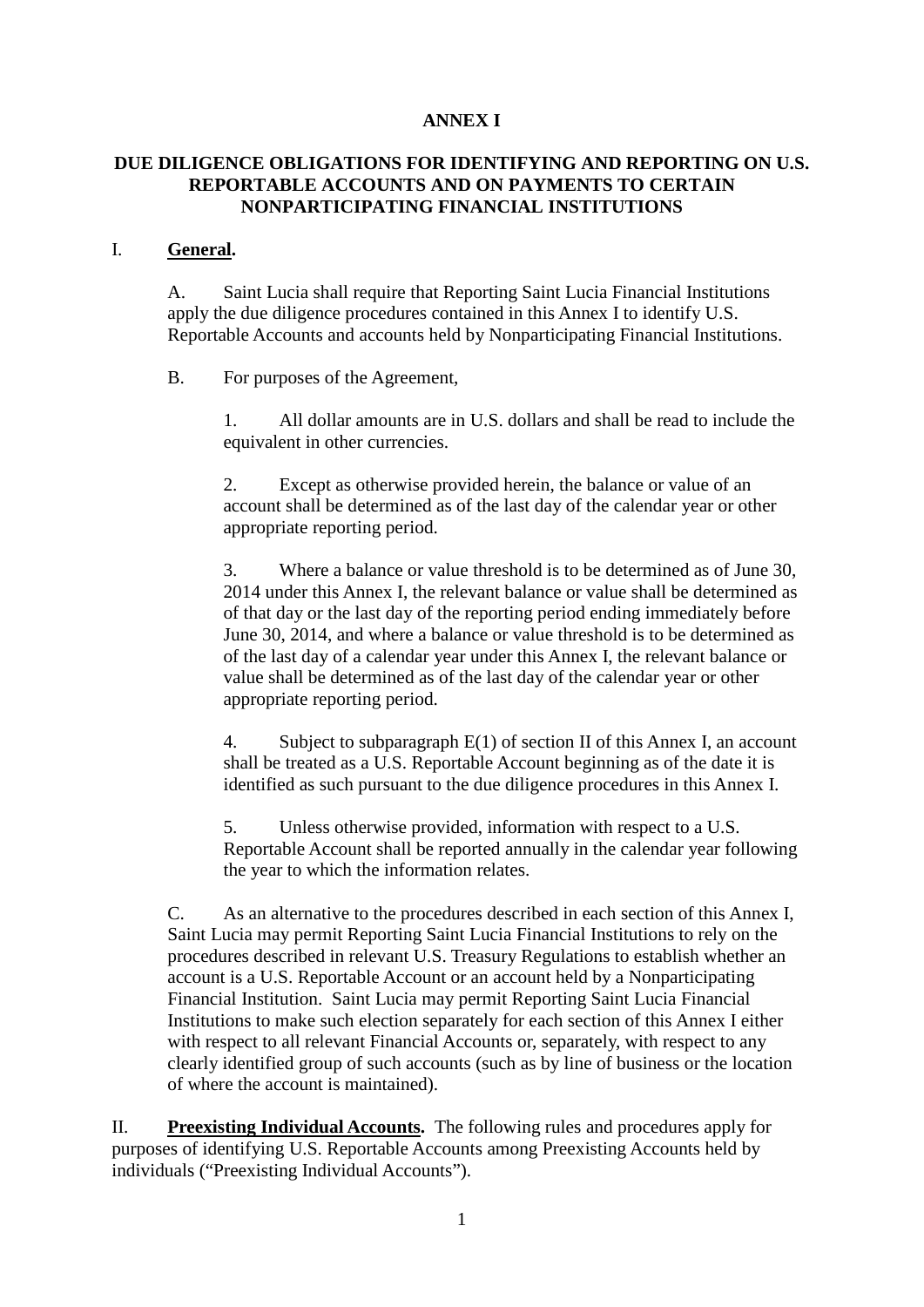A. **Accounts Not Required to Be Reviewed, Identified, or Reported.** Unless the Reporting Saint Lucia Financial Institution elects otherwise, either with respect to all Preexisting Individual Accounts or, separately, with respect to any clearly identified group of such accounts, where the implementing rules in Saint Lucia provide for such an election, the following Preexisting Individual Accounts are not required to be reviewed, identified, or reported as U.S. Reportable Accounts:

1. Subject to subparagraph E(2) of this section, a Preexisting Individual Account with a balance or value that does not exceed \$50,000 as of June 30, 2014.

2. Subject to subparagraph E(2) of this section, a Preexisting Individual Account that is a Cash Value Insurance Contract or an Annuity Contract with a balance or value of \$250,000 or less as of June 30, 2014.

3. A Preexisting Individual Account that is a Cash Value Insurance Contract or an Annuity Contract, provided the law or regulations of Saint Lucia or the United States effectively prevent the sale of such a Cash Value Insurance Contract or an Annuity Contract to U.S. residents (*e.g.*, if the relevant Financial Institution does not have the required registration under U.S. law, and the law of Saint Lucia requires reporting or withholding with respect to insurance products held by residents of Saint Lucia).

4. A Depository Account with a balance of \$50,000 or less.

# B. **Review Procedures for Preexisting Individual Accounts With a Balance or Value as of June 30, 2014, that Exceeds \$50,000 (\$250,000 for a Cash Value Insurance Contract or Annuity Contract), But Does Not Exceed \$1,000,000 ("Lower Value Accounts").**

1. **Electronic Record Search.** The Reporting Saint Lucia Financial Institution must review electronically searchable data maintained by the Reporting Saint Lucia Financial Institution for any of the following U.S. indicia:

> a) Identification of the Account Holder as a U.S. citizen or resident;

b) Unambiguous indication of a U.S. place of birth;

c) Current U.S. mailing or residence address (including a U.S. post office box);

d) Current U.S. telephone number;

e) Standing instructions to transfer funds to an account maintained in the United States;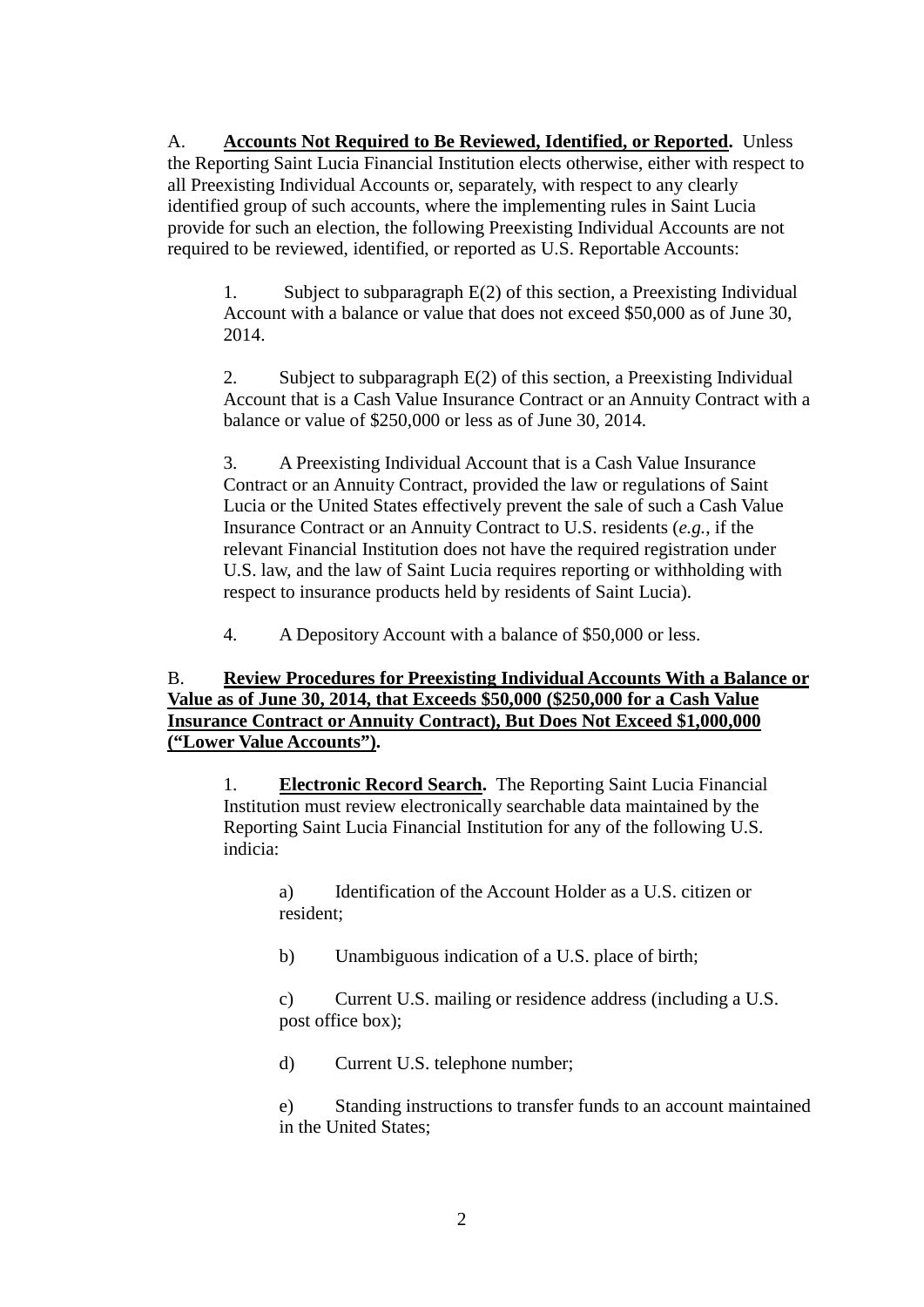f) Currently effective power of attorney or signatory authority granted to a person with a U.S. address; or

g) An "in-care-of" or "hold mail" address that is the *sole* address the Reporting Saint Lucia Financial Institution has on file for the Account Holder. In the case of a Preexisting Individual Account that is a Lower Value Account, an "in-care-of" address outside the United States or "hold mail" address shall not be treated as U.S. indicia.

2. If none of the U.S. indicia listed in subparagraph B(1) of this section are discovered in the electronic search, then no further action is required until there is a change in circumstances that results in one or more U.S. indicia being associated with the account, or the account becomes a High Value Account described in paragraph D of this section.

3. If any of the U.S. indicia listed in subparagraph B(1) of this section are discovered in the electronic search, or if there is a change in circumstances that results in one or more U.S. indicia being associated with the account, then the Reporting Saint Lucia Financial Institution must treat the account as a U.S. Reportable Account unless it elects to apply subparagraph B(4) of this section and one of the exceptions in such subparagraph applies with respect to that account.

4. Notwithstanding a finding of U.S. indicia under subparagraph B(1) of this section, a Reporting Saint Lucia Financial Institution is not required to treat an account as a U.S. Reportable Account if:

a) Where the Account Holder information unambiguously indicates a *U.S. place of birth*, the Reporting Saint Lucia Financial Institution obtains, or has previously reviewed and maintains a record of:

> (1) A self-certification that the Account Holder is neither a U.S. citizen nor a U.S. resident for tax purposes (which may be on an IRS Form W-8 or other similar agreed form);

(2) A non-U.S. passport or other government-issued identification evidencing the Account Holder's citizenship or nationality in a country other than the United States; *and*

(3) A copy of the Account Holder's Certificate of Loss of Nationality of the United States or a reasonable explanation of:

> (a) The reason the Account Holder does not have such a certificate despite relinquishing U.S. citizenship; *or*

(b) The reason the Account Holder did not obtain U.S. citizenship at birth.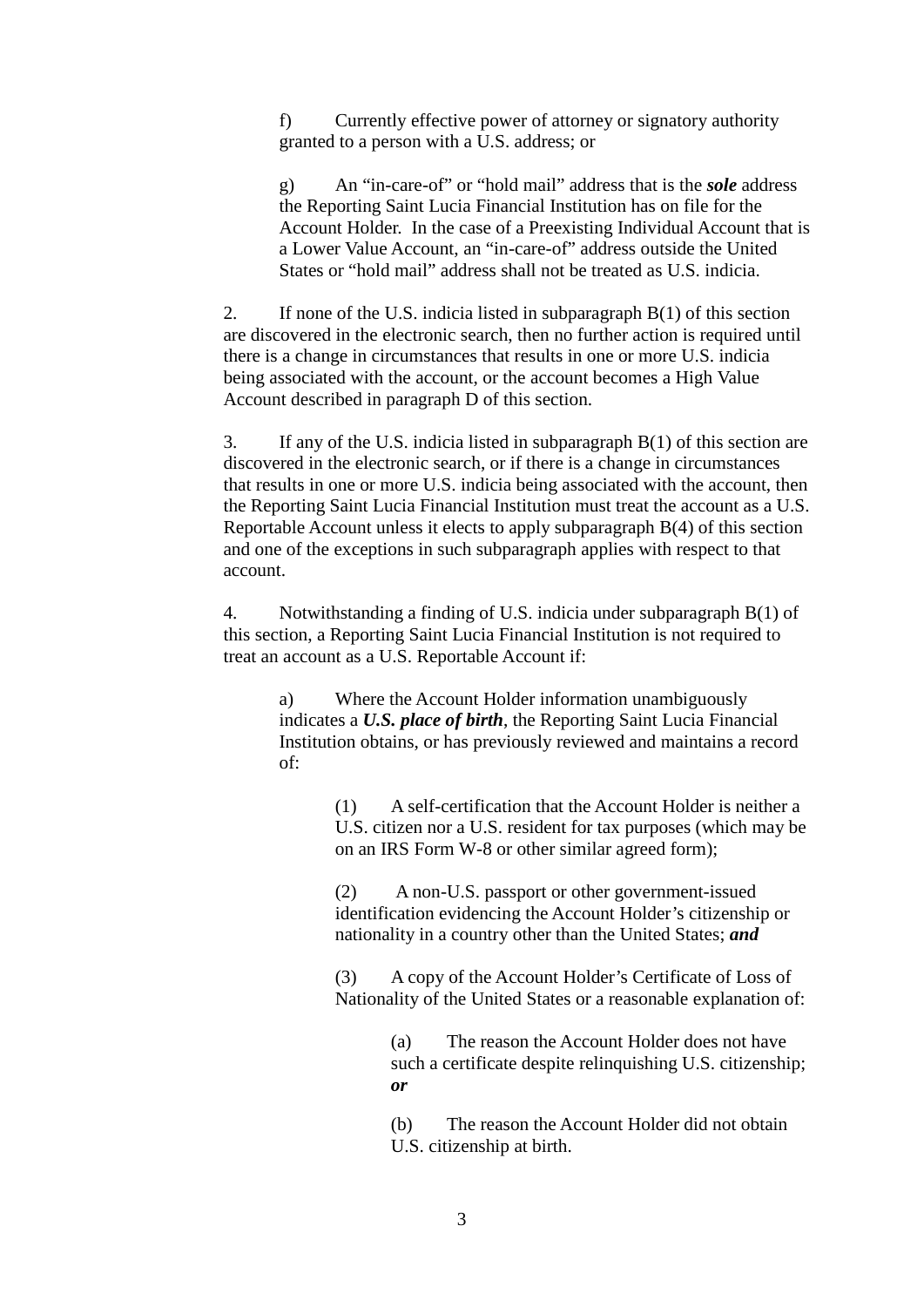b) Where the Account Holder information contains a *current U.S. mailing or residence address, or one or more U.S. telephone numbers that are the only telephone numbers associated with the account*, the Reporting Saint Lucia Financial Institution obtains, or has previously reviewed and maintains a record of:

> (1) A self-certification that the Account Holder is neither a U.S. citizen nor a U.S. resident for tax purposes (which may be on an IRS Form W-8 or other similar agreed form); *and*

(2) Documentary evidence, as defined in paragraph D of section VI of this Annex I, establishing the Account Holder's non-U.S. status.

c) Where the Account Holder information contains *standing instructions to transfer funds to an account maintained in the United States*, the Reporting Saint Lucia Financial Institution obtains, or has previously reviewed and maintains a record of:

> (1) A self-certification that the Account Holder is neither a U.S. citizen nor a U.S. resident for tax purposes (which may be on an IRS Form W-8 or other similar agreed form); *and*

(2) Documentary evidence, as defined in paragraph D of section VI of this Annex I, establishing the Account Holder's non-U.S. status.

d) Where the Account Holder information contains *a currently effective power of attorney or signatory authority granted to a person with a U.S. address, has an "in-care-of" address or "hold mail" address that is the sole address identified for the Account Holder, or has one or more U.S. telephone numbers (if a non-U.S. telephone number is also associated with the account)*, the Reporting Saint Lucia Financial Institution obtains, or has previously reviewed and maintains a record of:

> (1) A self-certification that the Account Holder is neither a U.S. citizen nor a U.S. resident for tax purposes (which may be on an IRS Form W-8 or other similar agreed form); *or*

(2) Documentary evidence, as defined in paragraph D of section VI of this Annex I, establishing the Account Holder's non-U.S. status.

#### C. **Additional Procedures Applicable to Preexisting Individual Accounts That Are Lower Value Accounts.**

1. Review of Preexisting Individual Accounts that are Lower Value Accounts for U.S. indicia must be completed by June 30, 2016.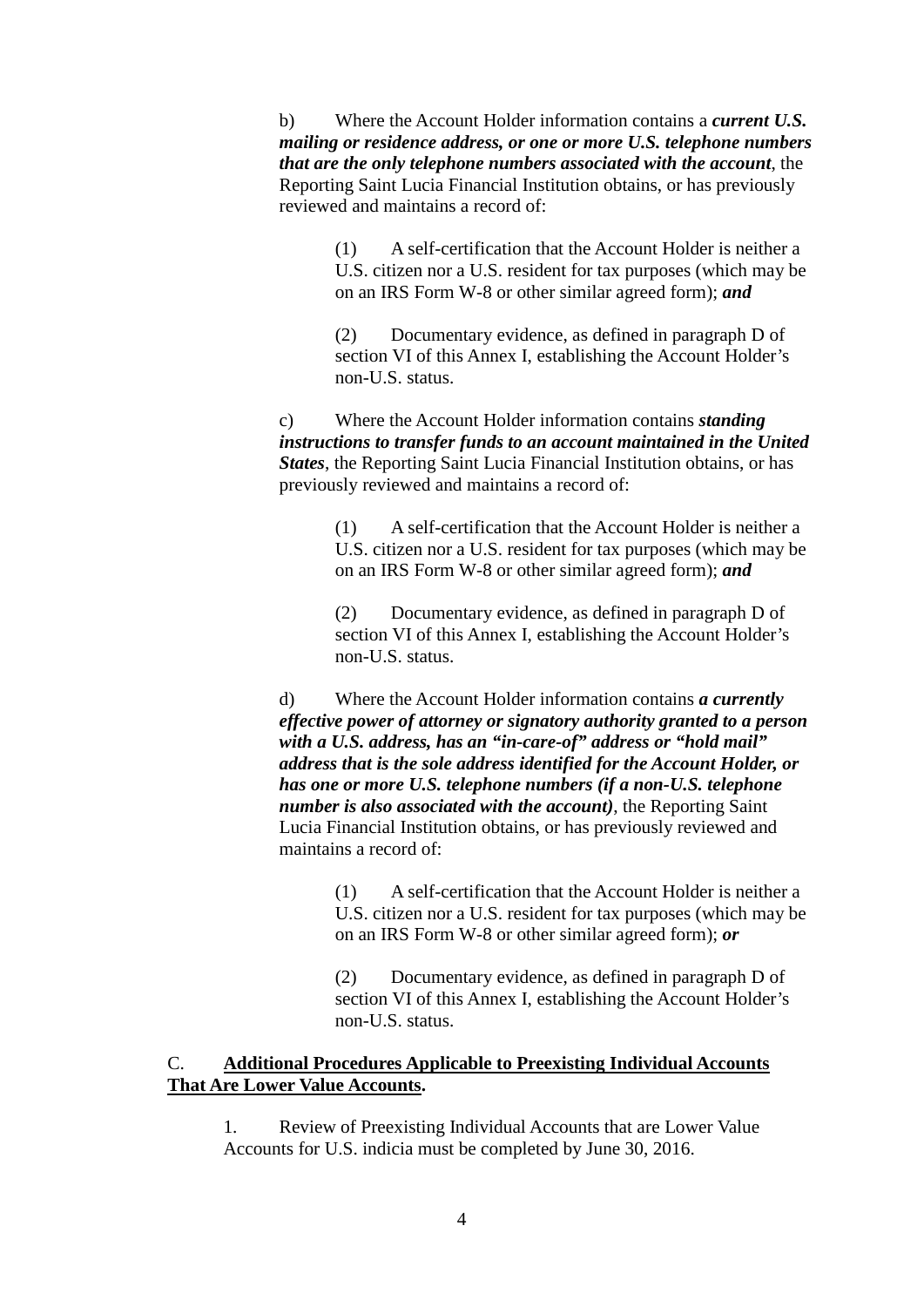2. If there is a change of circumstances with respect to a Preexisting Individual Account that is a Lower Value Account that results in one or more U.S. indicia described in subparagraph B(1) of this section being associated with the account, then the Reporting Saint Lucia Financial Institution must treat the account as a U.S. Reportable Account unless subparagraph B(4) of this section applies.

3. Except for Depository Accounts described in subparagraph A(4) of this section, any Preexisting Individual Account that has been identified as a U.S. Reportable Account under this section shall be treated as a U.S. Reportable Account in all subsequent years, unless the Account Holder ceases to be a Specified U.S. Person.

# D. **Enhanced Review Procedures for Preexisting Individual Accounts With a Balance or Value That Exceeds \$1,000,000 as of June 30, 2014, or December 31 of 2015 or Any Subsequent Year ("High Value Accounts").**

1. **Electronic Record Search.** The Reporting Saint Lucia Financial Institution must review electronically searchable data maintained by the Reporting Saint Lucia Financial Institution for any of the U.S. indicia described in subparagraph B(1) of this section.

2. **Paper Record Search.** If the Reporting Saint Lucia Financial Institution's electronically searchable databases include fields for, and capture all of the information described in, subparagraph D(3) of this section, then no further paper record search is required. If the electronic databases do not capture all of this information, then with respect to a High Value Account, the Reporting Saint Lucia Financial Institution must also review the current customer master file and, to the extent not contained in the current customer master file, the following documents associated with the account and obtained by the Reporting Saint Lucia Financial Institution within the last five years for any of the U.S. indicia described in subparagraph B(1) of this section:

a) The most recent documentary evidence collected with respect to the account;

b) The most recent account opening contract or documentation;

c) The most recent documentation obtained by the Reporting Saint Lucia Financial Institution pursuant to AML/KYC Procedures or for other regulatory purposes;

d) Any power of attorney or signature authority forms currently in effect; and

e) Any standing instructions to transfer funds currently in effect.

# 3. **Exception Where Databases Contain Sufficient Information.** A

Reporting Saint Lucia Financial Institution is not required to perform the paper record search described in subparagraph D(2) of this section if the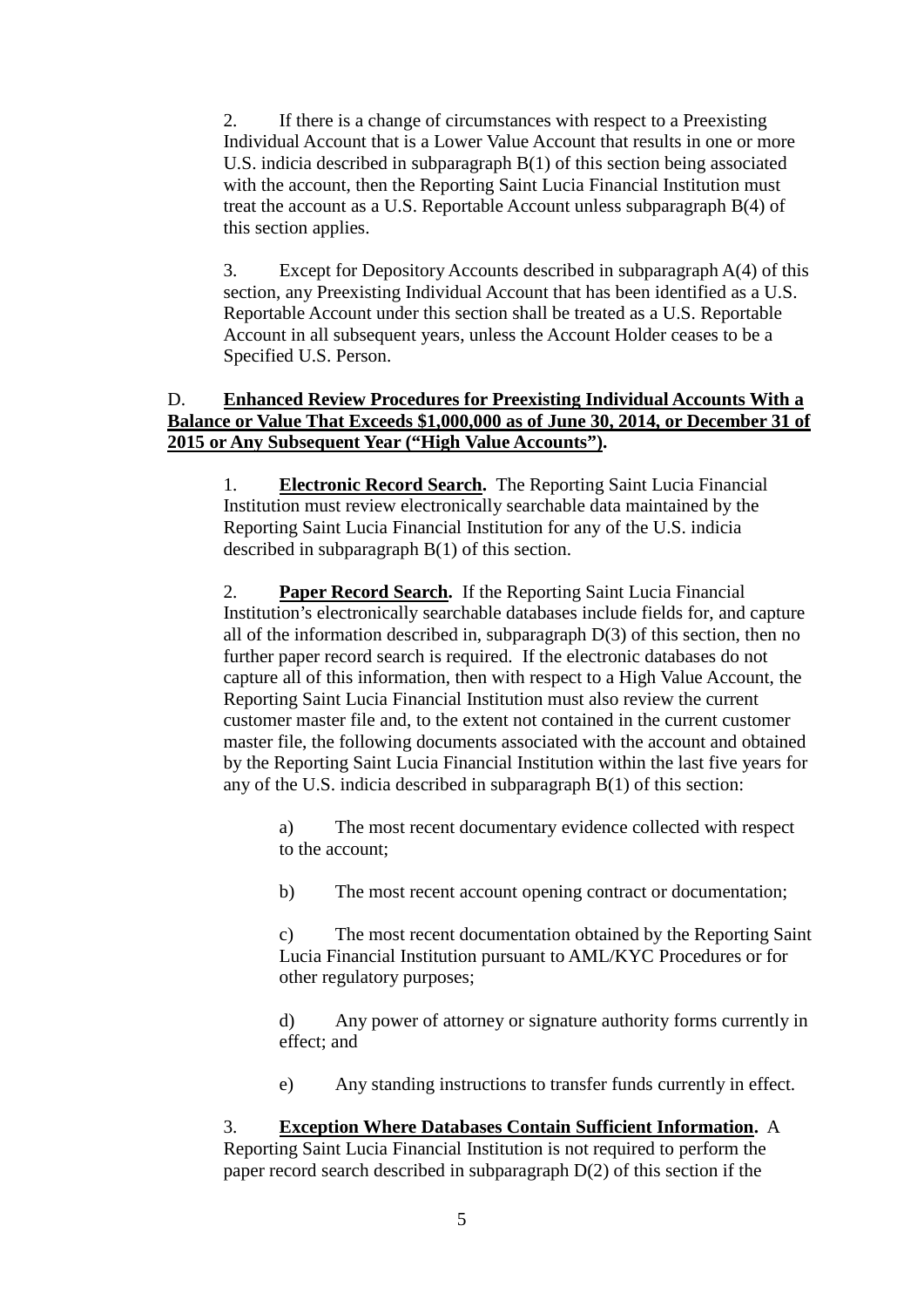Reporting Saint Lucia Financial Institution's electronically searchable information includes the following:

a) The Account Holder's nationality or residence status;

b) The Account Holder's residence address and mailing address currently on file with the Reporting Saint Lucia Financial Institution;

c) The Account Holder's telephone number(s) currently on file, if any, with the Reporting Saint Lucia Financial Institution;

d) Whether there are standing instructions to transfer funds in the account to another account (including an account at another branch of the Reporting Saint Lucia Financial Institution or another Financial Institution);

e) Whether there is a current "in-care-of" address or "hold mail" address for the Account Holder; *and*

f) Whether there is any power of attorney or signatory authority for the account.

4. **Relationship Manager Inquiry for Actual Knowledge.** In addition to the electronic and paper record searches described above, the Reporting Saint Lucia Financial Institution must treat as a U.S. Reportable Account any High Value Account assigned to a relationship manager (including any Financial Accounts aggregated with such High Value Account) if the relationship manager has actual knowledge that the Account Holder is a Specified U.S. Person.

# 5. **Effect of Finding U.S. Indicia.**

a) If none of the U.S. indicia listed in subparagraph B(1) of this section are discovered in the enhanced review of High Value Accounts described above, and the account is not identified as held by a Specified U.S. Person in subparagraph D(4) of this section, then no further action is required until there is a change in circumstances that results in one or more U.S. indicia being associated with the account.

b) If any of the U.S. indicia listed in subparagraph B(1) of this section are discovered in the enhanced review of High Value Accounts described above, or if there is a subsequent change in circumstances that results in one or more U.S. indicia being associated with the account, then the Reporting Saint Lucia Financial Institution must treat the account as a U.S. Reportable Account unless it elects to apply subparagraph B(4) of this section and one of the exceptions in such subparagraph applies with respect to that account.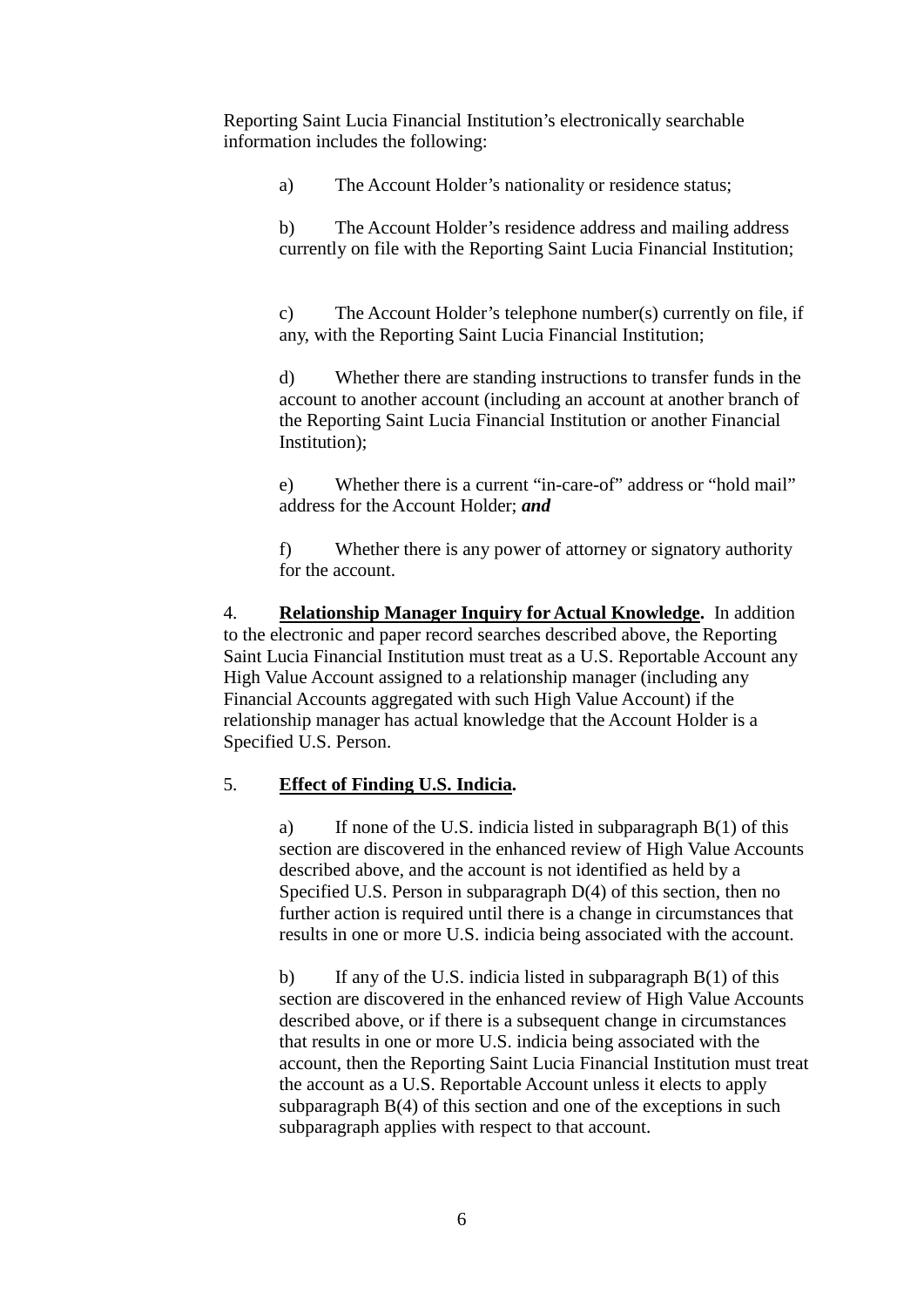c) Except for Depository Accounts described in subparagraph A(4) of this section, any Preexisting Individual Account that has been identified as a U.S. Reportable Account under this section shall be treated as a U.S. Reportable Account in all subsequent years, unless the Account Holder ceases to be a Specified U.S. Person.

#### E. **Additional Procedures Applicable to High Value Accounts.**

1. If a Preexisting Individual Account is a High Value Account as of June 30, 2014, the Reporting Saint Lucia Financial Institution must complete the enhanced review procedures described in paragraph D of this section with respect to such account by June 30, 2015. If based on this review such account is identified as a U.S. Reportable Account on or before December 31, 2014, the Reporting Saint Lucia Financial Institution must report the required information about such account with respect to 2014 in the first report on the account and on an annual basis thereafter. In the case of an account identified as a U.S. Reportable Account after December 31, 2014 and on or before June 30, 2015, the Reporting Saint Lucia Financial Institution is not required to report information about such account with respect to 2014, but must report information about the account on an annual basis thereafter.

2. If a Preexisting Individual Account is not a High Value Account as of June 30, 2014, but becomes a High Value Account as of the last day of 2015 or any subsequent calendar year, the Reporting Saint Lucia Financial Institution must complete the enhanced review procedures described in paragraph D of this section with respect to such account within six months after the last day of the calendar year in which the account becomes a High Value Account. If based on this review such account is identified as a U.S. Reportable Account, the Reporting Saint Lucia Financial Institution must report the required information about such account with respect to the year in which it is identified as a U.S. Reportable Account and subsequent years on an annual basis, unless the Account Holder ceases to be a Specified U.S. Person.

3. Once a Reporting Saint Lucia Financial Institution applies the enhanced review procedures described in paragraph D of this section to a High Value Account, the Reporting Saint Lucia Financial Institution is not required to re-apply such procedures, other than the relationship manager inquiry described in subparagraph D(4) of this section, to the same High Value Account in any subsequent year.

4. If there is a change of circumstances with respect to a High Value Account that results in one or more U.S. indicia described in subparagraph B(1) of this section being associated with the account, then the Reporting Saint Lucia Financial Institution must treat the account as a U.S. Reportable Account unless it elects to apply subparagraph B(4) of this section and one of the exceptions in such subparagraph applies with respect to that account.

5. A Reporting Saint Lucia Financial Institution must implement procedures to ensure that a relationship manager identifies any change in circumstances of an account. For example, if a relationship manager is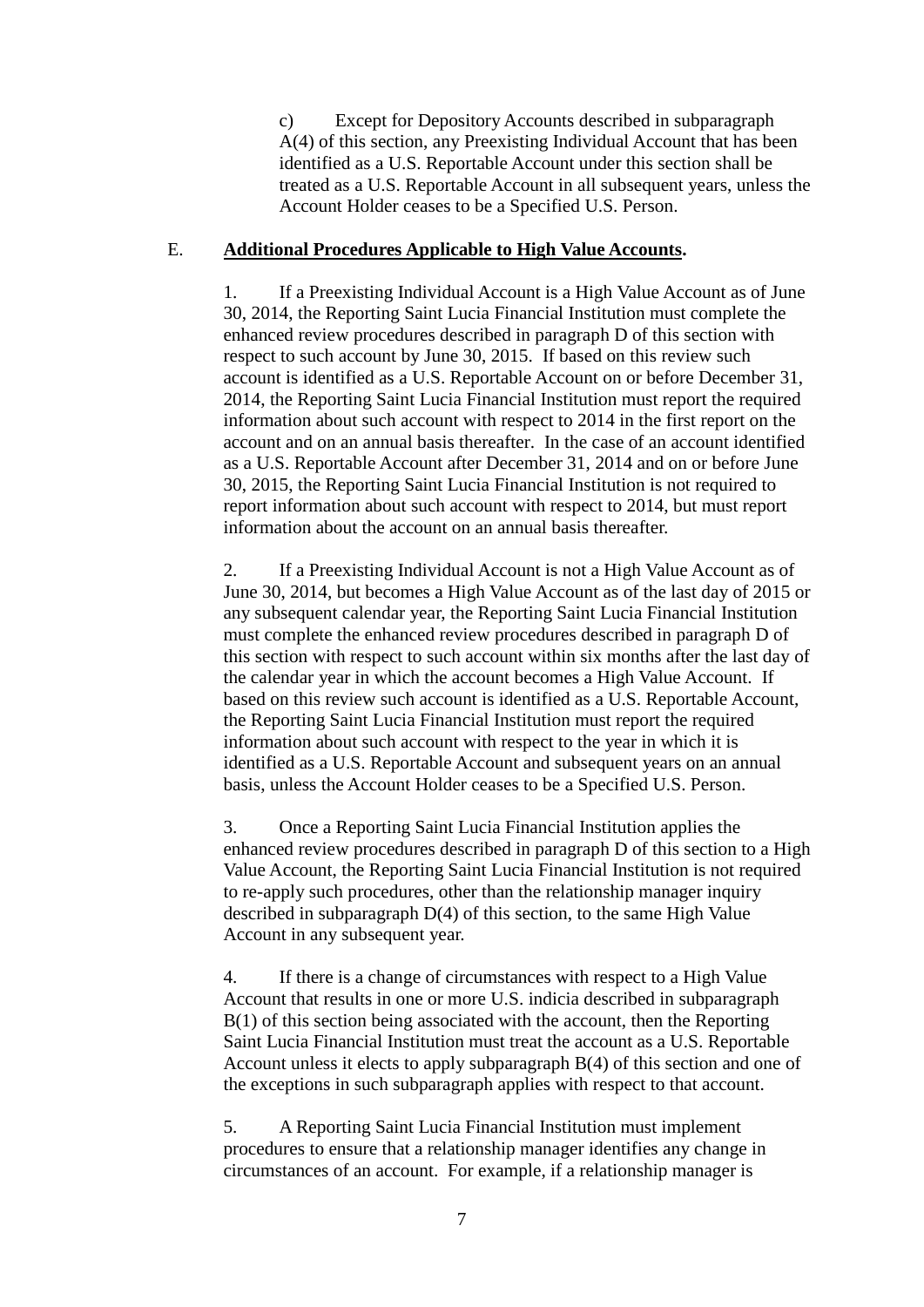notified that the Account Holder has a new mailing address in the United States, the Reporting Saint Lucia Financial Institution is required to treat the new address as a change in circumstances and, if it elects to apply subparagraph B(4) of this section, is required to obtain the appropriate documentation from the Account Holder.

# F. **Preexisting Individual Accounts That Have Been Documented for Certain**

**Other Purposes.** A Reporting Saint Lucia Financial Institution that has previously obtained documentation from an Account Holder to establish the Account Holder's status as neither a U.S. citizen nor a U.S. resident in order to meet its obligations under a qualified intermediary, withholding foreign partnership, or withholding foreign trust agreement with the IRS, or to fulfill its obligations under chapter 61 of Title 26 of the United States Code, is not required to perform the procedures described in subparagraph B(1) of this section with respect to Lower Value Accounts or subparagraphs D(1) through D(3) of this section with respect to High Value Accounts.

III. **New Individual Accounts.** The following rules and procedures apply for purposes of identifying U.S. Reportable Accounts among Financial Accounts held by individuals and opened on or after July 1, 2014 ("New Individual Accounts").

A. **Accounts Not Required to Be Reviewed, Identified, or Reported.** Unless the Reporting Saint Lucia Financial Institution elects otherwise, either with respect to all New Individual Accounts or, separately, with respect to any clearly identified group of such accounts, where the implementing rules in Saint Lucia provide for such an election, the following New Individual Accounts are not required to be reviewed, identified, or reported as U.S. Reportable Accounts:

1. A Depository Account unless the account balance exceeds \$50,000 at the end of any calendar year or other appropriate reporting period.

2. A Cash Value Insurance Contract unless the Cash Value exceeds \$50,000 at the end of any calendar year or other appropriate reporting period.

B. **Other New Individual Accounts.** With respect to New Individual Accounts not described in paragraph A of this section, upon account opening (or within 90 days after the end of the calendar year in which the account ceases to be described in paragraph A of this section), the Reporting Saint Lucia Financial Institution must obtain a self-certification, which may be part of the account opening documentation, that allows the Reporting Saint Lucia Financial Institution to determine whether the Account Holder is resident in the United States for tax purposes (for this purpose, a U.S. citizen is considered to be resident in the United States for tax purposes, even if the Account Holder is also a tax resident of another jurisdiction) and confirm the reasonableness of such self-certification based on the information obtained by the Reporting Saint Lucia Financial Institution in connection with the opening of the account, including any documentation collected pursuant to AML/KYC Procedures.

1. If the self-certification establishes that the Account Holder is resident in the United States for tax purposes, the Reporting Saint Lucia Financial Institution must treat the account as a U.S. Reportable Account and obtain a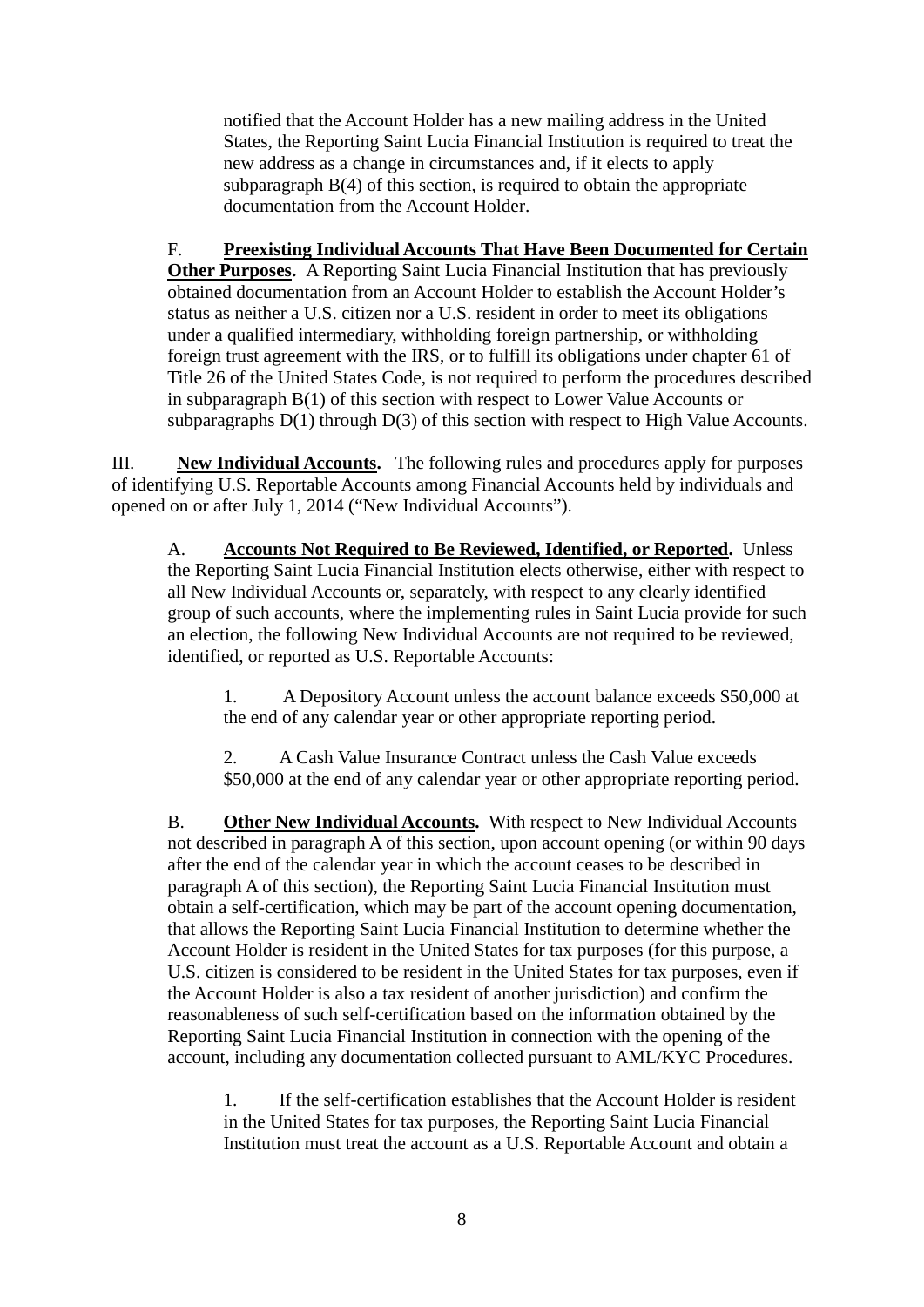self-certification that includes the Account Holder's U.S. TIN (which may be an IRS Form W-9 or other similar agreed form).

2. If there is a change of circumstances with respect to a New Individual Account that causes the Reporting Saint Lucia Financial Institution to know, or have reason to know, that the original self-certification is incorrect or unreliable, the Reporting Saint Lucia Financial Institution cannot rely on the original self-certification and must obtain a valid self-certification that establishes whether the Account Holder is a U.S. citizen or resident for U.S. tax purposes. If the Reporting Saint Lucia Financial Institution is unable to obtain a valid self-certification, the Reporting Saint Lucia Financial Institution must treat the account as a U.S. Reportable Account.

IV. **Preexisting Entity Accounts.** The following rules and procedures apply for purposes of identifying U.S. Reportable Accounts and accounts held by Nonparticipating Financial Institutions among Preexisting Accounts held by Entities ("Preexisting Entity Accounts").

# A. **Entity Accounts Not Required to Be Reviewed, Identified or Reported.**

Unless the Reporting Saint Lucia Financial Institution elects otherwise, either with respect to all Preexisting Entity Accounts or, separately, with respect to any clearly identified group of such accounts, where the implementing rules in Saint Lucia provide for such an election, a Preexisting Entity Account with an account balance or value that does not exceed \$250,000 as of June 30, 2014, is not required to be reviewed, identified, or reported as a U.S. Reportable Account until the account balance or value exceeds \$1,000,000.

B. **Entity Accounts Subject to Review.** A Preexisting Entity Account that has an account balance or value that exceeds \$250,000 as of June 30, 2014, and a Preexisting Entity Account that does not exceed \$250,000 as of June 30, 2014 but the account balance or value of which exceeds \$1,000,000 as of the last day of 2015 or any subsequent calendar year, must be reviewed in accordance with the procedures set forth in paragraph D of this section.

C. **Entity Accounts With Respect to Which Reporting Is Required.** With respect to Preexisting Entity Accounts described in paragraph B of this section, only accounts that are held by one or more Entities that are Specified U.S. Persons, or by Passive NFFEs with one or more Controlling Persons who are U.S. citizens or residents, shall be treated as U.S. Reportable Accounts. In addition, accounts held by Nonparticipating Financial Institutions shall be treated as accounts for which aggregate payments as described in subparagraph 1(b) of Article 4 of the Agreement are reported to the Saint Lucia Competent Authority.

D. **Review Procedures for Identifying Entity Accounts With Respect to** 

**Which Reporting Is Required.** For Preexisting Entity Accounts described in paragraph B of this section, the Reporting Saint Lucia Financial Institution must apply the following review procedures to determine whether the account is held by one or more Specified U.S. Persons, by Passive NFFEs with one or more Controlling Persons who are U.S. citizens or residents, or by Nonparticipating Financial Institutions: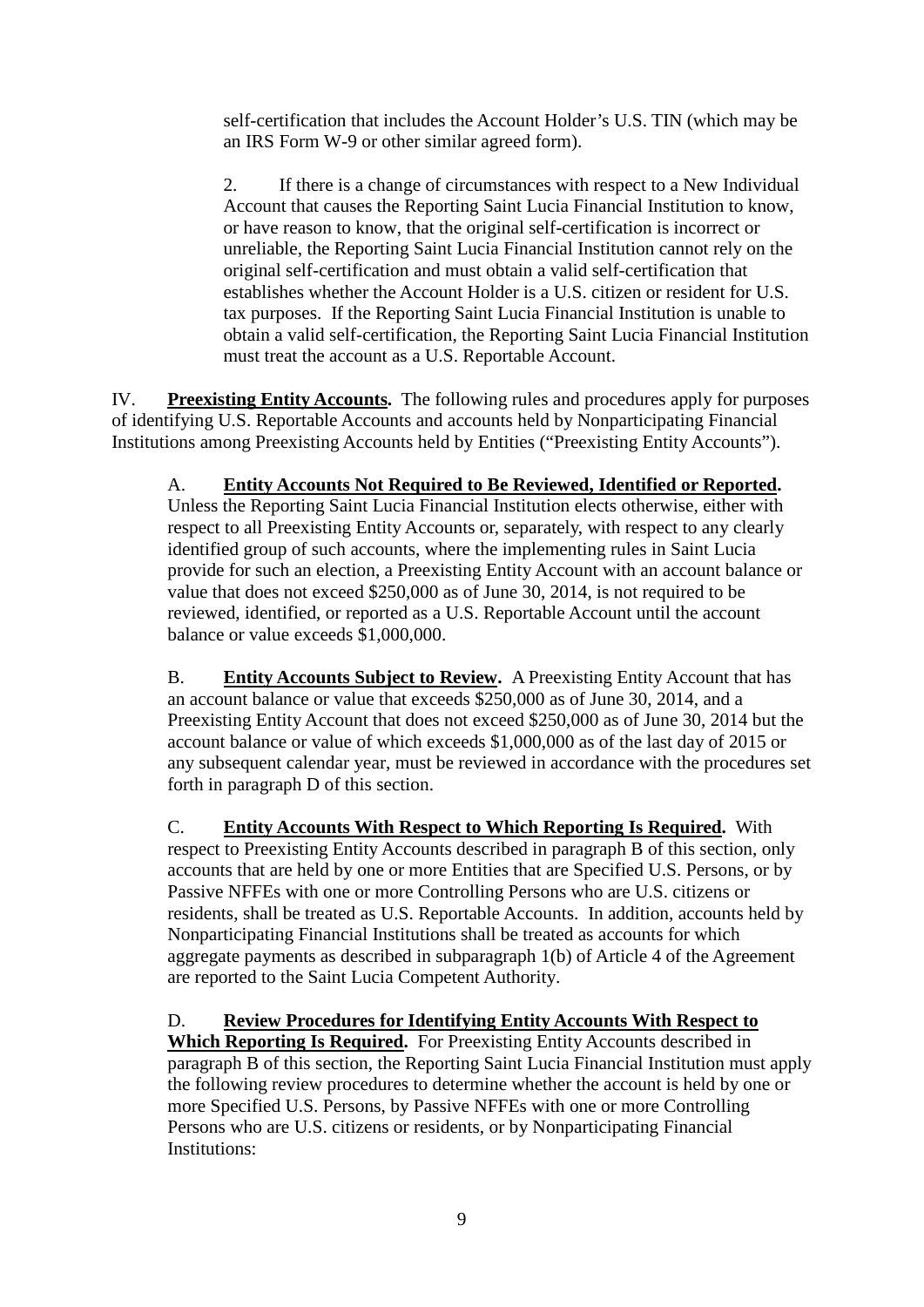#### 1. **Determine Whether the Entity Is a Specified U.S. Person.**

a) Review information maintained for regulatory or customer relationship purposes (including information collected pursuant to AML/KYC Procedures) to determine whether the information indicates that the Account Holder is a U.S. Person. For this purpose, information indicating that the Account Holder is a U.S. Person includes a U.S. place of incorporation or organization, or a U.S. address.

b) If the information indicates that the Account Holder is a U.S. Person, the Reporting Saint Lucia Financial Institution must treat the account as a U.S. Reportable Account unless it obtains a selfcertification from the Account Holder (which may be on an IRS Form W-8 or W-9, or a similar agreed form), or reasonably determines based on information in its possession or that is publicly available, that the Account Holder is not a Specified U.S. Person.

#### 2. **Determine Whether a Non-U.S. Entity Is a Financial Institution.**

a) Review information maintained for regulatory or customer relationship purposes (including information collected pursuant to AML/KYC Procedures) to determine whether the information indicates that the Account Holder is a Financial Institution.

b) If the information indicates that the Account Holder is a Financial Institution, or the Reporting Saint Lucia Financial Institution verifies the Account Holder's Global Intermediary Identification Number on the published IRS FFI list, then the account is not a U.S. Reportable Account.

# 3. **Determine Whether a Financial Institution Is a Nonparticipating Financial Institution Payments to Which Are Subject to Aggregate Reporting Under Subparagraph 1(b) of Article 4 of the Agreement.**

a) Subject to subparagraph D(3)(b) of this section, a Reporting Saint Lucia Financial Institution may determine that the Account Holder is a Saint Lucia Financial Institution or other Partner Jurisdiction Financial Institution if the Reporting Saint Lucia Financial Institution reasonably determines that the Account Holder has such status on the basis of the Account Holder's Global Intermediary Identification Number on the published IRS FFI list or other information that is publicly available or in the possession of the Reporting Saint Lucia Financial Institution, as applicable. In such case, no further review, identification, or reporting is required with respect to the account.

b) If the Account Holder is a Saint Lucia Financial Institution or other Partner Jurisdiction Financial Institution treated by the IRS as a Nonparticipating Financial Institution, then the account is not a U.S.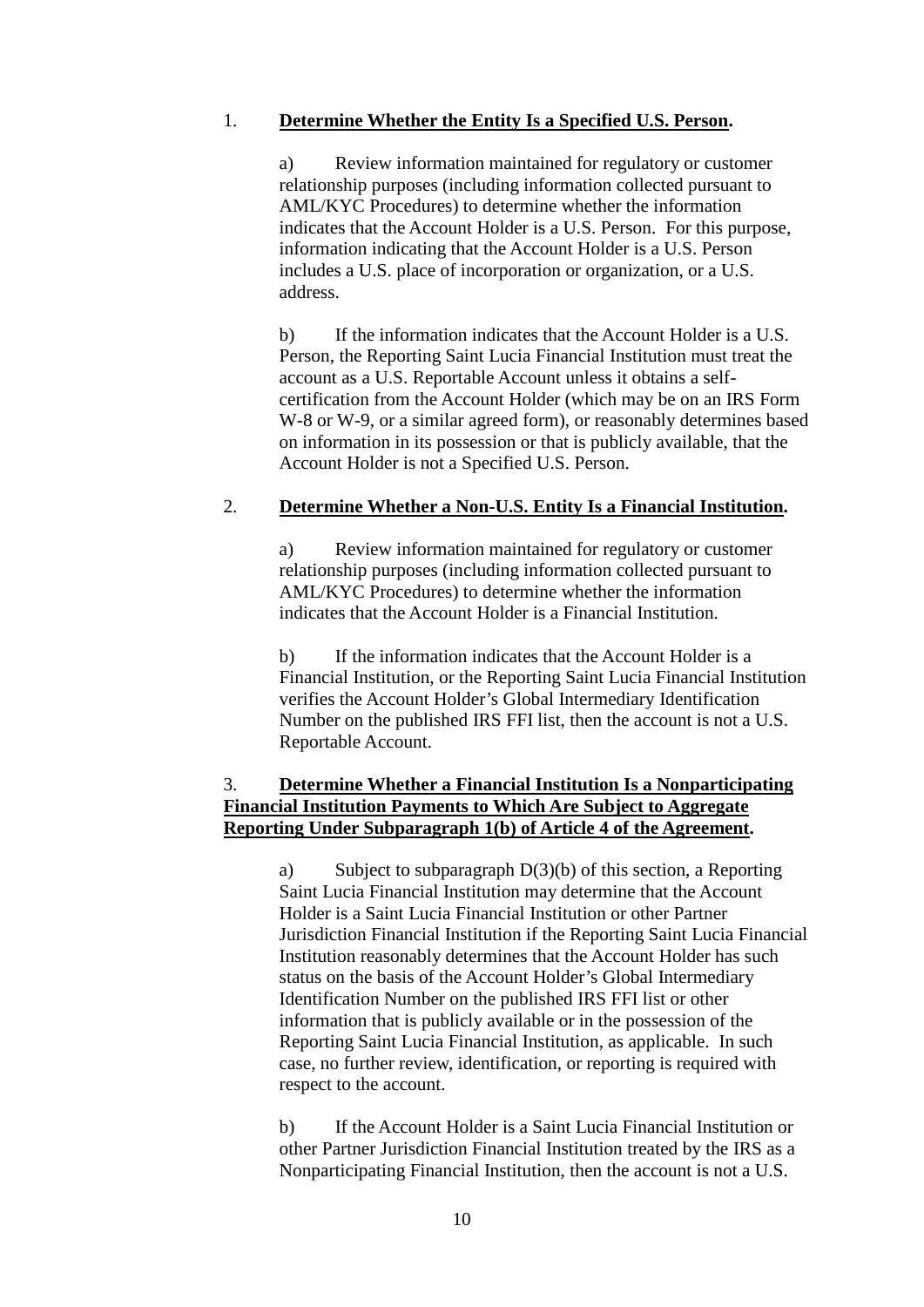Reportable Account, but payments to the Account Holder must be reported as contemplated in subparagraph 1(b) of Article 4 of the Agreement.

c) If the Account Holder is not a Saint Lucia Financial Institution or other Partner Jurisdiction Financial Institution, then the Reporting Saint Lucia Financial Institution must treat the Account Holder as a Nonparticipating Financial Institution payments to which are reportable under subparagraph 1(b) of Article 4 of the Agreement, unless the Reporting Saint Lucia Financial Institution:

> (1) Obtains a self-certification (which may be on an IRS Form W-8 or similar agreed form) from the Account Holder that it is a certified deemed-compliant FFI, or an exempt beneficial owner, as those terms are defined in relevant U.S. Treasury Regulations; *or*

(2) In the case of a participating FFI or registered deemedcompliant FFI, verifies the Account Holder's Global Intermediary Identification Number on the published IRS FFI list.

4. **Determine Whether an Account Held by an NFFE Is a U.S. Reportable Account.** With respect to an Account Holder of a Preexisting Entity Account that is not identified as either a U.S. Person or a Financial Institution, the Reporting Saint Lucia Financial Institution must identify (i) whether the Account Holder has Controlling Persons, (ii) whether the Account Holder is a Passive NFFE, and (iii) whether any of the Controlling Persons of the Account Holder is a U.S. citizen or resident. In making these determinations the Reporting Saint Lucia Financial Institution must follow the guidance in subparagraphs  $D(4)(a)$  through  $D(4)(d)$  of this section in the order most appropriate under the circumstances.

a) For purposes of determining the Controlling Persons of an Account Holder, a Reporting Saint Lucia Financial Institution may rely on information collected and maintained pursuant to AML/KYC Procedures.

b) For purposes of determining whether the Account Holder is a Passive NFFE, the Reporting Saint Lucia Financial Institution must obtain a self-certification (which may be on an IRS Form W-8 or W-9, or on a similar agreed form) from the Account Holder to establish its status, unless it has information in its possession or that is publicly available, based on which it can reasonably determine that the Account Holder is an Active NFFE.

c) For purposes of determining whether a Controlling Person of a Passive NFFE is a U.S. citizen or resident for tax purposes, a Reporting Saint Lucia Financial Institution may rely on: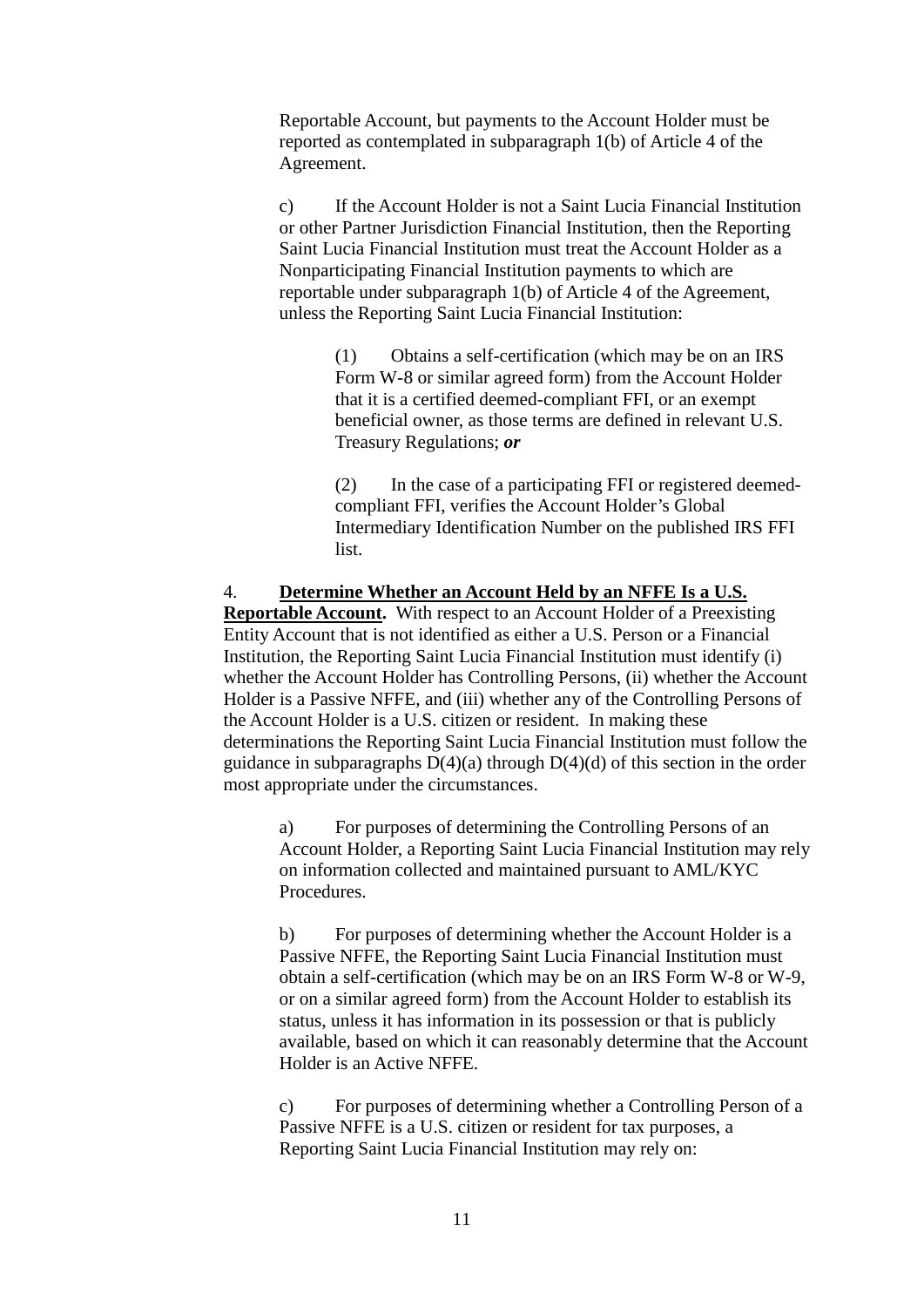(1) Information collected and maintained pursuant to AML/KYC Procedures in the case of a Preexisting Entity Account held by one or more NFFEs with an account balance or value that does not exceed \$1,000,000; *or*

(2) A self-certification (which may be on an IRS Form W-8 or W-9, or on a similar agreed form) from the Account Holder or such Controlling Person in the case of a Preexisting Entity Account held by one or more NFFEs with an account balance or value that exceeds \$1,000,000.

d) If any Controlling Person of a Passive NFFE is a U.S. citizen or resident, the account shall be treated as a U.S. Reportable Account.

## E. **Timing of Review and Additional Procedures Applicable to Preexisting Entity Accounts.**

1. Review of Preexisting Entity Accounts with an account balance or value that exceeds \$250,000 as of June 30, 2014 must be completed by June 30, 2016.

2. Review of Preexisting Entity Accounts with an account balance or value that does not exceed \$250,000 as of June 30, 2014, but exceeds \$1,000,000 as of December 31 of 2015 or any subsequent year, must be completed within six months after the last day of the calendar year in which the account balance or value exceeds \$1,000,000.

3. If there is a change of circumstances with respect to a Preexisting Entity Account that causes the Reporting Saint Lucia Financial Institution to know, or have reason to know, that the self-certification or other documentation associated with an account is incorrect or unreliable, the Reporting Saint Lucia Financial Institution must redetermine the status of the account in accordance with the procedures set forth in paragraph D of this section.

V. **New Entity Accounts.** The following rules and procedures apply for purposes of identifying U.S. Reportable Accounts and accounts held by Nonparticipating Financial Institutions among Financial Accounts held by Entities and opened on or after July 1, 2014 ("New Entity Accounts").

# A. **Entity Accounts Not Required to Be Reviewed, Identified or Reported.**

Unless the Reporting Saint Lucia Financial Institution elects otherwise, either with respect to all New Entity Accounts or, separately, with respect to any clearly identified group of such accounts, where the implementing rules in Saint Lucia provide for such election, a credit card account or a revolving credit facility treated as a New Entity Account is not required to be reviewed, identified, or reported, provided that the Reporting Saint Lucia Financial Institution maintaining such account implements policies and procedures to prevent an account balance owed to the Account Holder that exceeds \$50,000.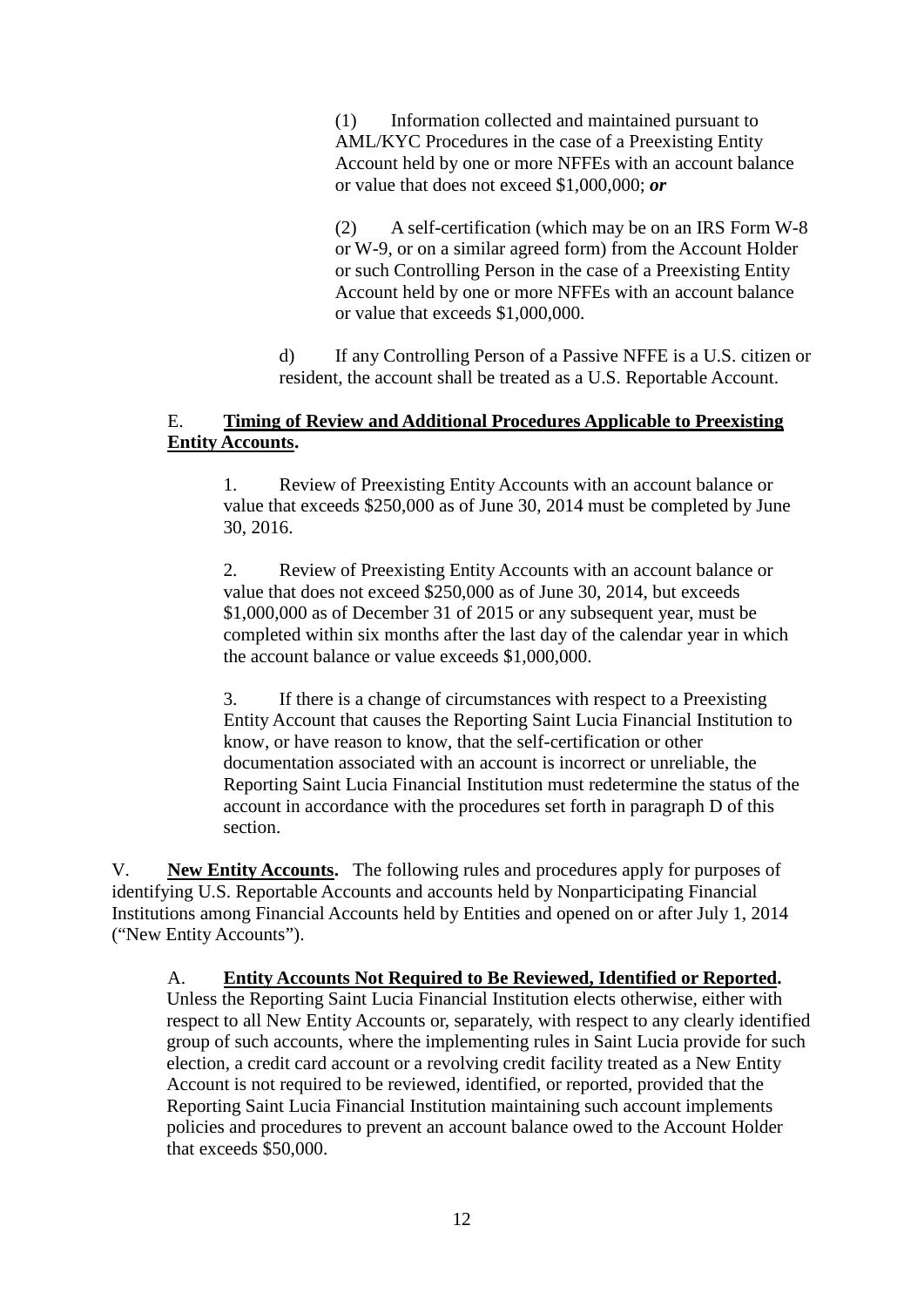B. **Other New Entity Accounts.** With respect to New Entity Accounts not described in paragraph A of this section, the Reporting Saint Lucia Financial Institution must determine whether the Account Holder is: (i) a Specified U.S. Person; (ii) a Saint Lucia Financial Institution or other Partner Jurisdiction Financial Institution; (iii) a participating FFI, a deemed-compliant FFI, or an exempt beneficial owner, as those terms are defined in relevant U.S. Treasury Regulations; or (iv) an Active NFFE or Passive NFFE.

1. Subject to subparagraph B(2) of this section, a Reporting Saint Lucia Financial Institution may determine that the Account Holder is an Active NFFE, a Saint Lucia Financial Institution, or other Partner Jurisdiction Financial Institution if the Reporting Saint Lucia Financial Institution reasonably determines that the Account Holder has such status on the basis of the Account Holder's Global Intermediary Identification Number or other information that is publicly available or in the possession of the Reporting Saint Lucia Financial Institution, as applicable.

2. If the Account Holder is a Saint Lucia Financial Institution or other Partner Jurisdiction Financial Institution treated by the IRS as a Nonparticipating Financial Institution, then the account is not a U.S. Reportable Account, but payments to the Account Holder must be reported as contemplated in subparagraph 1(b) of Article 4 of the Agreement.

3. In all other cases, a Reporting Saint Lucia Financial Institution must obtain a self-certification from the Account Holder to establish the Account Holder's status. Based on the self-certification, the following rules apply:

a) If the Account Holder is *a Specified U.S. Person*, the Reporting Saint Lucia Financial Institution must treat the account as a U.S. Reportable Account.

b) If the Account Holder is *a Passive NFFE*, the Reporting Saint Lucia Financial Institution must identify the Controlling Persons as determined under AML/KYC Procedures, and must determine whether any such person is a U.S. citizen or resident on the basis of a selfcertification from the Account Holder or such person. If any such person is a U.S. citizen or resident, the Reporting Saint Lucia Financial Institution must treat the account as a U.S. Reportable Account.

c) If the Account Holder is: (i) a U.S. Person that is not a Specified U.S. Person; (ii) subject to subparagraph  $B(3)(d)$  of this section, a Saint Lucia Financial Institution or other Partner Jurisdiction Financial Institution; (iii) a participating FFI, a deemed-compliant FFI, or an exempt beneficial owner, as those terms are defined in relevant U.S. Treasury Regulations; (iv) an Active NFFE; or (v) a Passive NFFE none of the Controlling Persons of which is a U.S. citizen or resident, then the account is not a U.S. Reportable Account, and no reporting is required with respect to the account.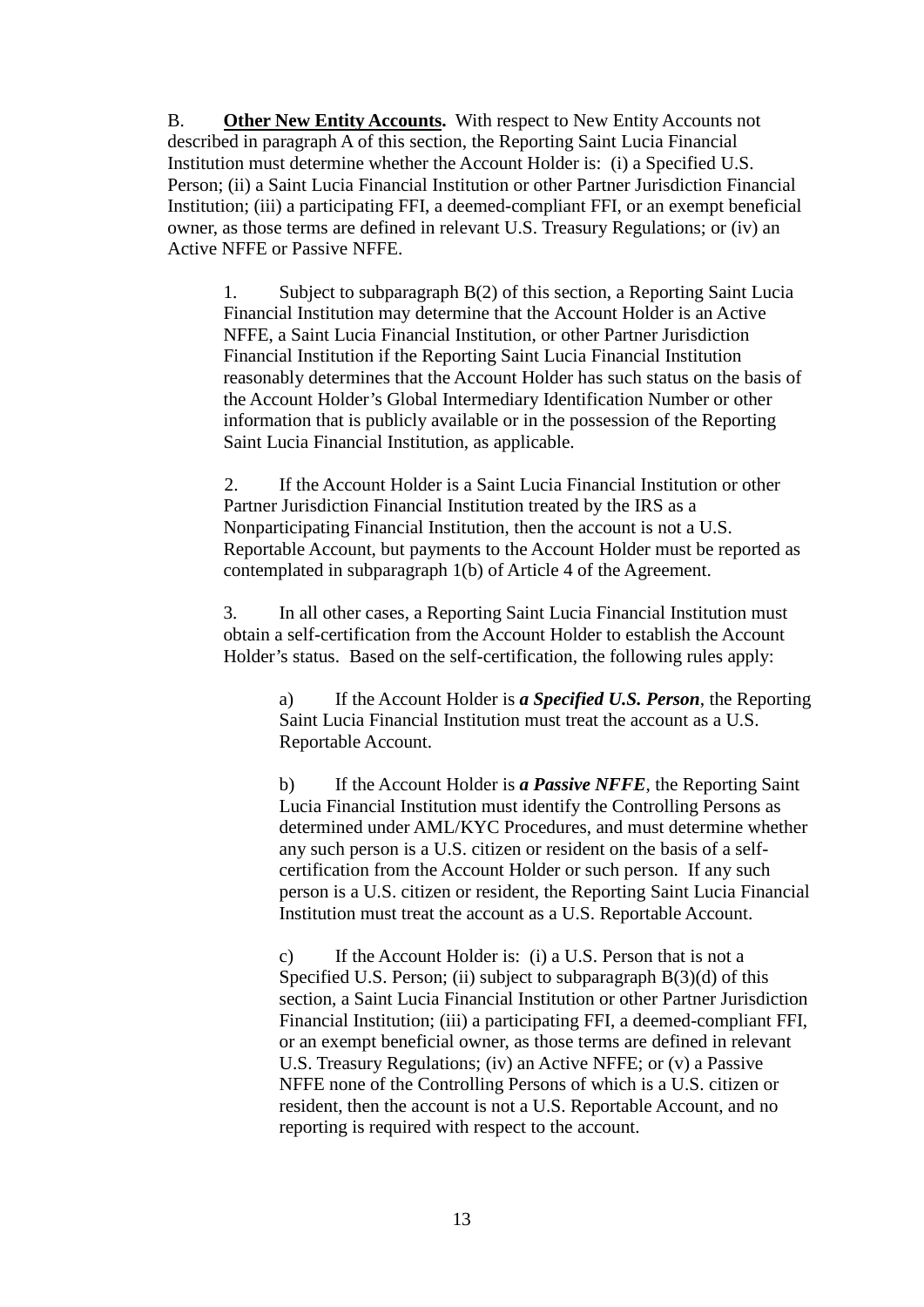d) If the Account Holder is a Nonparticipating Financial Institution (including a Saint Lucia Financial Institution or other Partner Jurisdiction Financial Institution treated by the IRS as a Nonparticipating Financial Institution), then the account is not a U.S. Reportable Account, but payments to the Account Holder must be reported as contemplated in subparagraph 1(b) of Article 4 of the Agreement.

VI. **Special Rules and Definitions.** The following additional rules and definitions apply in implementing the due diligence procedures described above:

A. **Reliance on Self-Certifications and Documentary Evidence.** A Reporting Saint Lucia Financial Institution may not rely on a self-certification or documentary evidence if the Reporting Saint Lucia Financial Institution knows or has reason to know that the self-certification or documentary evidence is incorrect or unreliable.

- B. **Definitions.** The following definitions apply for purposes of this Annex I.
	- 1. **AML/KYC Procedures.** "AML/KYC Procedures" means the customer due diligence procedures of a Reporting Saint Lucia Financial Institution pursuant to the anti-money laundering or similar requirements of Saint Lucia to which such Reporting Saint Lucia Financial Institution is subject.
	- 2. **NFFE.** An "NFFE" means any Non-U.S. Entity that is not an FFI as defined in relevant U.S. Treasury Regulations or is an Entity described in subparagraph  $B(4)(i)$  of this section, and also includes any Non-U.S. Entity that is established in Saint Lucia or another Partner Jurisdiction and that is not a Financial Institution.
	- 3. **Passive NFFE.** A "Passive NFFE" means any NFFE that is not (i) an Active NFFE, or (ii) a withholding foreign partnership or withholding foreign trust pursuant to relevant U.S. Treasury Regulations.
	- 4. **Active NFFE.** An "Active NFFE" means any NFFE that meets any of the following criteria:
		- a) Less than 50 percent of the NFFE's gross income for the preceding calendar year or other appropriate reporting period is passive income and less than 50 percent of the assets held by the NFFE during the preceding calendar year or other appropriate reporting period are assets that produce or are held for the production of passive income;
		- b) The stock of the NFFE is regularly traded on an established securities market or the NFFE is a Related Entity of an Entity the stock of which is regularly traded on an established securities market;
		- c) The NFFE is organized in a U.S. Territory and all of the owners of the payee are bona fide residents of that U.S. Territory;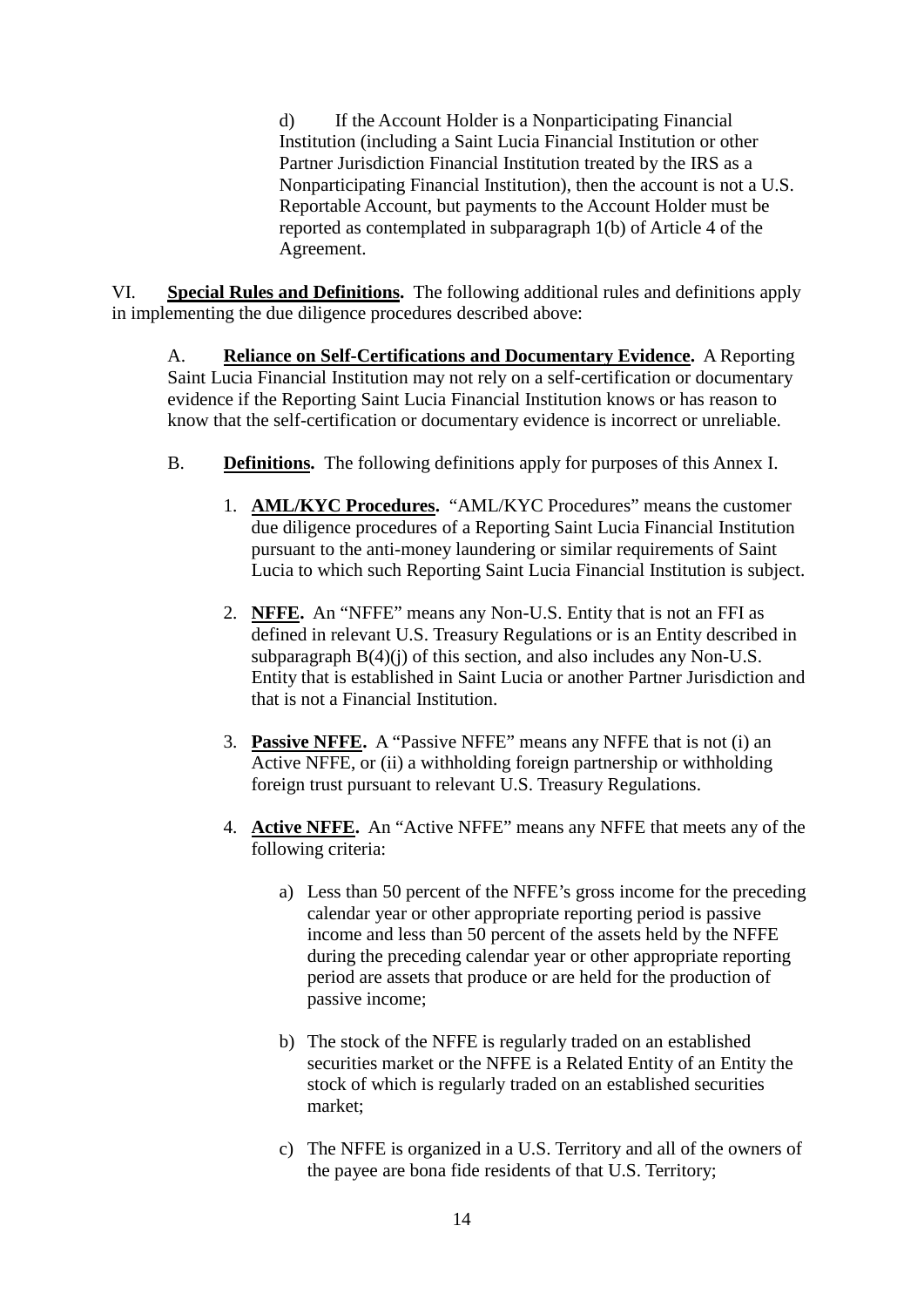- d) The NFFE is a government (other than the U.S. government), a political subdivision of such government (which, for the avoidance of doubt, includes a state, province, county, or municipality), or a public body performing a function of such government or a political subdivision thereof, a government of a U.S. Territory, an international organization, a non-U.S. central bank of issue, or an Entity wholly owned by one or more of the foregoing;
- e) Substantially all of the activities of the NFFE consist of holding (in whole or in part) the outstanding stock of, or providing financing and services to, one or more subsidiaries that engage in trades or businesses other than the business of a Financial Institution, except that an entity shall not qualify for NFFE status if the entity functions (or holds itself out) as an investment fund, such as a private equity fund, venture capital fund, leveraged buyout fund, or any investment vehicle whose purpose is to acquire or fund companies and then hold interests in those companies as capital assets for investment purposes;
- f) The NFFE is not yet operating a business and has no prior operating history, but is investing capital into assets with the intent to operate a business other than that of a Financial Institution, provided that the NFFE shall not qualify for this exception after the date that is 24 months after the date of the initial organization of the NFFE;
- g) The NFFE was not a Financial Institution in the past five years, and is in the process of liquidating its assets or is reorganizing with the intent to continue or recommence operations in a business other than that of a Financial Institution;
- h) The NFFE primarily engages in financing and hedging transactions with, or for, Related Entities that are not Financial Institutions, and does not provide financing or hedging services to any Entity that is not a Related Entity, provided that the group of any such Related Entities is primarily engaged in a business other than that of a Financial Institution;
- i) The NFFE is an "excepted NFFE" as described in relevant U.S. Treasury Regulations; *or*
- j) The NFFE meets all of the following requirements:
	- i. It is established and operated in its jurisdiction of residence exclusively for religious, charitable, scientific, artistic, cultural, athletic, or educational purposes; or it is established and operated in its jurisdiction of residence and it is a professional organization, business league, chamber of commerce, labor organization, agricultural or horticultural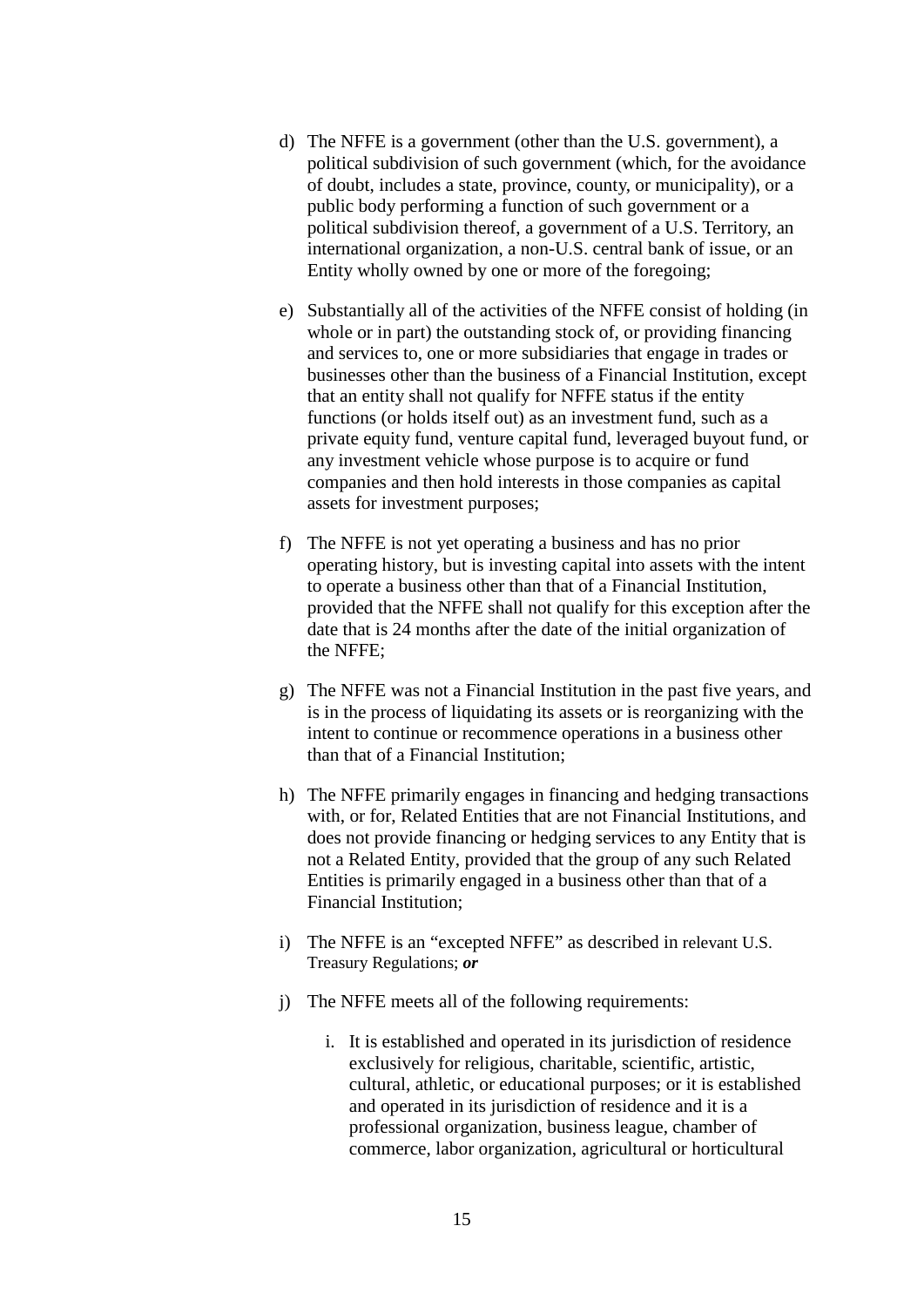organization, civic league or an organization operated exclusively for the promotion of social welfare;

- ii. It is exempt from income tax in its jurisdiction of residence;
- iii. It has no shareholders or members who have a proprietary or beneficial interest in its income or assets;
- iv. The applicable laws of the NFFE's jurisdiction of residence or the NFFE's formation documents do not permit any income or assets of the NFFE to be distributed to, or applied for the benefit of, a private person or non-charitable Entity other than pursuant to the conduct of the NFFE's charitable activities, or as payment of reasonable compensation for services rendered, or as payment representing the fair market value of property which the NFFE has purchased; *and*
- v. The applicable laws of the NFFE's jurisdiction of residence or the NFFE's formation documents require that, upon the NFFE's liquidation or dissolution, all of its assets be distributed to a governmental entity or other non-profit organization, or escheat to the government of the NFFE's jurisdiction of residence or any political subdivision thereof.
- 5. **Preexisting Account**. A "Preexisting Account" means a Financial Account maintained by a Reporting Financial Institution as of June 30, 2014.

# C. **Account Balance Aggregation and Currency Translation Rules.**

1. **Aggregation of Individual Accounts.** For purposes of determining the aggregate balance or value of Financial Accounts held by an individual, a Reporting Saint Lucia Financial Institution is required to aggregate all Financial Accounts maintained by the Reporting Saint Lucia Financial Institution, or by a Related Entity, but only to the extent that the Reporting Saint Lucia Financial Institution's computerized systems link the Financial Accounts by reference to a data element such as client number or taxpayer identification number, and allow account balances or values to be aggregated. Each holder of a jointly held Financial Account shall be attributed the entire balance or value of the jointly held Financial Account for purposes of applying the aggregation requirements described in this paragraph 1.

2. **Aggregation of Entity Accounts.** For purposes of determining the aggregate balance or value of Financial Accounts held by an Entity, a Reporting Saint Lucia Financial Institution is required to take into account all Financial Accounts that are maintained by the Reporting Saint Lucia Financial Institution, or by a Related Entity, but only to the extent that the Reporting Saint Lucia Financial Institution's computerized systems link the Financial Accounts by reference to a data element such as client number or taxpayer identification number, and allow account balances or values to be aggregated.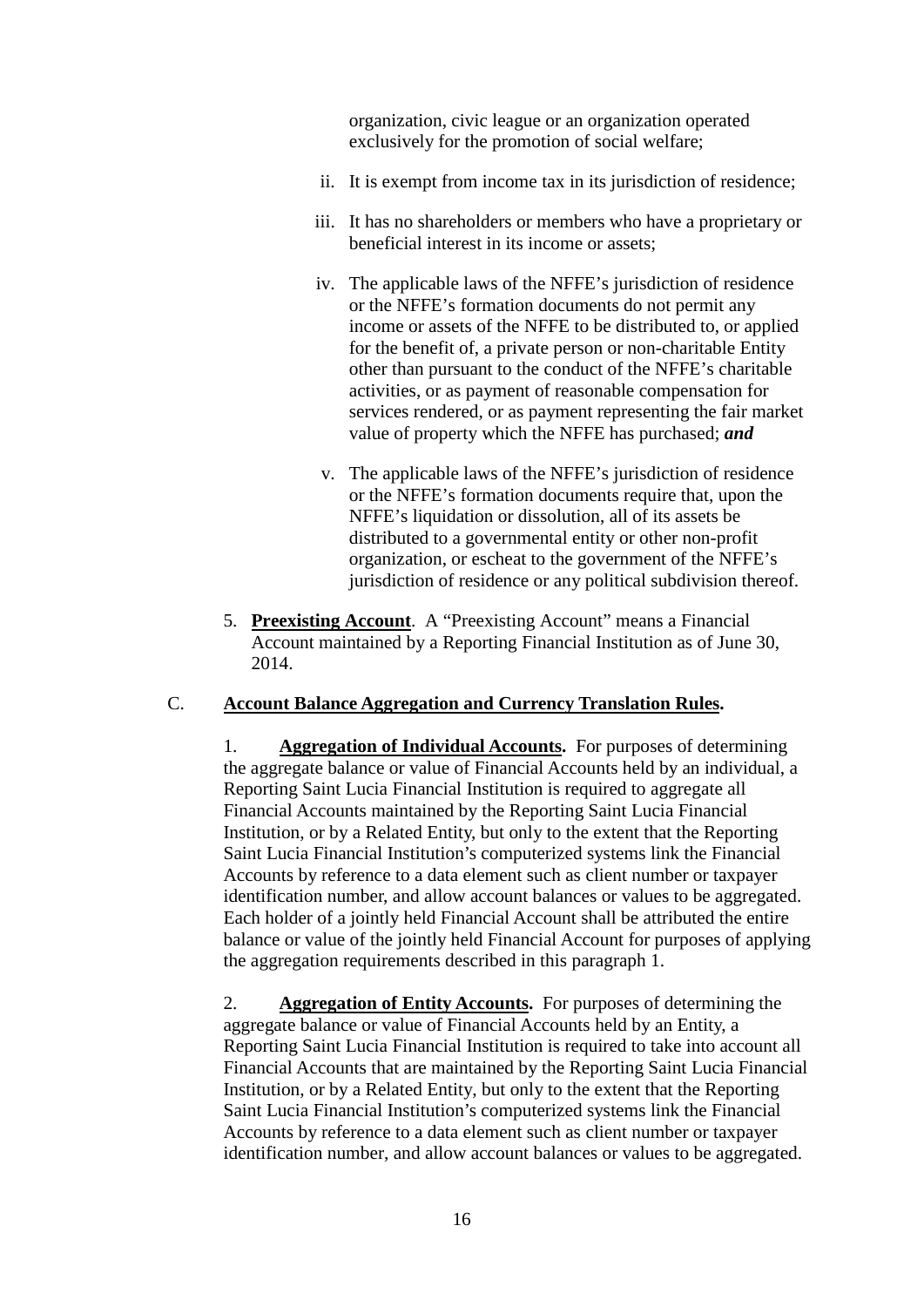# 3. **Special Aggregation Rule Applicable to Relationship Managers.**

For purposes of determining the aggregate balance or value of Financial Accounts held by a person to determine whether a Financial Account is a High Value Account, a Reporting Saint Lucia Financial Institution is also required, in the case of any Financial Accounts that a relationship manager knows, or has reason to know, are directly or indirectly owned, controlled, or established (other than in a fiduciary capacity) by the same person, to aggregate all such accounts.

4. **Currency Translation Rule.** For purposes of determining the balance or value of Financial Accounts denominated in a currency other than the U.S. dollar, a Reporting Saint Lucia Financial Institution must convert the U.S. dollar threshold amounts described in this Annex I into such currency using a published spot rate determined as of the last day of the calendar year preceding the year in which the Reporting Saint Lucia Financial Institution is determining the balance or value.

D. **Documentary Evidence.** For purposes of this Annex I, acceptable documentary evidence includes any of the following:

1. A certificate of residence issued by an authorized government body (for example, a government or agency thereof, or a municipality) of the jurisdiction in which the payee claims to be a resident.

2. With respect to an individual, any valid identification issued by an authorized government body (for example, a government or agency thereof, or a municipality), that includes the individual's name and is typically used for identification purposes.

3. With respect to an Entity, any official documentation issued by an authorized government body (for example, a government or agency thereof, or a municipality) that includes the name of the Entity and either the address of its principal office in the jurisdiction (or U.S. Territory) in which it claims to be a resident or the jurisdiction (or U.S. Territory) in which the Entity was incorporated or organized.

4. With respect to a Financial Account maintained in a jurisdiction with anti-money laundering rules that have been approved by the IRS in connection with a QI agreement (as described in relevant U.S. Treasury Regulations), any of the documents, other than a Form W-8 or W-9, referenced in the jurisdiction's attachment to the QI agreement for identifying individuals or Entities.

5. Any financial statement, third-party credit report, bankruptcy filing, or U.S. Securities and Exchange Commission report.

# E. **Alternative Procedures for Financial Accounts Held by Individual**

**Beneficiaries of a Cash Value Insurance Contract.** A Reporting Saint Lucia Financial Institution may presume that an individual beneficiary (other than the owner) of a Cash Value Insurance Contract receiving a death benefit is not a Specified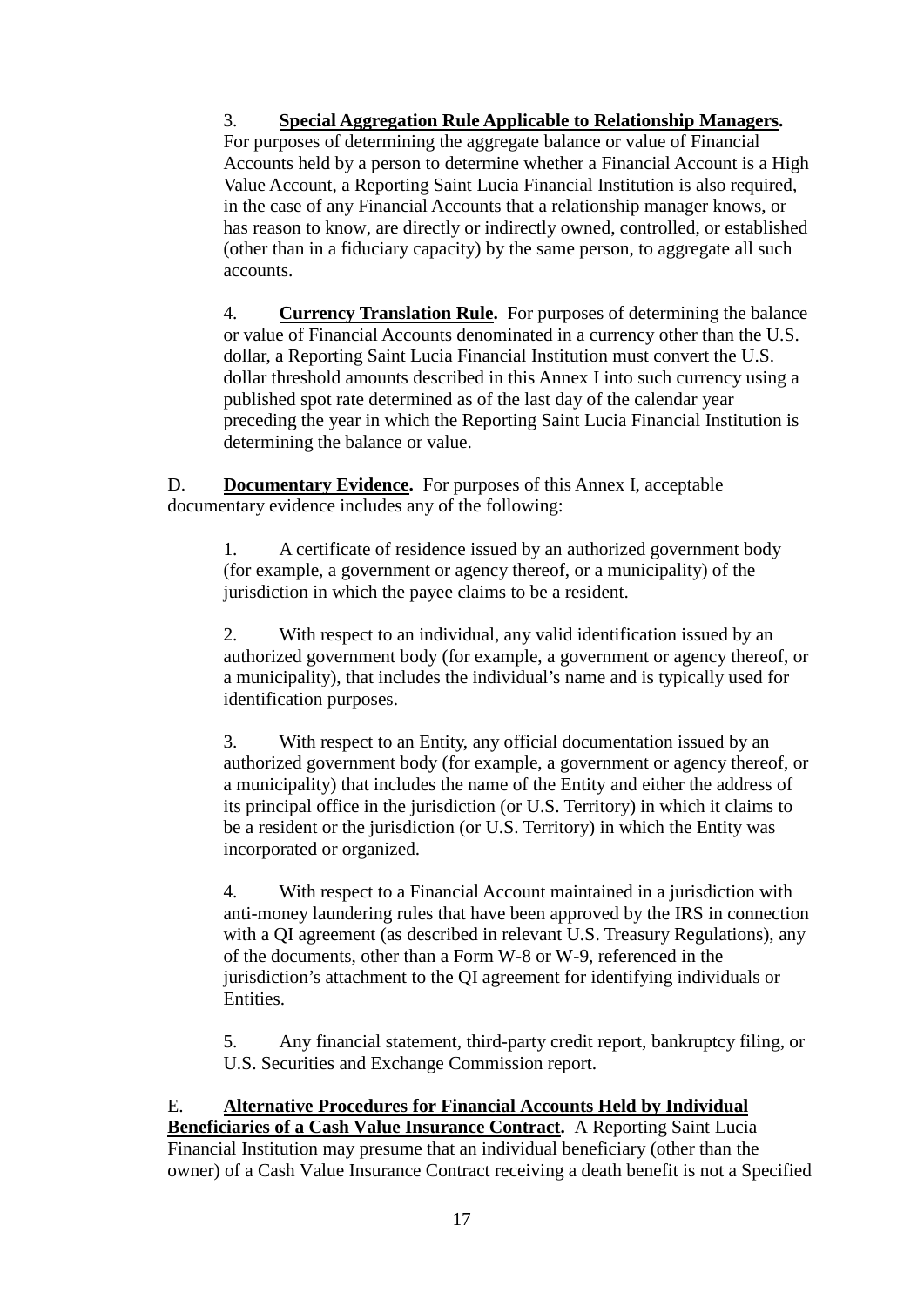U.S. Person and may treat such Financial Account as other than a U.S. Reportable Account unless the Reporting Saint Lucia Financial Institution has actual knowledge, or reason to know, that the beneficiary is a Specified U.S. Person. A Reporting Saint Lucia Financial Institution has reason to know that a beneficiary of a Cash Value Insurance Contract is a Specified U.S. Person if the information collected by the Reporting Saint Lucia Financial Institution and associated with the beneficiary contains U.S. indicia as described in subparagraph (B)(1) of section II of this Annex I. If a Reporting Saint Lucia Financial Institution has actual knowledge, or reason to know, that the beneficiary is a Specified U.S. Person, the Reporting Saint Lucia Financial Institution must follow the procedures in subparagraph B(3) of section II of this Annex I.

F. **Reliance on Third Parties.** Regardless of whether an election is made under paragraph C of section I of this Annex I, Saint Lucia may permit Reporting Saint Lucia Financial Institutions to rely on due diligence procedures performed by third parties, to the extent provided in relevant U.S. Treasury Regulations.

# G. **Alternative Procedures for New Accounts Opened Prior to Entry Into Force of this Agreement.**

1. **Applicability.** If Saint Lucia has provided a written notice to the United States prior to entry into force of this Agreement that, as of July 1, 2014, Saint Lucia lacked the legal authority to require Reporting Saint Lucia Financial Institutions either: (i) to require Account Holders of New Individual Accounts to provide the self-certification specified in section III of this Annex I, or (ii) to perform all the due diligence procedures related to New Entity Accounts specified in section V of this Annex I, then Reporting Saint Lucia Financial Institutions may apply the alternative procedures described in subparagraph G(2) of this section, as applicable, to such New Accounts, in lieu of the procedures otherwise required under this Annex I. The alternative procedures described in subparagraph G(2) of this section shall be available only for those New Individual Accounts or New Entity Accounts, as applicable, opened prior to the earlier of: (i) the date Saint Lucia has the ability to compel Reporting Saint Lucia Financial Institutions to comply with the due diligence procedures described in section III or section V of this Annex I, as applicable, which date Saint Lucia shall inform the United States of in writing by the date of entry into force of this Agreement, or (ii) the date of entry into force of this Agreement. If the alternative procedures for New Entity Accounts opened on or after July 1, 2014, and before January 1, 2015, described in paragraph H of this section are applied with respect to all New Entity Accounts or a clearly identified group of such accounts, the alternative procedures described in this paragraph G may not be applied with respect to such New Entity Accounts. For all other New Accounts, Reporting Saint Lucia Financial Institutions must apply the due diligence procedures described in section III or section V of this Annex I, as applicable, to determine if the account is a U.S. Reportable Account or an account held by a Nonparticipating Financial Institution.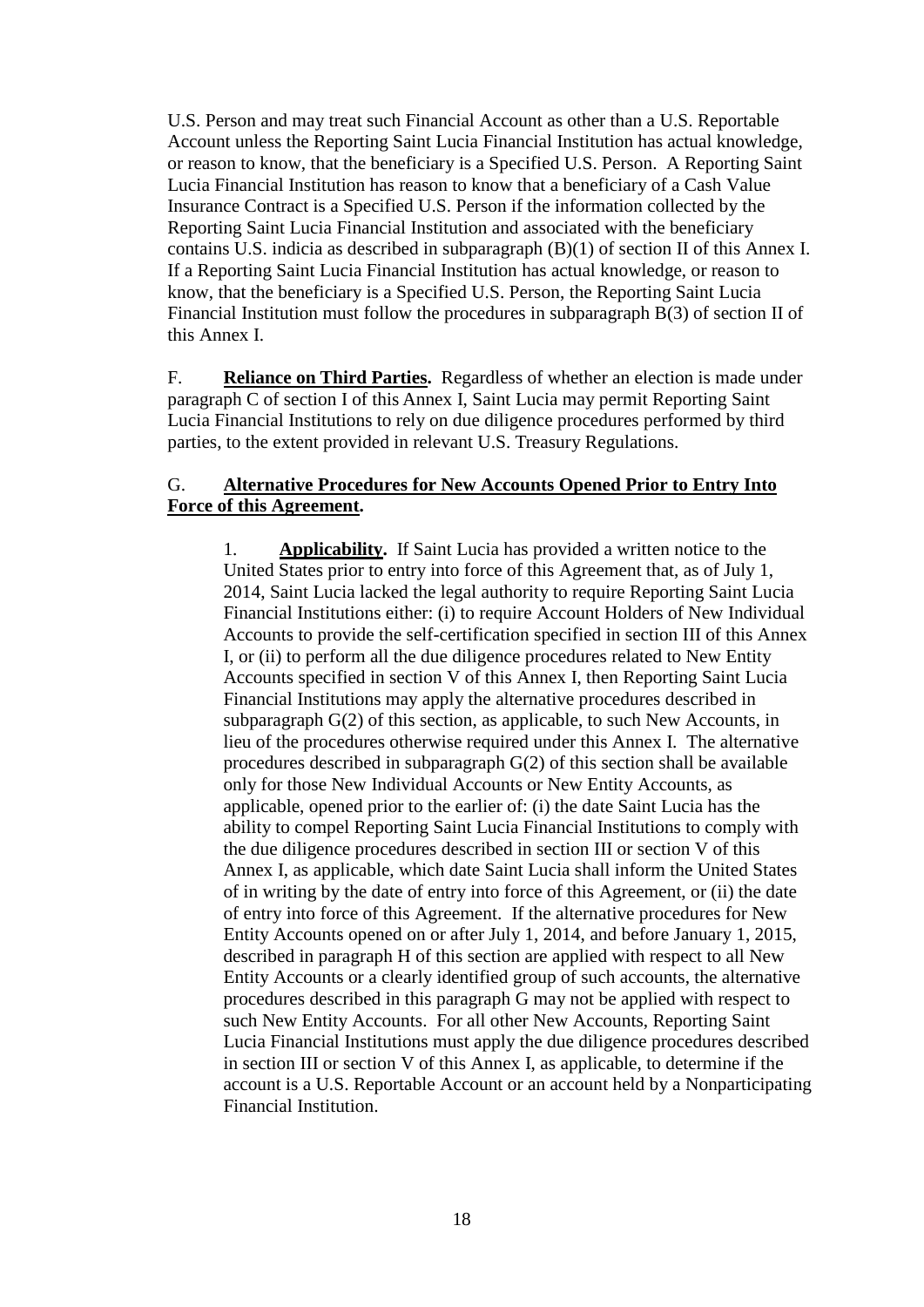#### 2. **Alternative Procedures.**

a) Within one year after the date of entry into force of this Agreement, Reporting Saint Lucia Financial Institutions must: (i) with respect to a New Individual Account described in subparagraph G(1) of this section, request the self-certification specified in section III of this Annex I and confirm the reasonableness of such self-certification consistent with the procedures described in section III of this Annex I, and (ii) with respect to a New Entity Account described in subparagraph G(1) of this section, perform the due diligence procedures specified in section V of this Annex I and request information as necessary to document the account, including any selfcertification, required by section V of this Annex I.

b) Saint Lucia must report on any New Account that is identified pursuant to subparagraph G(2)(a) of this section as a U.S. Reportable Account or as an account held by a Nonparticipating Financial Institution, as applicable, by the date that is the later of: (i) September 30 next following the date that the account is identified as a U.S. Reportable Account or as an account held by a Nonparticipating Financial Institution, as applicable, or (ii) 90 days after the account is identified as a U.S. Reportable Account or as an account held by a Nonparticipating Financial Institution, as applicable. The information required to be reported with respect to such a New Account is any information that would have been reportable under this Agreement if the New Account had been identified as a U.S. Reportable Account or as an account held by a Nonparticipating Financial Institution, as applicable, as of the date the account was opened.

c) By the date that is one year after the date of entry into force of this Agreement, Reporting Saint Lucia Financial Institutions must close any New Account described in subparagraph G(1) of this section for which it was unable to collect the required self-certification or other documentation pursuant to the procedures described in subparagraph  $G(2)(a)$  of this section. In addition, by the date that is one year after the date of entry into force of this Agreement, Reporting Saint Lucia Financial Institutions must: (i) with respect to such closed accounts that prior to such closure were New Individual Accounts (without regard to whether such accounts were High Value Accounts), perform the due diligence procedures specified in paragraph D of section II of this Annex I, or (ii) with respect to such closed accounts that prior to such closure were New Entity Accounts, perform the due diligence procedures specified in section IV of this Annex I.

d) Saint Lucia must report on any closed account that is identified pursuant to subparagraph G(2)(c) of this section as a U.S. Reportable Account or as an account held by a Nonparticipating Financial Institution, as applicable, by the date that is the later of: (i) September 30 next following the date that the account is identified as a U.S. Reportable Account or as an account held by a Nonparticipating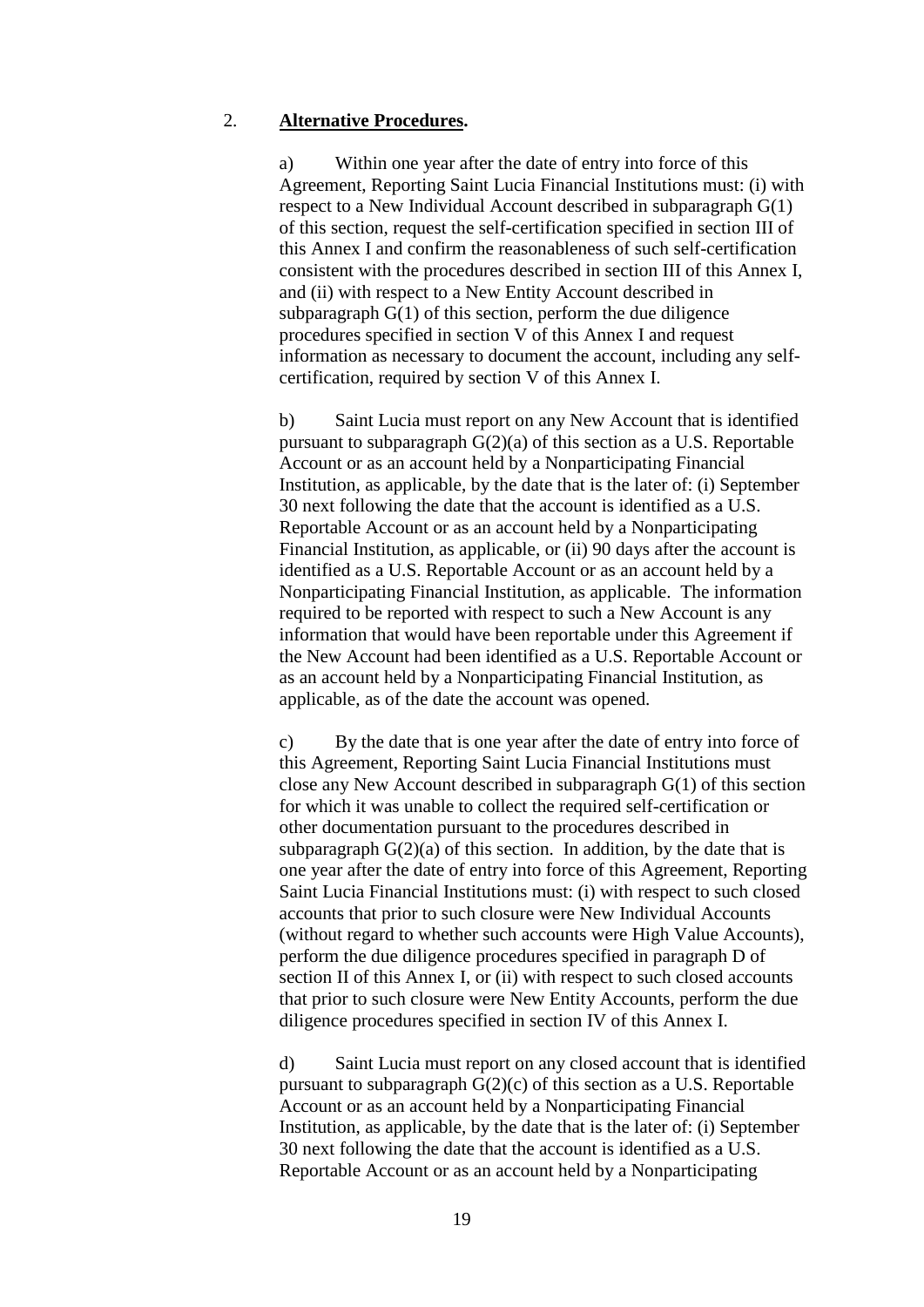Financial Institution, as applicable, or (ii) 90 days after the account is identified as a U.S. Reportable Account or as an account held by a Nonparticipating Financial Institution, as applicable. The information required to be reported for such a closed account is any information that would have been reportable under this Agreement if the account had been identified as a U.S. Reportable Account or as an account held by a Nonparticipating Financial Institution, as applicable, as of the date the account was opened.

H. **Alternative Procedures for New Entity Accounts Opened on or after July 1, 2014, and before January 1, 2015.** For New Entity Accounts opened on or after July 1, 2014, and before January 1, 2015, either with respect to all New Entity Accounts or, separately, with respect to any clearly identified group of such accounts, Saint Lucia may permit Reporting Saint Lucia Financial Institutions to treat such accounts as Preexisting Entity Accounts and apply the due diligence procedures related to Preexisting Entity Accounts specified in section IV of this Annex I in lieu of the due diligence procedures specified in section V of this Annex I. In this case, the due diligence procedures of section IV of this Annex I must be applied without regard to the account balance or value threshold specified in paragraph A of section IV of this Annex I.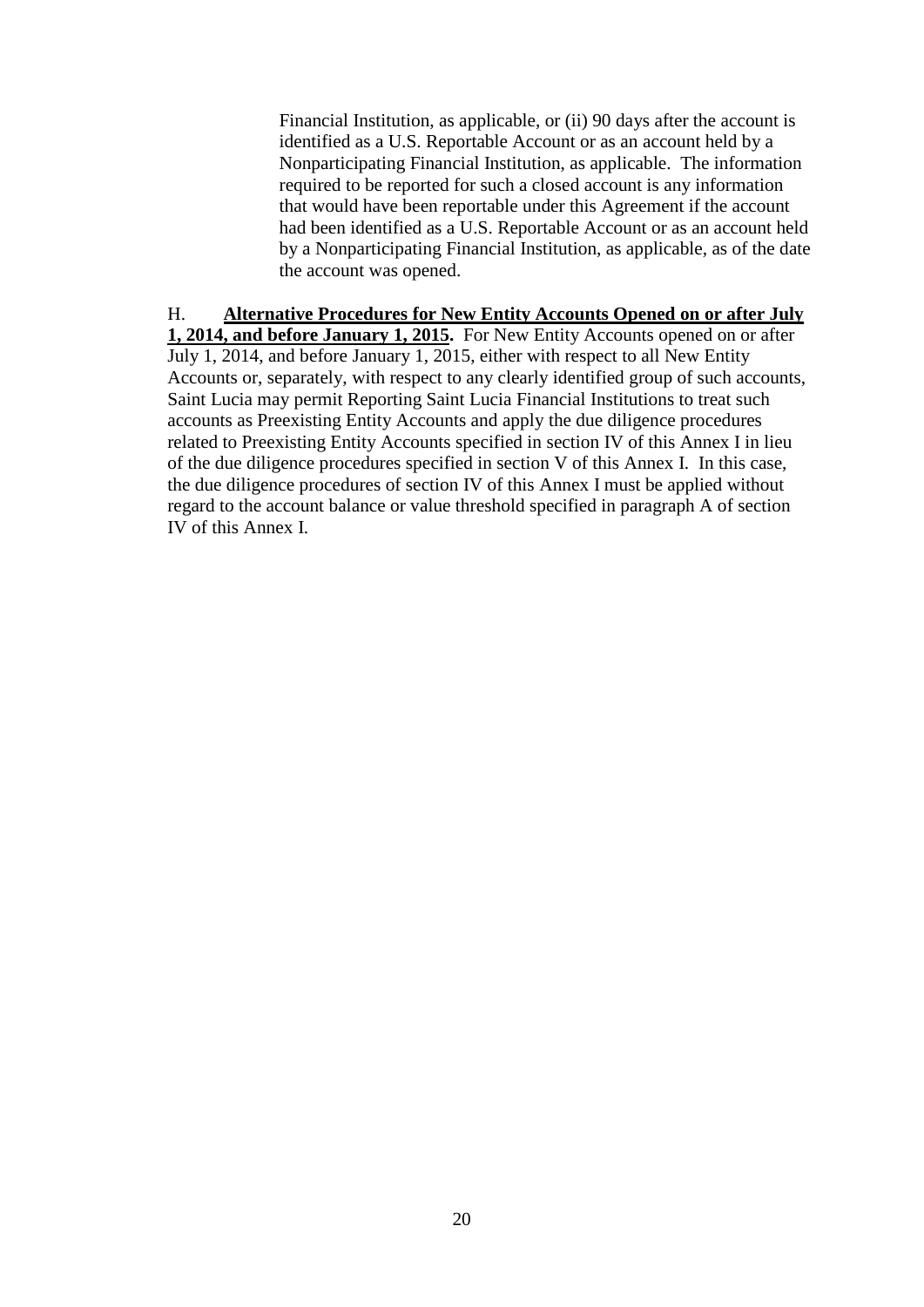#### **ANNEX II**

The following Entities shall be treated as exempt beneficial owners or deemed-compliant FFIs, as the case may be, and the following accounts are excluded from the definition of Financial Accounts.

This Annex II may be modified by a mutual written decision entered into between the Competent Authorities of Saint Lucia and the United States: (1) to include additional Entities and accounts that present a low risk of being used by U.S. Persons to evade U.S. tax and that have similar characteristics to the Entities and accounts described in this Annex II as of the date of signature of the Agreement; or (2) to remove Entities and accounts that, due to changes in circumstances, no longer present a low risk of being used by U.S. Persons to evade U.S. tax. Any such addition or removal shall be effective on the date of signature of the mutual decision, unless otherwise provided therein. Procedures for reaching such a mutual decision may be included in the mutual agreement or arrangement described in paragraph 6 of Article 3 of the Agreement.

- I. **Exempt Beneficial Owners other than Funds.** The following Entities shall be treated as Non-Reporting Saint Lucia Financial Institutions and as exempt beneficial owners for purposes of sections 1471 and 1472 of the U.S. Internal Revenue Code, *other than* with respect to a payment that is derived from an obligation held in connection with a commercial financial activity of a type engaged in by a Specified Insurance Company, Custodial Institution, or Depository Institution.
	- A. **Governmental Entity.** The government of Saint Lucia, any political subdivision of Saint Lucia (which, for the avoidance of doubt, includes a state, province, county, or municipality), or any wholly owned agency or instrumentality of Saint Lucia or any one or more of the foregoing (each, a "Saint Lucia Governmental Entity"). This category is comprised of the integral parts, controlled entities, and political subdivisions of Saint Lucia.
		- 1. An integral part of Saint Lucia means any person, organization, agency, bureau, fund, instrumentality, or other body, however designated, that constitutes a governing authority of Saint Lucia. The net earnings of the governing authority must be credited to its own account or to other accounts of Saint Lucia, with no portion inuring to the benefit of any private person. An integral part does not include any individual who is a sovereign, official, or administrator acting in a private or personal capacity.
		- 2. A controlled entity means an Entity that is separate in form from Saint Lucia or that otherwise constitutes a separate juridical entity, provided that:
			- a) The Entity is wholly owned and controlled by one or more Saint Lucia Governmental Entities directly or through one or more controlled entities;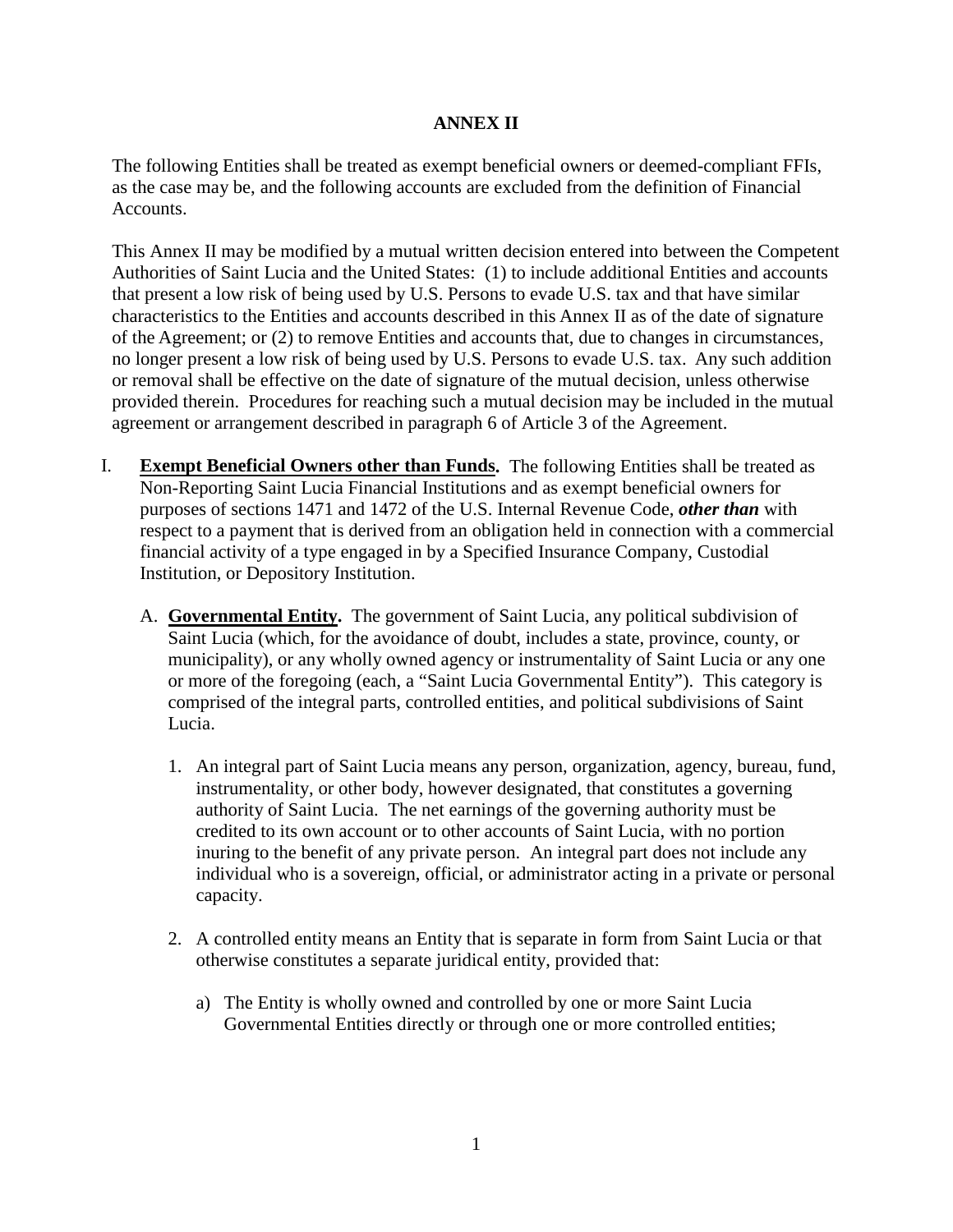- b) The Entity's net earnings are credited to its own account or to the accounts of one or more Saint Lucia Governmental Entities, with no portion of its income inuring to the benefit of any private person; and
- c) The Entity's assets vest in one or more Saint Lucia Governmental Entities upon dissolution.
- 3. Income does not inure to the benefit of private personsif such persons are the intended beneficiaries of a governmental program, and the program activities are performed for the general public with respect to the common welfare or relate to the administration of some phase of government. Notwithstanding the foregoing, however, income is considered to inure to the benefit of private persons if the income is derived from the use of a governmental entity to conduct a commercial business, such as a commercial banking business, that provides financial services to private persons.
- B. **International Organization.** Any international organization or wholly owned agency or instrumentality thereof.This category includes any intergovernmental organization (including a supranational organization) (1) that is comprised primarily of non-U.S. governments; (2) that has in effect a headquarters agreement with Saint Lucia; and (3) the income of which does not inure to the benefit of private persons.
- C. **Central Bank.** An institution that is by law or government sanction the principal authority, other than the government of Saint Lucia itself, issuing instruments intended to circulate as currency. Such an institution may include an instrumentality that is separate from the government of Saint Lucia, whether or not owned in whole or in part by Saint Lucia.
- II. **Funds that Qualify as Exempt Beneficial Owners.** The following Entities shall be treated as Non-Reporting Saint Lucia Financial Institutions and as exempt beneficial owners for purposes of sections 1471 and 1472 of the U.S. Internal Revenue Code.
	- A. **Broad Participation Retirement Fund.** A fund established in Saint Lucia to provide retirement, disability, or death benefits, or any combination thereof, to beneficiaries that are current or former employees (or persons designated by such employees) of one or more employers in consideration for services rendered, provided that the fund:
		- 1. Does not have a single beneficiary with a right to more than five percent of the fund's assets;
		- 2. Is subject to government regulation and provides annual information reporting about its beneficiaries to the relevant tax authorities in Saint Lucia; and
		- 3. Satisfies at least one of the following requirements: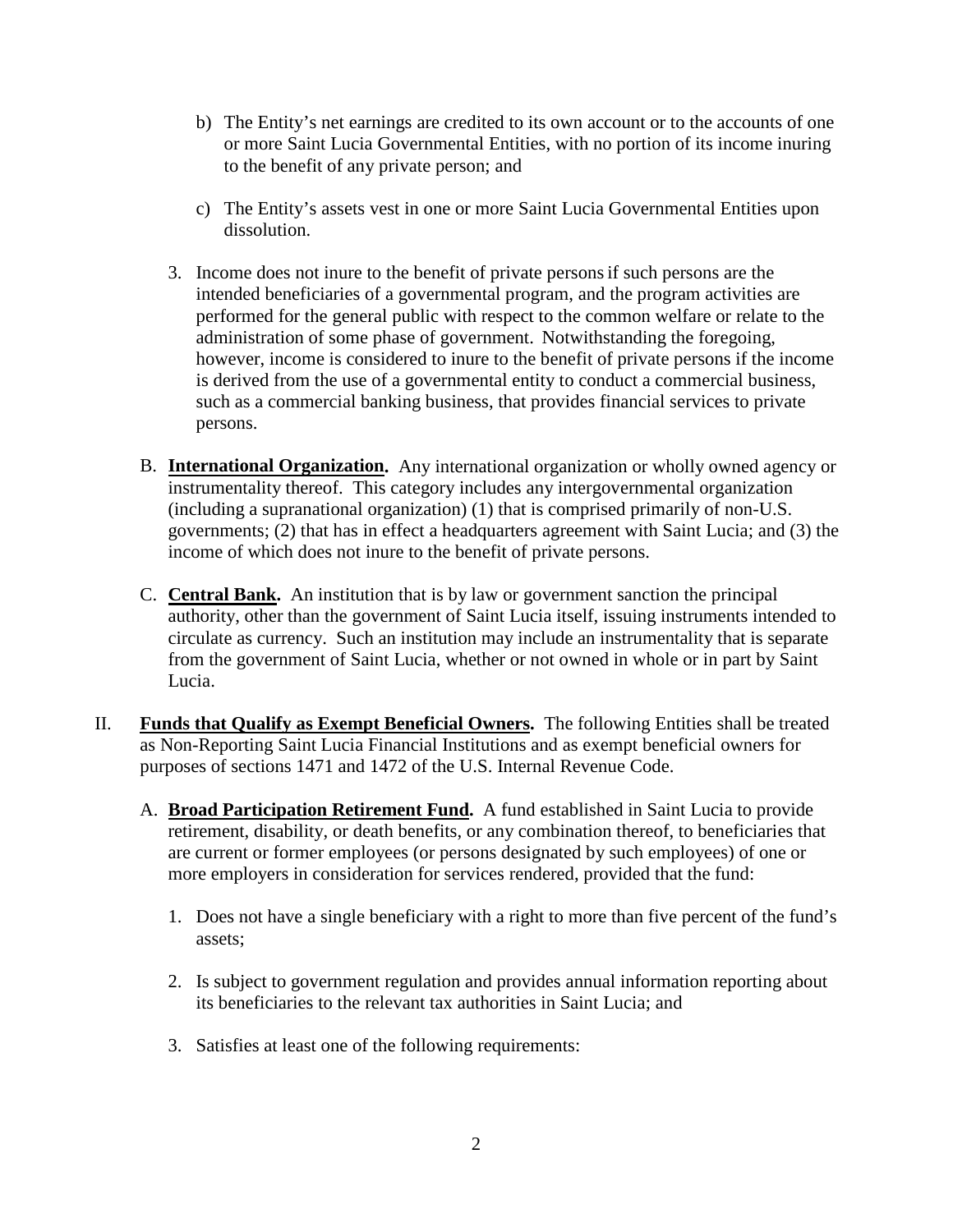- a) The fund is generally exempt from tax in Saint Lucia on investment income under the laws of Saint Lucia due to its status as a retirement or pension plan;
- b) The fund receives at least 50 percent of its total contributions (other than transfers of assets from other plans described in paragraphs A through C of this section or from retirement and pension accounts described in subparagraph A(1) of section V of this Annex II) from the sponsoring employers;
- c) Distributions or withdrawals from the fund are allowed only upon the occurrence of specified events related to retirement, disability, or death (except rollover distributions to other retirement funds described in paragraphs A through C of this section or retirement and pension accounts described in subparagraph A(1) of section V of this Annex II), or penalties apply to distributions or withdrawals made before such specified events; or
- d) Contributions (other than certain permitted make-up contributions) by employees to the fund are limited by reference to earned income of the employee or may not exceed \$50,000 annually, applying the rules set forth in Annex I for account aggregation and currency translation.
- B. **Narrow Participation Retirement Fund.** A fund established in Saint Lucia to provide retirement, disability, or death benefits to beneficiaries that are current or former employees (or persons designated by such employees) of one or more employers in consideration for services rendered, provided that:
	- 1. The fund has fewer than 50 participants;
	- 2. The fund is sponsored by one or more employers that are not Investment Entities or Passive NFFEs;
	- 3. The employee and employer contributions to the fund (other than transfers of assets from retirement and pension accounts described in subparagraph A(1) of section V of this Annex II) are limited by reference to earned income and compensation of the employee, respectively;
	- 4. Participants that are not residents of Saint Lucia are not entitled to more than 20 percent of the fund's assets; and
	- 5. The fund is subject to government regulation and provides annual information reporting about its beneficiaries to the relevant tax authorities in Saint Lucia.
- C. **Pension Fund of an Exempt Beneficial Owner.** A fund established in Saint Lucia by an exempt beneficial owner to provide retirement, disability, or death benefits to beneficiaries or participants that are current or former employees of the exempt beneficial owner (or persons designated by such employees), or that are not current or former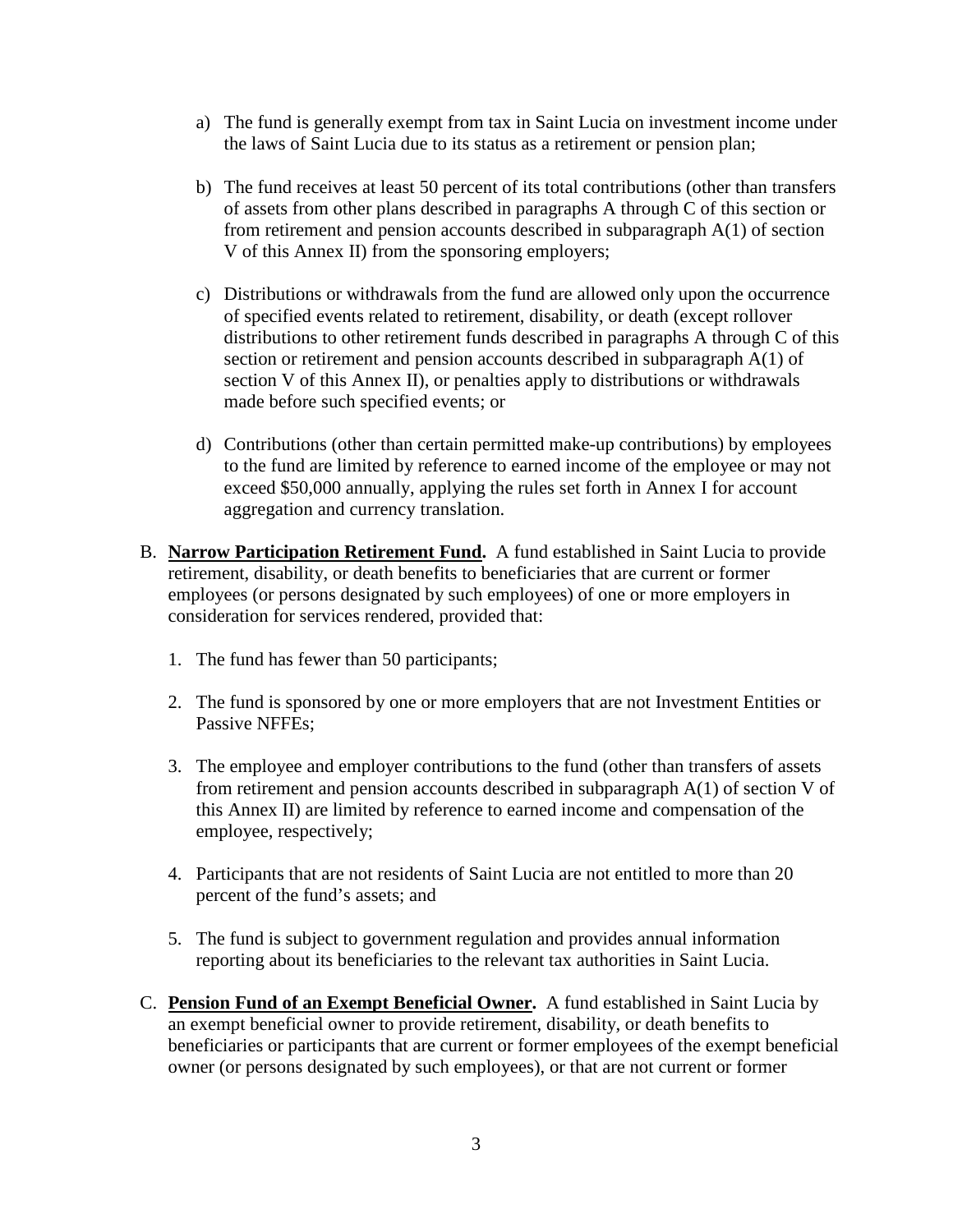employees, if the benefits provided to such beneficiaries or participants are in consideration of personal services performed for the exempt beneficial owner.

- D. **Investment Entity Wholly Owned by Exempt Beneficial Owners.** An Entity that is a Saint Lucia Financial Institution solely because it is an Investment Entity, provided that each direct holder of an Equity Interest in the Entity is an exempt beneficial owner, and each direct holder of a debt interest in such Entity is either a Depository Institution (with respect to a loan made to such Entity) or an exempt beneficial owner.
- III. **Small or Limited Scope Financial Institutions that Qualify as Deemed-Compliant FFIs.** The following Financial Institutions are Non-Reporting Saint Lucia Financial Institutions that shall be treated as deemed-compliant FFIs for purposes of section 1471 of the U.S. Internal Revenue Code.
	- A. **Financial Institution with a Local Client Base.** A Financial Institution satisfying the following requirements:
		- 1. The Financial Institution must be licensed and regulated as a financial institution under the laws of Saint Lucia;
		- 2. The Financial Institution must have no fixed place of business outside of Saint Lucia. For this purpose, a fixed place of business does not include a location that is not advertised to the public and from which the Financial Institution performs solely administrative support functions;
		- 3. The Financial Institution must not solicit customers or Account Holders outside Saint Lucia. For this purpose, a Financial Institution shall not be considered to have solicited customers or Account Holders outside Saint Lucia merely because the Financial Institution (a) operates a website, provided that the website does not specifically indicate that the Financial Institution provides Financial Accounts or services to nonresidents, and does not otherwise target or solicit U.S. customers or Account Holders, or (b) advertises in print media or on a radio or television station that is distributed or aired primarily within Saint Lucia but is also incidentally distributed or aired in other countries, provided that the advertisement does not specifically indicate that the Financial Institution provides Financial Accounts or services to nonresidents, and does not otherwise target or solicit U.S. customers or Account Holders;
		- 4. The Financial Institution must be required under the laws of Saint Lucia to identify resident Account Holders for purposes of either information reporting or withholding of tax with respect to Financial Accounts held by residents or for purposes of satisfying Saint Lucia's AML due diligence requirements;
		- 5. At least 98 percent of the Financial Accounts by value maintained by the Financial Institution must be held by residents (including residents that are Entities) of Saint Lucia;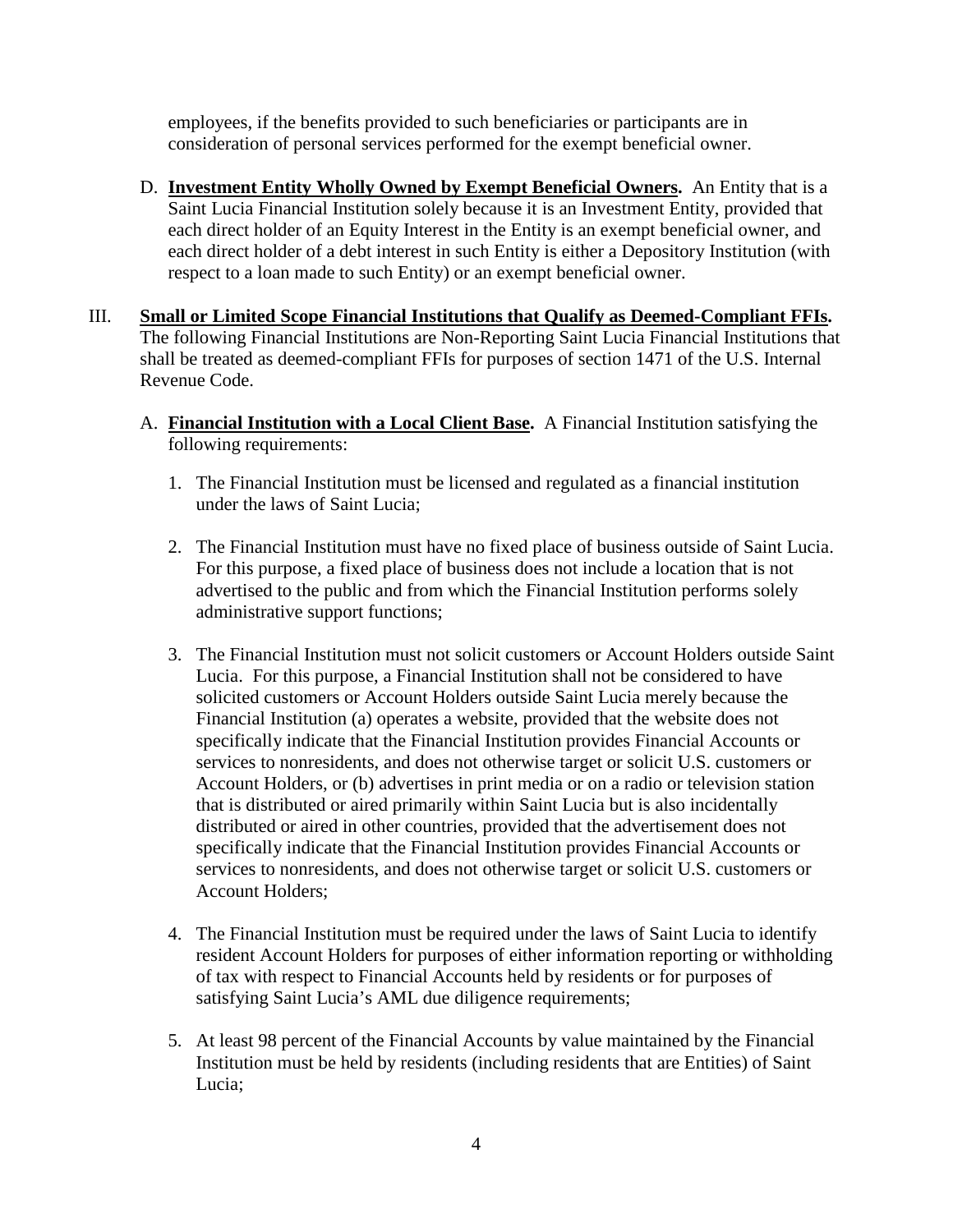- 6. Beginning on or before July 1, 2014, the Financial Institution must have policies and procedures, consistent with those set forth in Annex I, to prevent the Financial Institution from providing a Financial Account to any Nonparticipating Financial Institution and to monitor whether the Financial Institution opens or maintains a Financial Account for any Specified U.S. Person who is not a resident of Saint Lucia (including a U.S. Person that was a resident of Saint Lucia when the Financial Account was opened but subsequently ceases to be a resident of Saint Lucia) or any Passive NFFE with Controlling Persons who are U.S. residents or U.S. citizens who are not residents of Saint Lucia;
- 7. Such policies and procedures must provide that if any Financial Account held by a Specified U.S. Person who is not a resident of Saint Lucia or by a Passive NFFE with Controlling Persons who are U.S. residents or U.S. citizens who are not residents of Saint Lucia is identified, the Financial Institution must report such Financial Account as would be required if the Financial Institution were a Reporting Saint Lucia Financial Institution (including by following the applicable registration requirements on the IRS FATCA registration website) or close such Financial Account;
- 8. With respect to a Preexisting Account held by an individual who is not a resident of Saint Lucia or by an Entity, the Financial Institution must review those Preexisting Accounts in accordance with the procedures set forth in Annex I applicable to Preexisting Accounts to identify any U.S. Reportable Account or Financial Account held by a Nonparticipating Financial Institution, and must report such Financial Account as would be required if the Financial Institution were a Reporting Saint Lucia Financial Institution (including by following the applicable registration requirements on the IRS FATCA registration website) or close such Financial Account;
- 9. Each Related Entity of the Financial Institution that is a Financial Institution must be incorporated or organized in Saint Lucia and, with the exception of any Related Entity that is a retirement fund described in paragraphs A through C of section II of this Annex II, satisfy the requirements set forth in this paragraph A; and
- 10. The Financial Institution must not have policies or practices that discriminate against opening or maintaining Financial Accounts for individuals who are Specified U.S. Persons and residents of Saint Lucia.
- B. **Local Bank.** A Financial Institution satisfying the following requirements:
	- 1. The Financial Institution operates solely as (and is licensed and regulated under the laws of Saint Lucia as) (a) a bank or (b) a credit union or similar cooperative credit organization that is operated without profit;
	- 2. The Financial Institution's business consists primarily of receiving deposits from and making loans to, with respect to a bank, unrelated retail customers and, with respect to a credit union or similar cooperative credit organization, members, provided that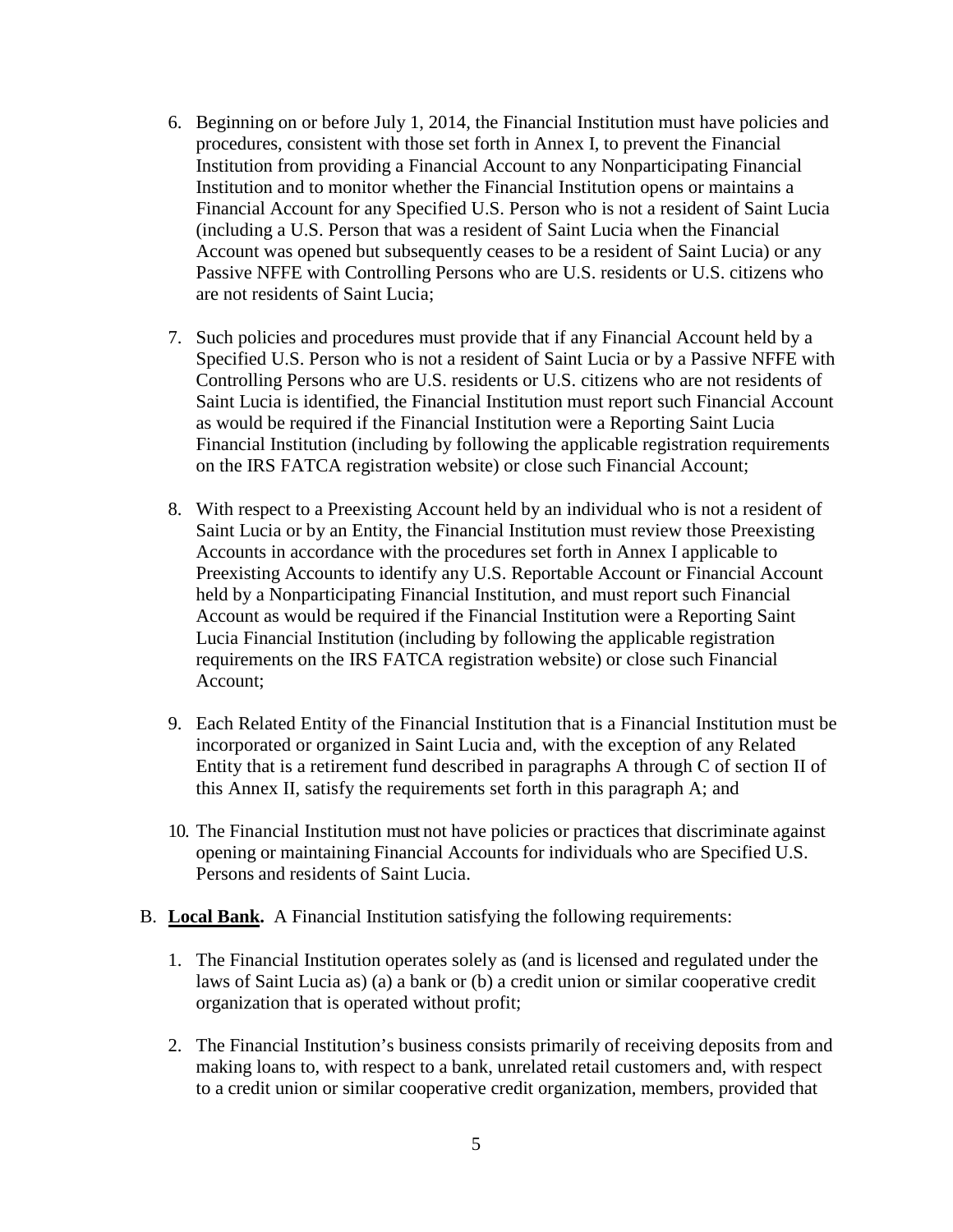no member has a greater than five percent interest in such credit union or cooperative credit organization;

- 3. The Financial Institution satisfies the requirements set forth in subparagraphs A(2) and A(3) of this section, provided that, in addition to the limitations on the website described in subparagraph A(3) of this section, the website does not permit the opening of a Financial Account;
- 4. The Financial Institution does not have more than \$175 million in assets on its balance sheet, and the Financial Institution and any Related Entities, taken together, do not have more than \$500 million in total assets on their consolidated or combined balance sheets; and
- 5. Any Related Entity must be incorporated or organized in Saint Lucia, and any Related Entity that is a Financial Institution, with the exception of any Related Entity that is a retirement fund described in paragraphs A through C of section II of this Annex II or a Financial Institution with only low-value accounts described in paragraph C of this section, must satisfy the requirements set forth in this paragraph B.
- C. **Financial Institution with Only Low-Value Accounts.** A Saint Lucia Financial Institution satisfying the following requirements:
	- 1. The Financial Institution is not an Investment Entity;
	- 2. No Financial Account maintained by the Financial Institution or any Related Entity has a balance or value in excess of \$50,000, applying the rules set forth in Annex I for account aggregation and currency translation; and
	- 3. The Financial Institution does not have more than \$50 million in assets on its balance sheet, and the Financial Institution and any Related Entities, taken together, do not have more than \$50 million in total assets on their consolidated or combined balance sheets.
- D. **Qualified Credit Card Issuer.** A Saint Lucia Financial Institution satisfying the following requirements:
	- 1. The Financial Institution is a Financial Institution solely because it is an issuer of credit cards that accepts deposits only when a customer makes a payment in excess of a balance due with respect to the card and the overpayment is not immediately returned to the customer; and
	- 2. Beginning on or before July 1, 2014, the Financial Institution implements policies and procedures to either prevent a customer deposit in excess of \$50,000, or to ensure that any customer deposit in excess of \$50,000, in each case applying the rules set forth in Annex I for account aggregation and currency translation, is refunded to the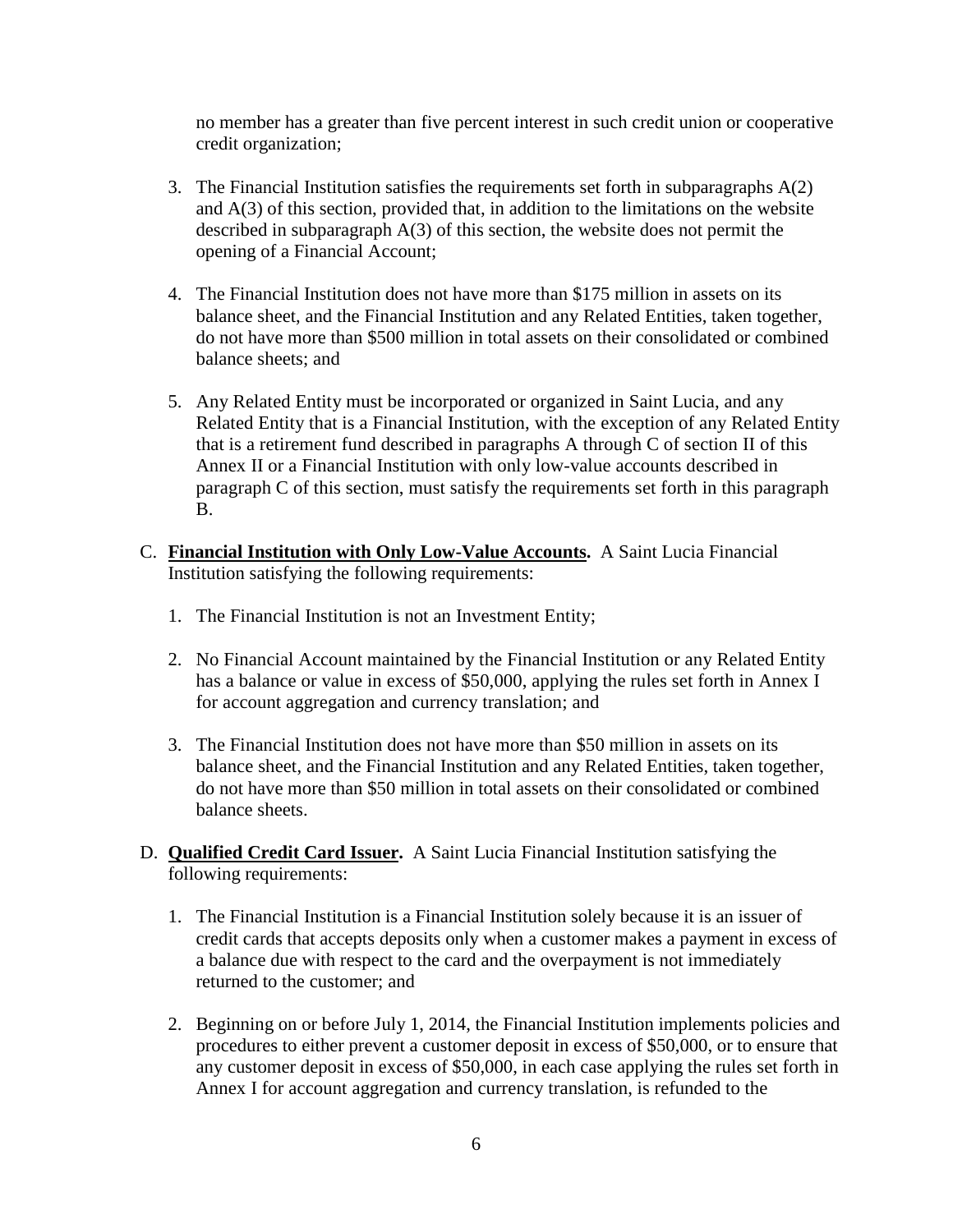customer within 60 days. For this purpose, a customer deposit does not refer to credit balances to the extent of disputed charges but does include credit balances resulting from merchandise returns.

- IV. **Investment Entities that Qualify as Deemed-Compliant FFIs and Other Special Rules.** The Financial Institutions described in paragraphs A through E of this section are Non-Reporting Saint Lucia Financial Institutions that shall be treated as deemed-compliant FFIs for purposes of section 1471 of the U.S. Internal Revenue Code. In addition, paragraph F of this section provides special rules applicable to an Investment Entity.
	- A. **Trustee-Documented Trust.** A trust established under the laws of Saint Lucia to the extent that the trustee of the trust is a Reporting U.S. Financial Institution, Reporting Model 1 FFI, or Participating FFI and reports all information required to be reported pursuant to the Agreement with respect to all U.S. Reportable Accounts of the trust.
	- B. **Sponsored Investment Entity and Controlled Foreign Corporation.** A Financial Institution described in subparagraph  $B(1)$  or  $B(2)$  of this section having a sponsoring entity that complies with the requirements of subparagraph B(3) of this section.
		- 1. A Financial Institution is a sponsored investment entity if (a) it is an Investment Entity established in Saint Lucia that is not a qualified intermediary, withholding foreign partnership, or withholding foreign trust pursuant to relevant U.S. Treasury Regulations; and (b) an Entity has agreed with the Financial Institution to act as a sponsoring entity for the Financial Institution.
		- 2. A Financial Institution is a sponsored controlled foreign corporation if (a) the Financial Institution is a controlled foreign corporation<sup>[1](#page-43-0)</sup> organized under the laws of Saint Lucia that is not a qualified intermediary, withholding foreign partnership, or withholding foreign trust pursuant to relevant U.S. Treasury Regulations; (b) the Financial Institution is wholly owned, directly or indirectly, by a Reporting U.S. Financial Institution that agrees to act, or requires an affiliate of the Financial Institution to act, as a sponsoring entity for the Financial Institution; and (c) the Financial Institution shares a common electronic account system with the sponsoring entity that enables the sponsoring entity to identify all Account Holders and payees of the Financial Institution and to access all account and customer information maintained by the Financial Institution including, but not limited to, customer identification information, customer documentation, account balance, and all payments made to the Account Holder or payee.

<span id="page-43-0"></span> <sup>1</sup> A "controlled foreign corporation" means any foreign corporation if more than 50 percent of the total combined voting power of all classes of stock of such corporation entitled to vote, or the total value of the stock of such corporation, is owned, or is considered as owned, by "United States shareholders" on any day during the taxable year of such foreign corporation. The term a "United States shareholder" means, with respect to any foreign corporation, a United States person who owns, or is considered as owning, 10 percent or more of the total combined voting power of all classes of stock entitled to vote of such foreign corporation.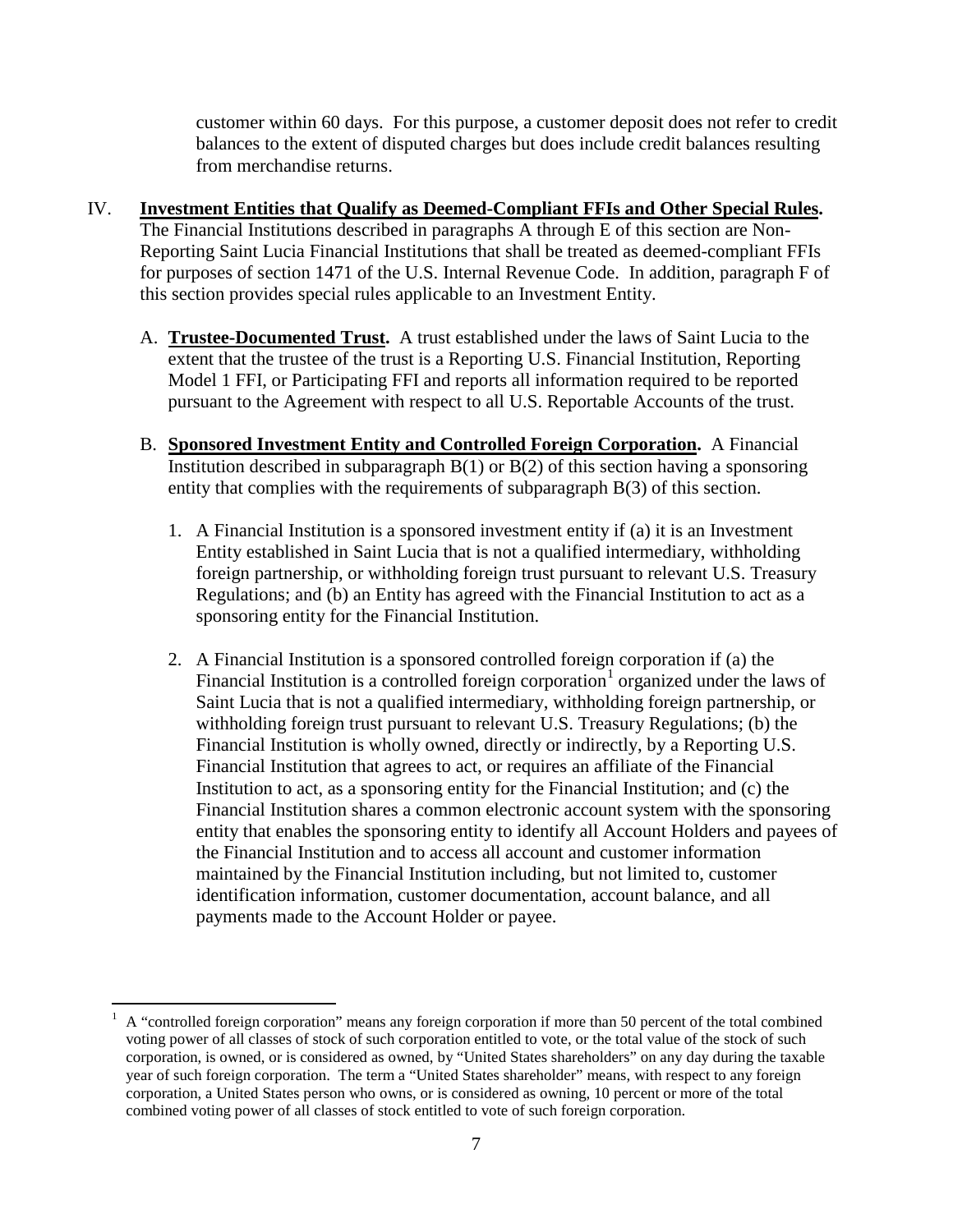- 3. The sponsoring entity complies with the following requirements:
	- a) The sponsoring entity is authorized to act on behalf of the Financial Institution (such as a fund manager, trustee, corporate director, or managing partner) to fulfill applicable registration requirements on the IRS FATCA registration website;
	- b) The sponsoring entity has registered as a sponsoring entity with the IRS on the IRS FATCA registration website;
	- c) If the sponsoring entity identifies any U.S. Reportable Accounts with respect to the Financial Institution, the sponsoring entity registers the Financial Institution pursuant to applicable registration requirements on the IRS FATCA registration website on or before the later of December 31, 2015 and the date that is 90 days after such a U.S. Reportable Account is first identified;
	- d) The sponsoring entity agrees to perform, on behalf of the Financial Institution, all due diligence, withholding, reporting, and other requirements that the Financial Institution would have been required to perform if it were a Reporting Saint Lucia Financial Institution;
	- e) The sponsoring entity identifies the Financial Institution and includes the identifying number of the Financial Institution (obtained by following applicable registration requirements on the IRS FATCA registration website) in all reporting completed on the Financial Institution's behalf; and
	- f) The sponsoring entity has not had its status as a sponsor revoked.
- C. **Sponsored, Closely Held Investment Vehicle.** A Saint Lucia Financial Institution satisfying the following requirements:
	- 1. The Financial Institution is a Financial Institution solely because it is an Investment Entity and is not a qualified intermediary, withholding foreign partnership, or withholding foreign trust pursuant to relevant U.S. Treasury Regulations;
	- 2. The sponsoring entity is a Reporting U.S. Financial Institution, Reporting Model 1 FFI, or Participating FFI, is authorized to act on behalf of the Financial Institution (such as a professional manager, trustee, or managing partner), and agrees to perform, on behalf of the Financial Institution, all due diligence, withholding, reporting, and other requirements that the Financial Institution would have been required to perform if it were a Reporting Saint Lucia Financial Institution;
	- 3. The Financial Institution does not hold itself out as an investment vehicle for unrelated parties;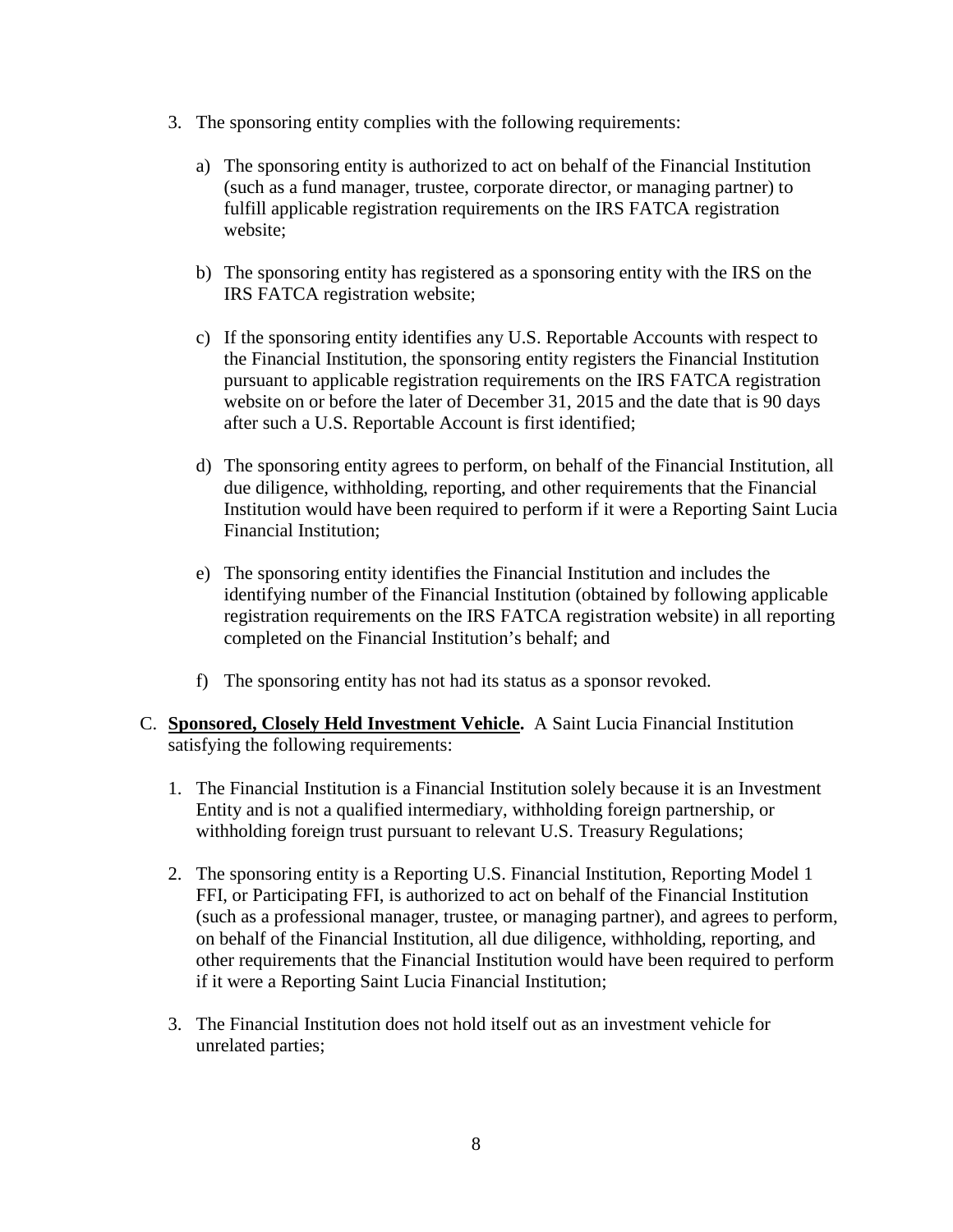- 4. Twenty or fewer individuals own all of the debt interests and Equity Interests in the Financial Institution (disregarding debt interests owned by Participating FFIs and deemed-compliant FFIs and Equity Interests owned by an Entity if that Entity owns 100 percent of the Equity Interests in the Financial Institution and is itself a sponsored Financial Institution described in this paragraph C); and
- 5. The sponsoring entity complies with the following requirements:
	- a) The sponsoring entity has registered as a sponsoring entity with the IRS on the IRS FATCA registration website;
	- b) The sponsoring entity agrees to perform, on behalf of the Financial Institution, all due diligence, withholding, reporting, and other requirements that the Financial Institution would have been required to perform if it were a Reporting Saint Lucia Financial Institution and retains documentation collected with respect to the Financial Institution for a period of six years;
	- c) The sponsoring entity identifies the Financial Institution in all reporting completed on the Financial Institution's behalf; and
	- d) The sponsoring entity has not had its status as a sponsor revoked.
- D. **Investment Advisors and Investment Managers.** An Investment Entity established in Saint Lucia that is a Financial Institution solely because it (1) renders investment advice to, and acts on behalf of, or (2) manages portfolios for, and acts on behalf of, a customer for the purposes of investing, managing, or administering funds deposited in the name of the customer with a Financial Institution other than a Nonparticipating Financial Institution.
- E. **Collective Investment Vehicle.** An Investment Entity established in Saint Lucia that is regulated as a collective investment vehicle, provided that all of the interests in the collective investment vehicle (including debt interests in excess of \$50,000) are held by or through one or more exempt beneficial owners, Active NFFEs described in subparagraph B(4) of section VI of Annex I, U.S. Persons that are not Specified U.S. Persons, or Financial Institutions that are not Nonparticipating Financial Institutions.
- F. **Special Rules.** The following rules apply to an Investment Entity:
	- 1. With respect to interests in an Investment Entity that is a collective investment vehicle described in paragraph E of this section, the reporting obligations of any Investment Entity (other than a Financial Institution through which interests in the collective investment vehicle are held) shall be deemed fulfilled.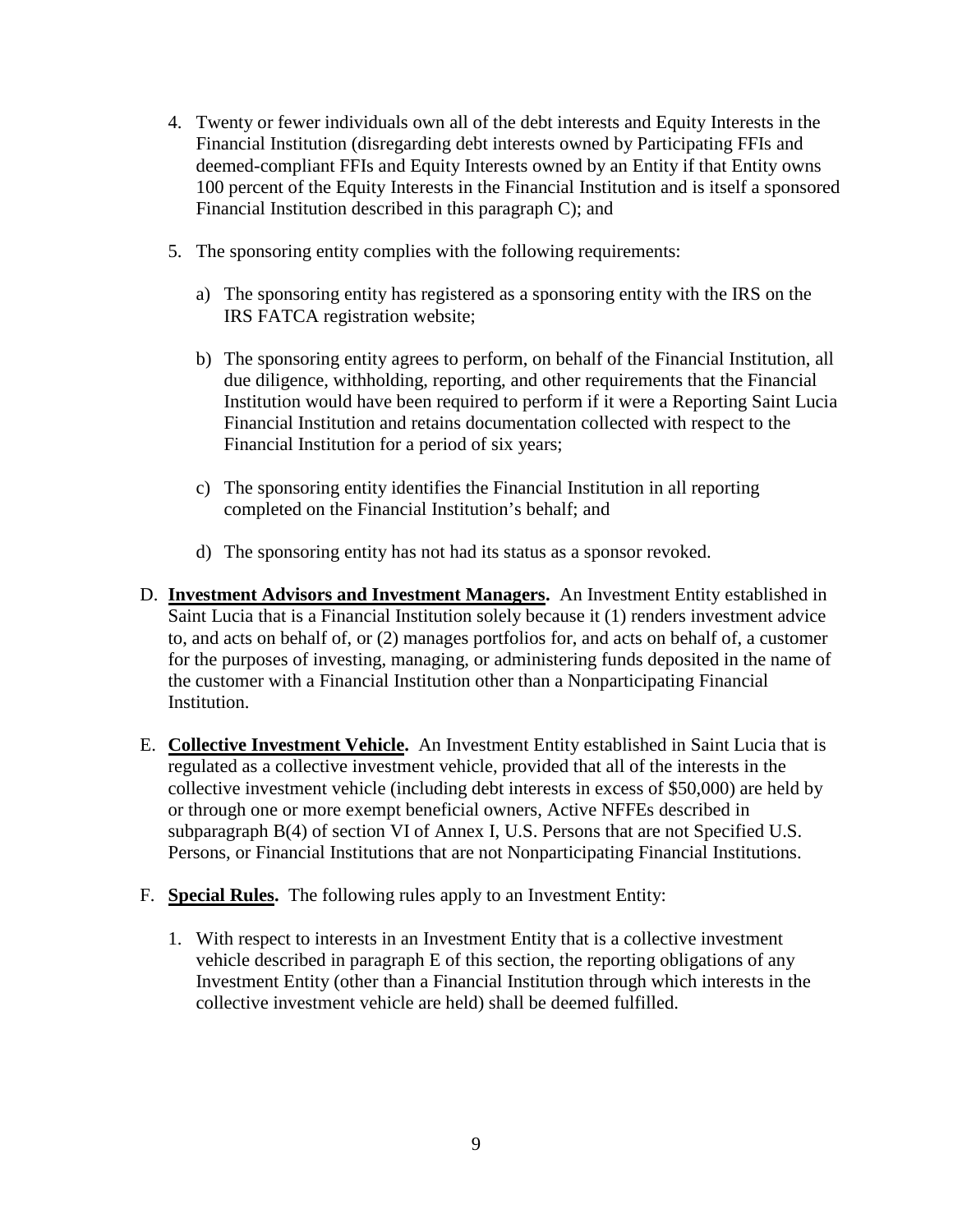- 2. With respect to interests in:
	- a) An Investment Entity established in a Partner Jurisdiction that is regulated as a collective investment vehicle, all of the interests in which (including debt interests in excess of \$50,000) are held by or through one or more exempt beneficial owners, Active NFFEs described in subparagraph B(4) of section VI of Annex I, U.S. Persons that are not Specified U.S. Persons, or Financial Institutions that are not Nonparticipating Financial Institutions; or
	- b) An Investment Entity that is a qualified collective investment vehicle under relevant U.S. Treasury Regulations;

the reporting obligations of any Investment Entity that is a Saint Lucia Financial Institution (other than a Financial Institution through which interests in the collective investment vehicle are held) shall be deemed fulfilled.

- 3. With respect to interests in an Investment Entity established in Saint Lucia that is not described in paragraph E or subparagraph F(2) of this section, consistent with paragraph 3 of Article 5 of the Agreement, the reporting obligations of all other Investment Entities with respect to such interests shall be deemed fulfilled if the information required to be reported by the first-mentioned Investment Entity pursuant to the Agreement with respect to such interests is reported by such Investment Entity or another person.
- V. **Accounts Excluded from Financial Accounts.** The following accounts are excluded from the definition of Financial Accounts and therefore shall not be treated as U.S. Reportable Accounts.

# A. **Certain Savings Accounts.**

- 1. Retirement and Pension Account. A retirement or pension account maintained in Saint Lucia that satisfies the following requirements under the laws of Saint Lucia.
	- a) The account is subject to regulation as a personal retirement account or is part of a registered or regulated retirement or pension plan for the provision of retirement or pension benefits (including disability or death benefits);
	- b) The account is tax-favored (*i.e.*, contributions to the account that would otherwise be subject to tax under the laws of Saint Lucia are deductible or excluded from the gross income of the account holder or taxed at a reduced rate, or taxation of investment income from the account is deferred or taxed at a reduced rate);
	- c) Annual information reporting is required to the tax authorities in Saint Lucia with respect to the account;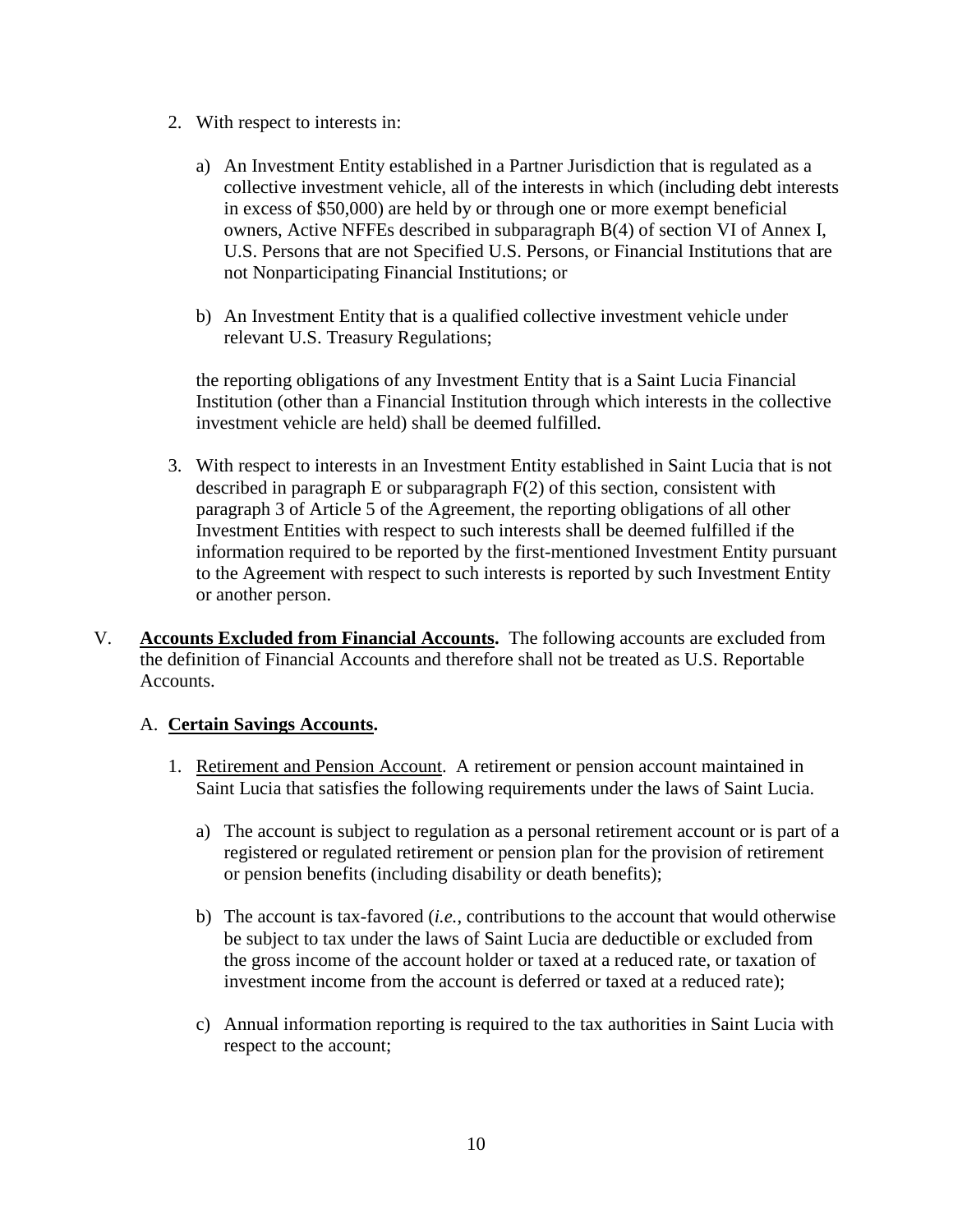- d) Withdrawals are conditioned on reaching a specified retirement age, disability, or death, or penalties apply to withdrawals made before such specified events; and
- e) Either (i) annual contributions are limited to \$50,000 or less, or (ii) there is a maximum lifetime contribution limit to the account of \$1,000,000 or less, in each case applying the rules set forth in Annex I for account aggregation and currency translation.
- 2. Non-Retirement Savings Accounts. An account maintained in Saint Lucia (other than an insurance or Annuity Contract) that satisfies the following requirements under the laws of Saint Lucia.
	- a) The account is subject to regulation as a savings vehicle for purposes other than for retirement;
	- b) The account is tax-favored (*i.e.*, contributions to the account that would otherwise be subject to tax under the laws of Saint Lucia are deductible or excluded from the gross income of the account holder or taxed at a reduced rate, or taxation of investment income from the account is deferred or taxed at a reduced rate);
	- c) Withdrawals are conditioned on meeting specific criteria related to the purpose of the savings account (for example, the provision of educational or medical benefits), or penalties apply to withdrawals made before such criteria are met; and
	- d) Annual contributions are limited to \$50,000 or less, applying the rules set forth in Annex I for account aggregation and currency translation.
- B. **Certain Term Life Insurance Contracts.** A life insurance contract maintained in Saint Lucia with a coverage period that will end before the insured individual attains age 90, provided that the contract satisfies the following requirements:
	- 1. Periodic premiums, which do not decrease over time, are payable at least annually during the period the contract is in existence or until the insured attains age 90, whichever is shorter;
	- 2. The contract has no contract value that any person can access (by withdrawal, loan, or otherwise) without terminating the contract;
	- 3. The amount (other than a death benefit) payable upon cancellation or termination of the contract cannot exceed the aggregate premiums paid for the contract, less the sum of mortality, morbidity, and expense charges (whether or not actually imposed) for the period or periods of the contract's existence and any amounts paid prior to the cancellation or termination of the contract; and
	- 4. The contract is not held by a transferee for value.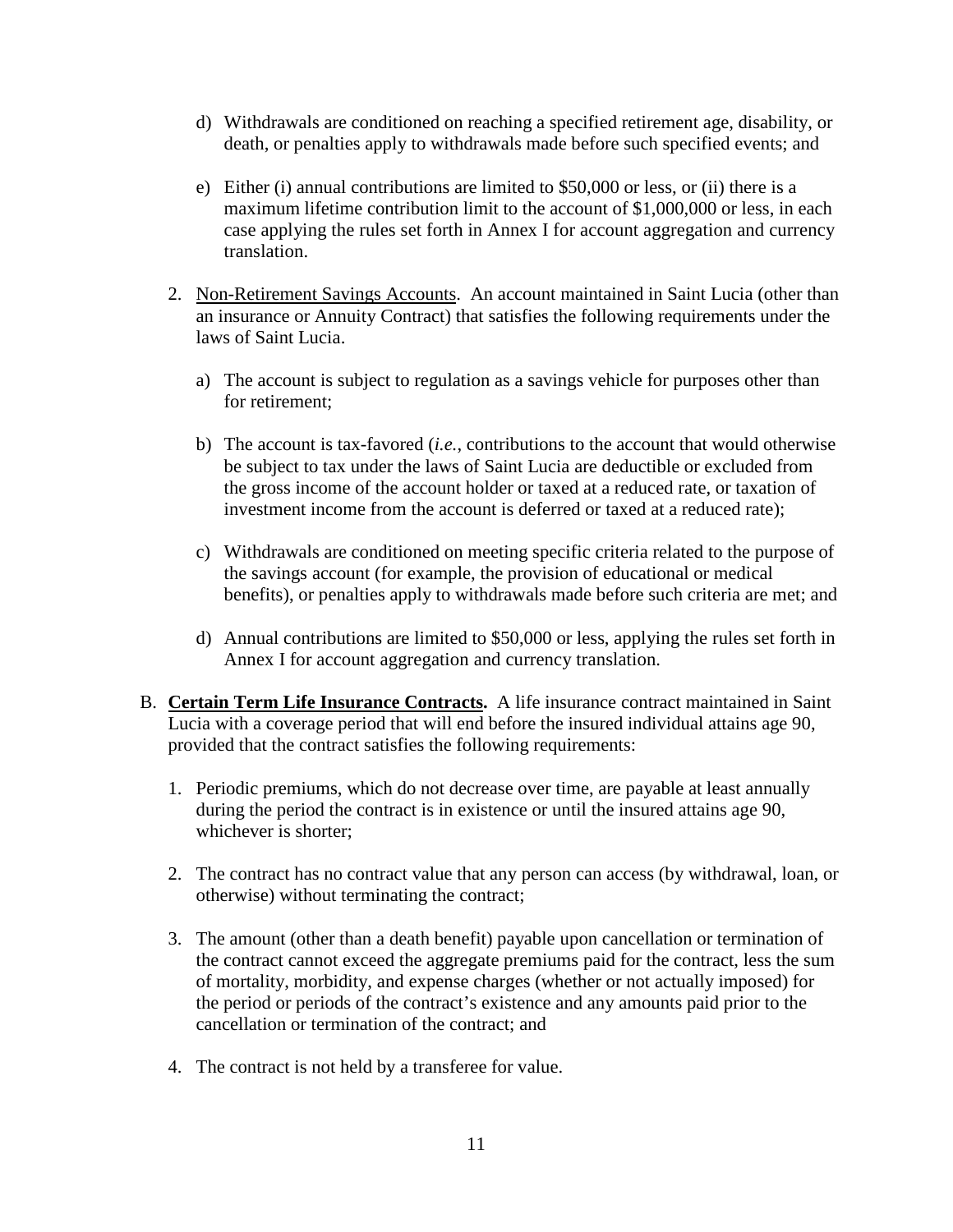- C. **Account Held By an Estate.** An account maintained in Saint Lucia that is held solely by an estate if the documentation for such account includes a copy of the deceased's will or death certificate.
- D. **Escrow Accounts.** An account maintained in Saint Lucia established in connection with any of the following:
	- 1. A court order or judgment.
	- 2. A sale, exchange, or lease of real or personal property, provided that the account satisfies the following requirements:
		- a) The account is funded solely with a down payment, earnest money, deposit in an amount appropriate to secure an obligation directly related to the transaction, or a similar payment, or is funded with a financial asset that is deposited in the account in connection with the sale, exchange, or lease of the property;
		- b) The account is established and used solely to secure the obligation of the purchaser to pay the purchase price for the property, the seller to pay any contingent liability, or the lessor or lessee to pay for any damages relating to the leased property as agreed under the lease;
		- c) The assets of the account, including the income earned thereon, will be paid or otherwise distributed for the benefit of the purchaser, seller, lessor, or lessee (including to satisfy such person's obligation) when the property is sold, exchanged, or surrendered, or the lease terminates;
		- d) The account is not a margin or similar account established in connection with a sale or exchange of a financial asset; and
		- e) The account is not associated with a credit card account.
	- 3. An obligation of a Financial Institution servicing a loan secured by real property to set aside a portion of a payment solely to facilitate the payment of taxes or insurance related to the real property at a later time.
	- 4. An obligation of a Financial Institution solely to facilitate the payment of taxes at a later time.
- E. **Partner Jurisdiction Accounts.** An account maintained in Saint Lucia and excluded from the definition of Financial Account under an agreement between the United States and another Partner Jurisdiction to facilitate the implementation of FATCA, provided that such account is subject to the same requirements and oversight under the laws of such other Partner Jurisdiction as if such account were established in that Partner Jurisdiction and maintained by a Partner Jurisdiction Financial Institution in that Partner Jurisdiction.